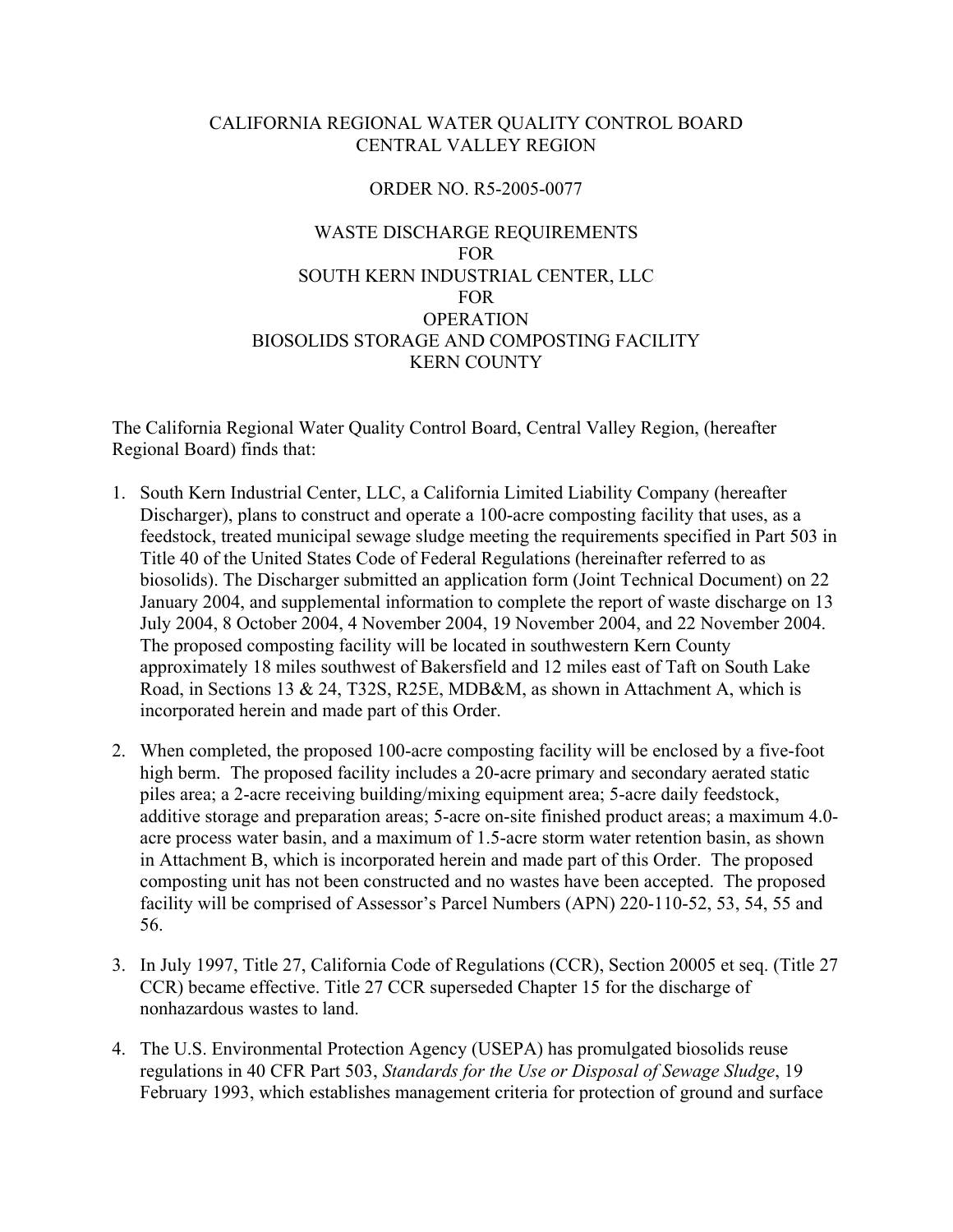waters, set application rates for heavy metals, and establish stabilization and disinfection criteria for biosolids reuse. These waste discharge requirements are consistent with the federal regulations.

- 5. The Regional Board is utilizing the standards contained in 40 CFR Part 503 as guidelines in establishing this Order, but the Regional Board is not the implementing agency for 40 CFR Part 503. The Discharger may have permitting, reporting, and other compliance responsibilities with the USEPA. Compliance with this Order does not confer either full or partial compliance with 40 CFR Part 503.
- 6. The proposed finished compost product would not exceed the pollutant limits identified in 40 CFR Part 503.13(a)(3), satisfies Class A pathogen requirements as required in 40 CFR Part 503.32(a), and satisfies vector attraction reduction requirements, as defined in 40 CFR Part 503.33(a) (hereafter exceptional quality compost). Processed compost that does not meet the exceptional quality compost specifications will be reprocessed.
- 7. According to 40 CFR Part 503, the exceptional quality compost can be sold or given away in bags, boxes, or a vehicle or trailer with a load capacity of one metric ton (1.1 tons) or less and it can be applied in bulk to agricultural land, forest land, reclamation sites, lawns, and home gardens.
- 8. The California Integrated Waste Management Board (CIWMB) has adopted regulations governing the composting of green material, animal material, sewage sludge and municipal solid waste under Title 14, Division 30, Chapter 3.1. There are significant differences in the scope, authority and focus of the CIWMB's regulations governing composting and the requirements necessary, under this Order, for the protection of water quality. The CIWMB regulations for green waste composting are administered by the Local Enforcement Agency under a Compostable Materials Handling Facility Permit pending concurrence by the CIWMB.
- 9. The Discharger's proposed average daily input capacity of biosolids and bulking agents for the composting facility is approximately 1,860 wet tons per day (680,000 tons per year).

### **SITE DESCRIPTION**

- 10. The measured hydraulic conductivity of the native soils underlying the Unit ranges between  $1.6 \times 10^{-4}$  and  $3.3 \times 10^{-6}$  cm/sec.
- 11. The closest Holocene fault is Pleito Fault, approximately 10.5 miles to the southeast. The maximum probable earthquake for a 100-year event along this fault is estimated to be approximately 6.5 on the Richter scale. The maximum credible acceleration for the site is 0.26 g.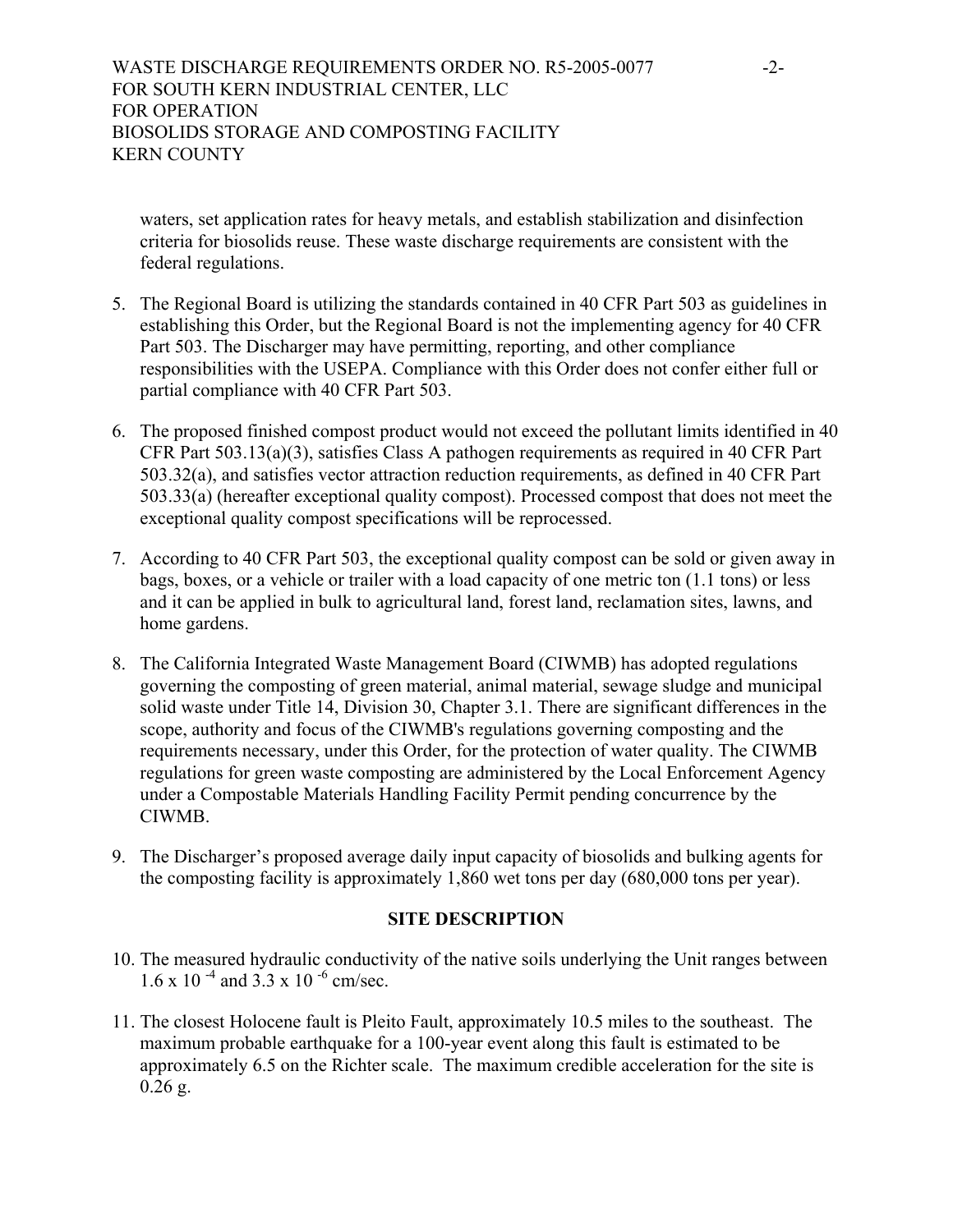- 12. Land uses within 1,000 feet of the facility are agricultural and heavy industrial.
- 13. The climate in the area is semi-arid, with hot, dry summers and cool winters. The facility receives an average of 5.95 inches of precipitation per year as measured at Station No. 045338 located in Maricopa, California, approximately 10 miles from the facility. The annual pan evaporation rate is approximately 108 inches as measured at the Lost Hills Station.
- 14. The 100-year, 24-hour precipitation event is estimated to be 2.37 inches, based on Kern County Planning Department data collected at Buena Vista Aquatic Recreation Area.
- 15. The waste management facility is within a 100-year flood plain based on the Federal Emergency Management Agency's (FEMA) Flood Insurance Rate Map, Community-Panel Number: 060075 1475 B.
- 16. There are three monitoring wells belonging to United States Geological Survey (USGS) and one industrial supply well owned by Baker Petrolite within one mile of the site. No surface springs or other sources of groundwater supply have been observed.
- 17. State Water Resources Control Board Order No. 97-03-DWQ, National Pollutant Discharges Elimination System (NPDES), General Permit No. CAS000001, specifies waste discharge requirements for discharges of stormwater associated with industrial activities, excluding construction activities, and requiring submission of a Notice Of Intent by industries to be covered under the permit. Waste disposal for storage and treatment, including composting facilities, is considered an industrial activity requiring submission of a Notice Of Intent for coverage under the general permit if stormwater is to be discharged off-site.
- 18. The Discharger must comply with the State Water Resources Control Board's General Storm Water Permit for industrial facilities and must prepare a *Storm Water Pollution Prevention Plan* and *Monitoring Program and Reporting Requirements* in accordance with State Water Resources Control Board Order No. 97-03-DWQ, or submit a *Notice of Non-Applicability*  form with sufficient evidence that all stormwater will be retained without discharge from land owned or controlled by the Discharger.
- 19. For new construction greater than one acre, the Discharger must comply with the requirements set forth in State Water Resources Control Board Order No. 99-08-DWQ for storm water discharges associated with construction activity. This permit is needed prior to commencement of construction activities.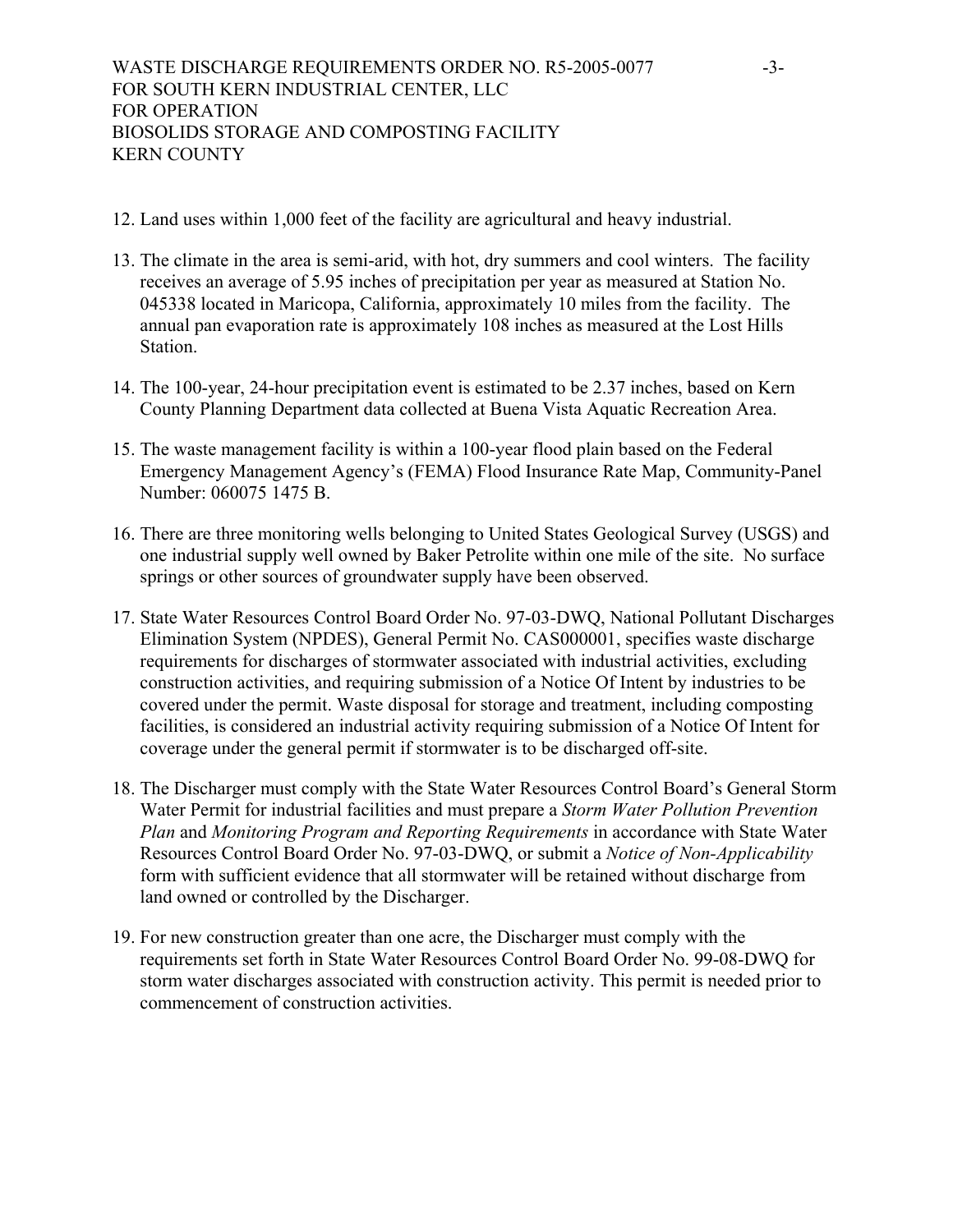### **SURFACE AND GROUND WATER CONDITIONS**

- 20. The *Water Quality Control Plan for the Tulare Lake Basin, Second Edition* (hereafter Basin Plan), designates beneficial uses, establishes water quality objectives, and contains implementation plans and policies for all waters of the Basin.
- 21. Surface drainage is toward the Buena Vista Lake Bed in the Kern Delta Hydrologic Area 557.10 of the Tulare Lake Basin.
- 22. The facility is on the floor of the southern San Joaquin Valley. The designated beneficial uses of Buena Vista Aquatic Recreation Area, as specified in the Basin Plan, are agricultural supply, industrial service and process supply, water contact and non-contact water recreation, warm fresh water habitat, preservation of rare, threatened and endangered species, and groundwater recharge.
- 23. The first encountered groundwater in a perched zone is about six to twelve feet below the native ground surface. Groundwater elevations range from 311 feet MSL to 317 feet MSL. The groundwater is unconfined.
- 24. Monitoring data indicates background groundwater quality in the perched zone has an electrical conductivity (EC) ranging between 8,600 and 22,000 micromhos/cm, with total dissolved solids (TDS) ranging between 6,100 and 19,000 mg/L.
- 25. Groundwater in a regional unconfined aquifer occurs at a depth of 36 feet (281 feet MSL) below ground surface.
- 26. Analytical results from regional aquifer indicate that the groundwater has an electrical conductivity of 2,800 micromhos/cm, a total dissolved solids concentration ranging between 2,700 mg/L and 3,100 mg/L, and a chloride concentration ranging between 20 mg/L and 43 mg/L. The groundwater from the regional aquifer exceeds California Secondary Maximum Contaminant Level (MCL) of 500 mg/l for Total Dissolved Solids. However, the samples do not exceed the California Secondary Maximum Contaminant Level (MCL) of 250 mg/L for chloride.
- 27. The regional groundwater flows northward toward the Buena Vista Lake Bed based on regional groundwater data.
- 28. The designated beneficial uses of the groundwater, as specified in the Basin Plan, are domestic and municipal, agricultural, and industrial supply.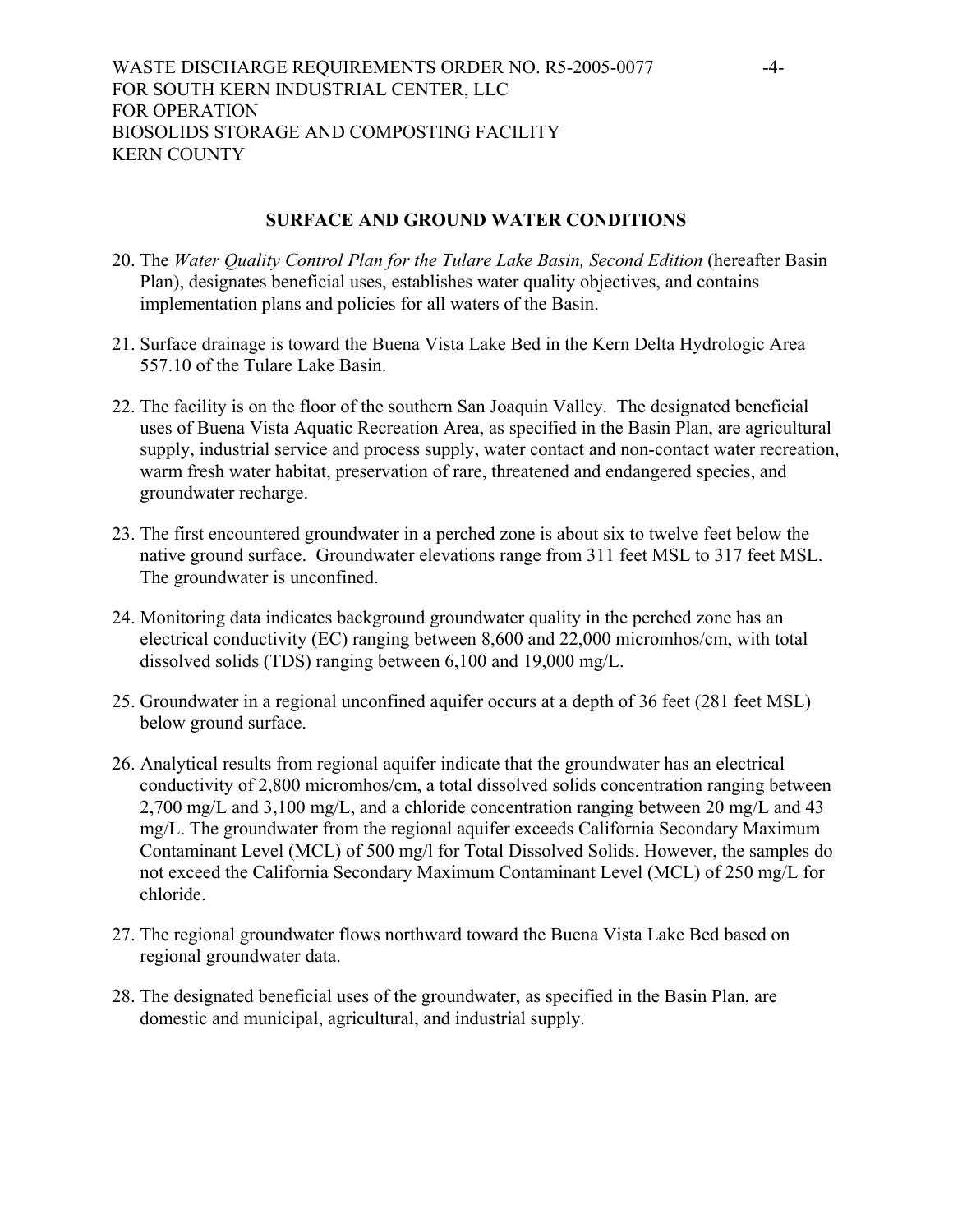### **COMPOSTING METHODS**

- 29. Biosolids processed at the facility will originate from wastewater treatment plants regulated by orders adopted by regional boards both outside and within Region 5. The biosolids will be tested by the generator prior to shipping to the facility. Only biosolids that meet the requirements for nonhazardous biosolids specified in Title 22, California Code of Regulations (CCR), Division 4.5, Chapter 11, Article 3, will be accepted.
- 30. The treated biosolids will be mixed on-site with bulking agents consisting of agricultural byproducts (manure, almond hulls, orchard trimmings, etc.), yard residues (grass clippings, leaves, etc.), and pre-consumer wood wastes. The biosolids-to-bulking agent ratio will be approximately 1.5:1, but can vary to as much as 3:1 depending on the anticipated end use of the product.
- 31. The Discharger will employ a composting method called the static aerated pile method, which is prescribed in 40 CFR Part 503, Appendix B, Section 1. Using the static aerated pile composting method, the temperature of the compost mixture is maintained at 55 $\mathrm{^{0}C}$  or higher for three days. Air drawn negatively through the pile provides the aerobic conditions required for the compost process and the control of odors. Organic liquids are not used as a material feedstock for static aerated pile composting. The composting period generally requires 30 to 60 days to complete.

# **WASTE CLASSIFICATION**

- 32. The Discharger proposes to accept wastes for composting that will consist of treated biosolids, mixed with bulking agents which include agricultural byproducts (manure, almond hulls, etc.), water treatment residues and yard residues (grass clippings, leaves, etc.). Through composting, these nonhazardous decomposable residuals from municipal wastewater treatment facilities, agricultural, commercial, and residential sources are intended for recycling as a soil amendment. These wastes may be classified as nonhazardous solid wastes in accordance with Title 27 CCR Section 20220(a).
- 33. Deionized water Waste Extraction Tests conducted on background native soils from the surface to a depth of five feet did not detect concentrations of persistent and bioaccumulative metals above detectable limits.
- 34. The State Board has adopted a body of regulations, under Title 27 CCR, consisting of requirements, waste classifications, and waste management unit (Unit) classifications designed to provide protection to the beneficial uses of waters of the state for projects involving the discharge of solid waste to land for treatment, storage, or disposal at landfills, surface impoundments, waste piles, and land treatment units. Under this scheme, a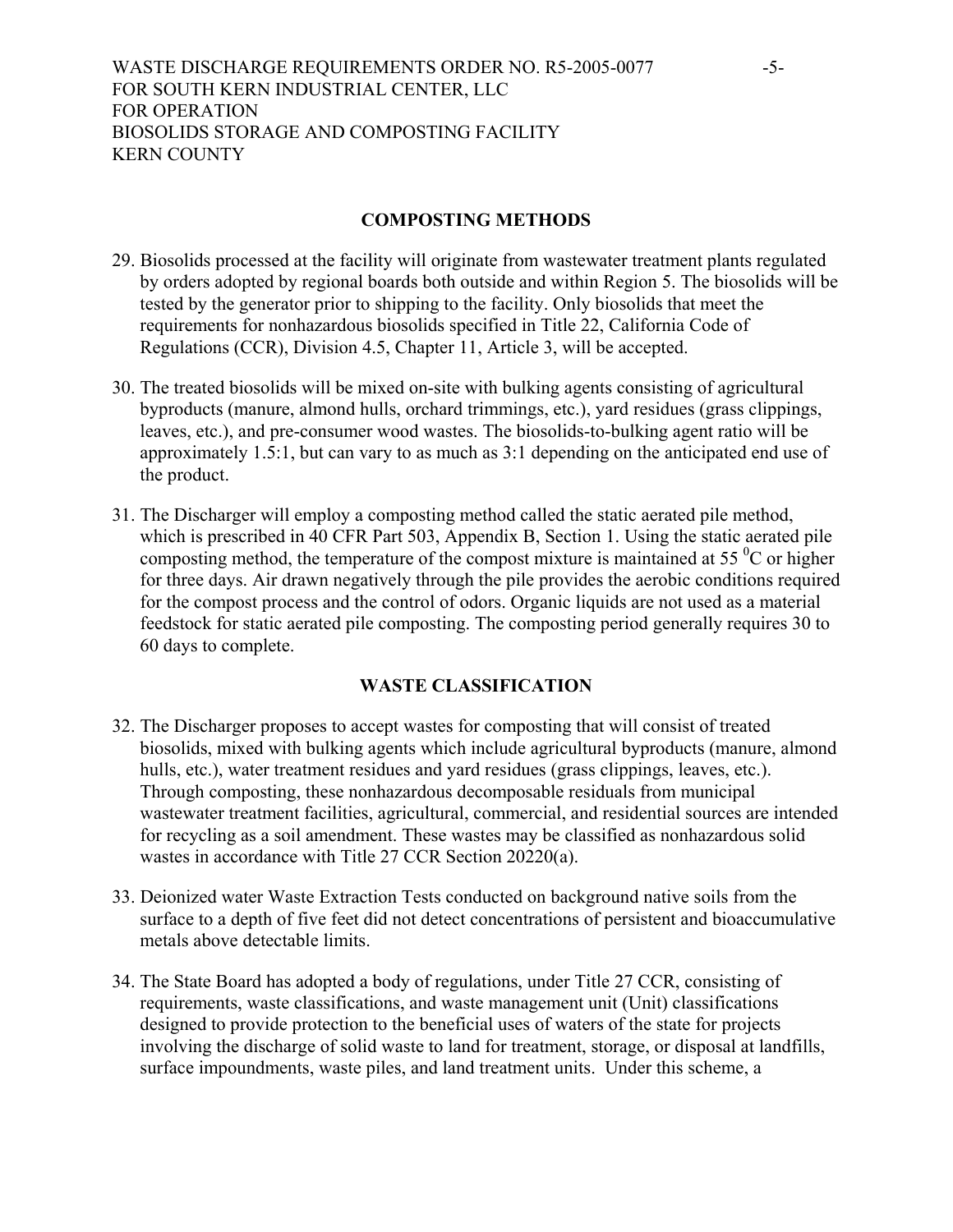composting operation that does not involve the processing of hazardous constituents would be a Class II waste pile for the treatment and storage of solid waste.

- 35. The feedstock (see Finding Nos. 29, 30 and 32) and some of the additives for composting are classified as nonhazardous solid waste or designated waste as defined in Title 27. Biosolids contain metals and high concentrations of nitrogen compounds that could cause levels of nitrates in surface or ground water to exceed applicable water quality objectives, salts that could cause dissolved solids to exceed objectives, and microorganisms, including diseasecausing pathogens. Therefore, biosolid composting operations would normally be regulated under the Title 27 regulations as a Class II waste pile that treats designated waste. Therefore, this order classifies the site as a Class II waste pile in accordance with Title 27.
- 36. Inasmuch as many of the wastes discharged for storage and treatment at a biosolid composting facility would be classified as "designated" wastes, waste management units for storage or treatment of such wastes would have to satisfy relatively stringent containment requirements. These would include requirements for liners designed to prevent wastes or leachate from migrating from the waste management unit to waters of the state. Requirements for discharges of "designated" waste also would entail comprehensive monitoring of groundwater and the vadose zone.
- 37. Site specific characteristics, including low rainfall (see Finding No. 13), poor quality groundwater (see Finding No. 24), the manner in which waste will be handled (static aerated piles, see Finding No. 31), and the collection and recycling of all storm water and collected leachate, will help to protect the groundwater from degradation and the loss of designated beneficial uses. In addition, the Discharger's design includes the construction of a low hydraulic conductivity liner system for incoming feedstock storage area(s), treatment (composting) area(s), and finished product storage area(s) to minimize downward flow to protect groundwater; the construction of a storm water retention basin that can accommodate runoff from a 25-year, 24-hour storm event to protect surface water; the construction of a lined process-water basin that will store liquid wastes such as truck wash wastewater, leachate, condensate, and any storm water that has come in contact with the feedstocks, composting piles, or finished compost to protect surface water and groundwater (see Finding Nos. 46, 47 and 48). This Order requires quarterly groundwater monitoring and annual monitoring of the surface impoundments.
- 38. Based on the site specific characteristics (see Finding No. 37), the threat to the beneficial uses of surface and ground water posed by the proposed composting operation is not commensurate with the stringent monitoring, siting, construction, and design standards applicable to a Class II waste pile, under the Title 27 regulations, so long as it meets, and continues to meet, the requirements of this Order.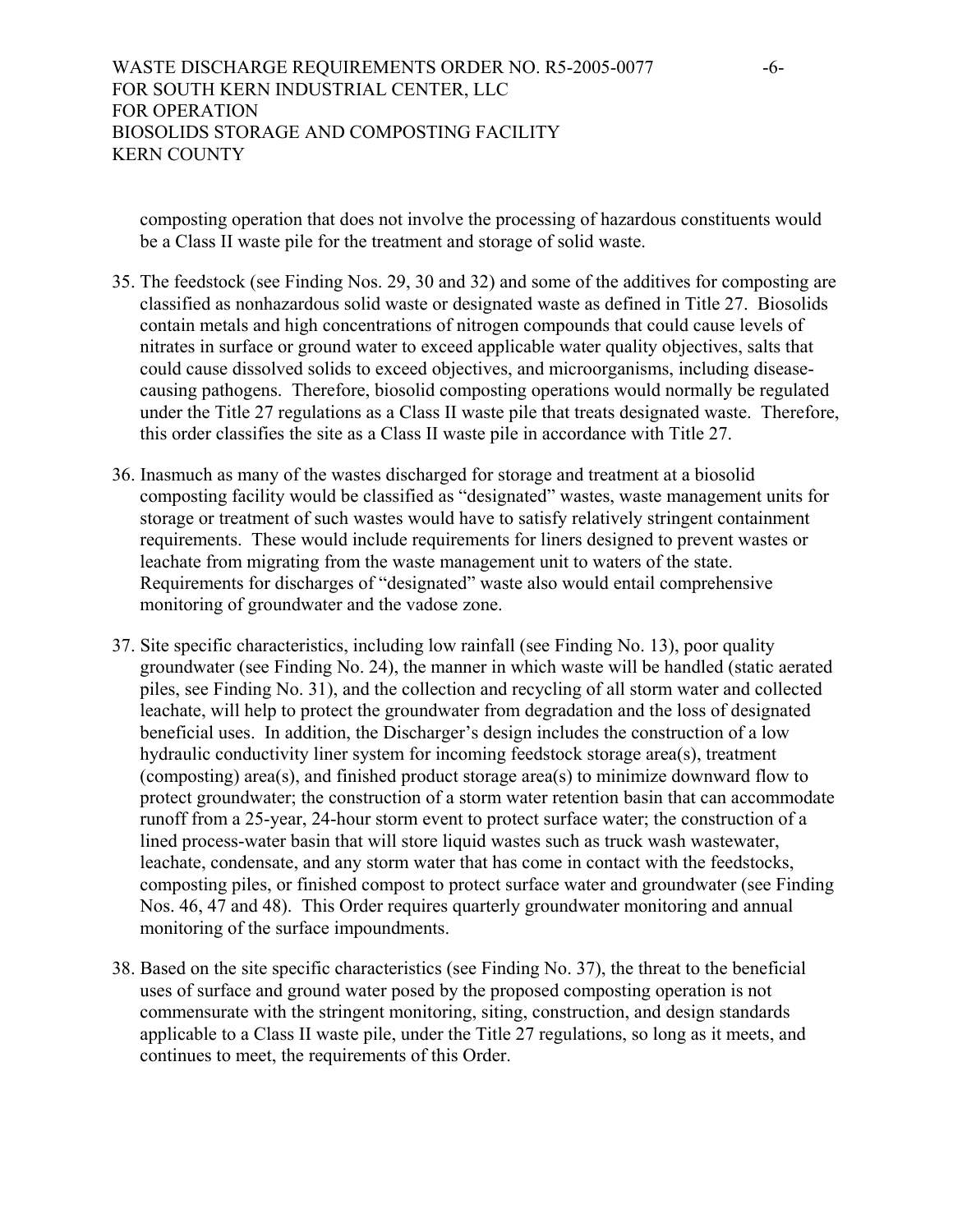# WASTE DISCHARGE REQUIREMENTS ORDER NO. R5-2005-0077 -7-FOR SOUTH KERN INDUSTRIAL CENTER, LLC FOR OPERATION BIOSOLIDS STORAGE AND COMPOSTING FACILITY KERN COUNTY

- 39. Under Title 27 CCR, Division 1, Subdivision 1, Chapter 3, Subchapter 2, Article 2, Section 20200(a)-(a)(1), the State Board has declared that "[*For wastes that cannot be discharged directly to waters of the state, the waste classification system under Title 27*] shall provide the basis for determining which wastes may be discharged at each class of Unit. Waste classifications are based on an assessment of the potential risk of water quality degradation associated with each category of waste."
- 40. However, Title 27 CCR Section 20200(a)(1) allows the Regional Board to make a finding that "… a particular waste constituent or combination of constituents presents a lower risk of water quality degradation than indicated by classification according to this article." The Title 27 regulations do not provide for a waste pile of lower classification than Class II. However, based on a review of the Discharger's Report of Waste Discharge and on the lower risk to water quality cited in Finding No. 38 of this Order, the Regional Board finds, pursuant to Title 27 CCR Section 20200(a)(1), that the operation is not subject to the Class II waste pile liner requirements contained in the Title 27 regulations so long as the operation continues to meet the requirements of this Order.
- 41. Composting operations may produce residual wastes, such as leachate, precipitation that has come in contact with composting material, and escaped or fugitive raw material and compost. The residual wastes, if any, would be collected in a lined retention pond and may then be recycled on to the aerated static piles for moisture control during the composting process. The discharge rate of residual waste from composting operations is unknown. Proper construction and management of the recycling operation and climatic conditions should minimize such residual waste generation.
- 42. As a soil amendment, the finished composted material will be exempt from Title 27 CCR, provided best management practices are established for its use pursuant to Title 27 CCR Section 20090(f).
- 43. The Discharger proposes to construct a lined process-water surface impoundment that will store liquid waste, such as truck wash wastewater, leachate, condensate, and any stormwater that has came in contact with the biosolids.

### **GROUNDWATER MONITORING**

44. This Order prohibits the degradation of groundwater, and requires the submission of a work plan for the installation of a groundwater detection monitoring system, installation of the groundwater detection monitoring system in accordance with Title 27 CCR, and submission of a water quality protection standard based on background water quality pursuant to Title 27 CCR in accordance with specified dates and prior to the acceptance of wastes for composting.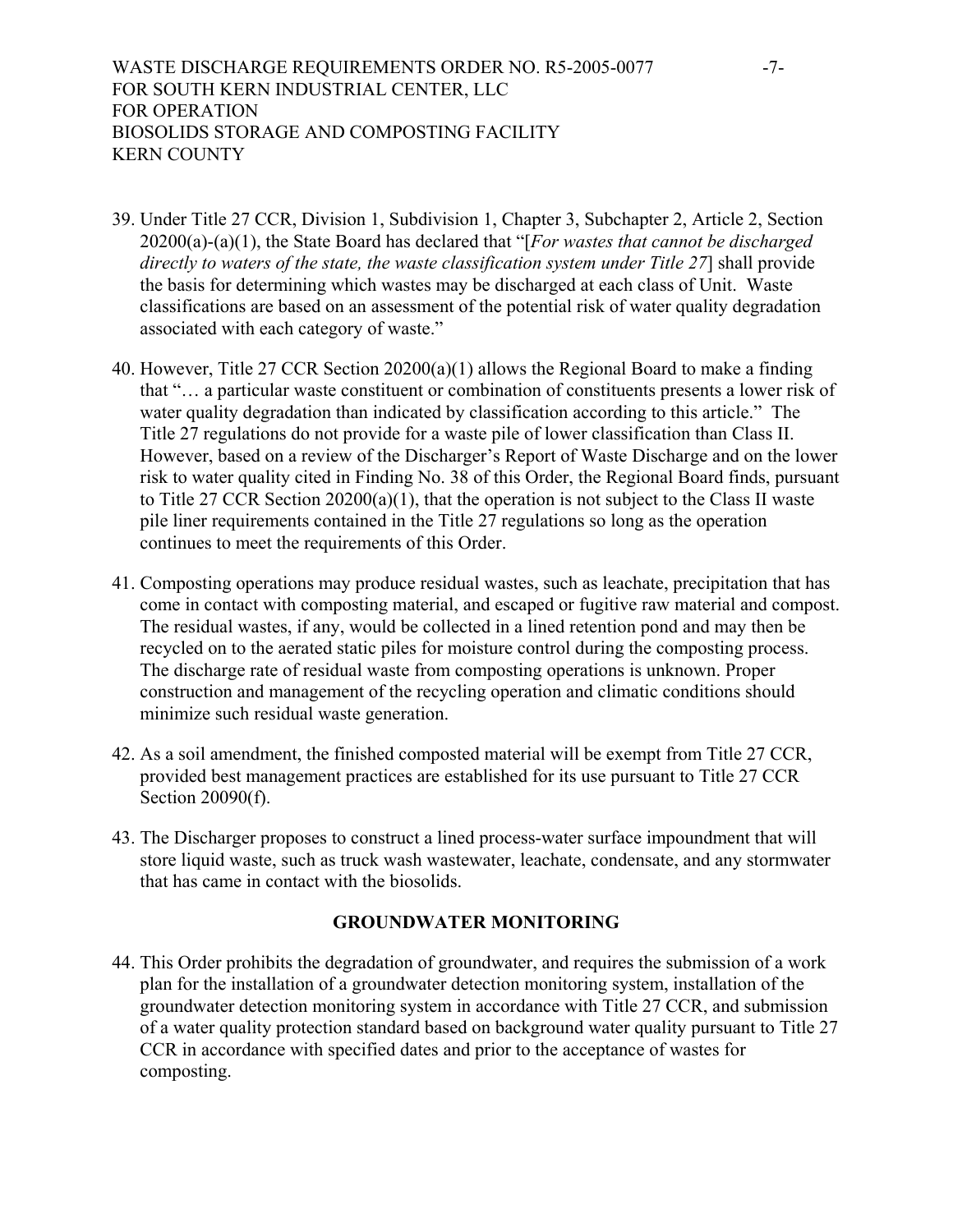45. In accordance with Section 20415(b)(1)(B) of Title 27 CCR, both the regional aquifer and the perched groundwater zone need to be monitored.

### **CONSTRUCTION**

- 46. The primary and secondary aerated static pile composting areas and other pad areas will have a liner system consisting of the following in ascending order:
	- a. A minimum six-inch thick layer of scarified and recompacted (to 95% relative compaction) soil;
	- b. LCRS (piping or blanket);
	- c. A minimum eight inches thick aggregate base layer;
	- d. A minimum four inches thick asphaltic concrete layer.
- 47. The feedstock storage areas where the wastes would be processed or stored will have a liner system consisting of the following in ascending order:
	- a. A minimum six-inch thick layer of scarified and recompacted (to 95% relative compaction) soil;
	- b. LCRS (blanket-type)
	- c. A minimum six inches thick aggregate base layer; and
	- d. A minimum eleven inches thick Portland cement concrete layer that will be used as a working surface.
- 48. The process-water impoundment will have a composite liner system consisting of the following in ascending order:
	- a. Engineered Subgrade: Prepared subgrade layer will be 6 inches thick with a gradation of at least 80 percent soils finer than #60 sieve (0.250 mm) with a 1-inch maximum particle size, compacted to 95 percent;
	- b. GCL (equivalent to a clay layer meeting 1 x  $10^{-6}$  cm/sec): Needle punched GCL with a uniform layer of granular sodium bentonite encapsulated between a woven and nonwoven geotextile, with a maximum permeability of  $5 \times 10^{-9}$  cm/sec.;
	- c. FML: 40-mil thick, smooth-sided LLDPE geomembrane (double-sided textured for side slopes);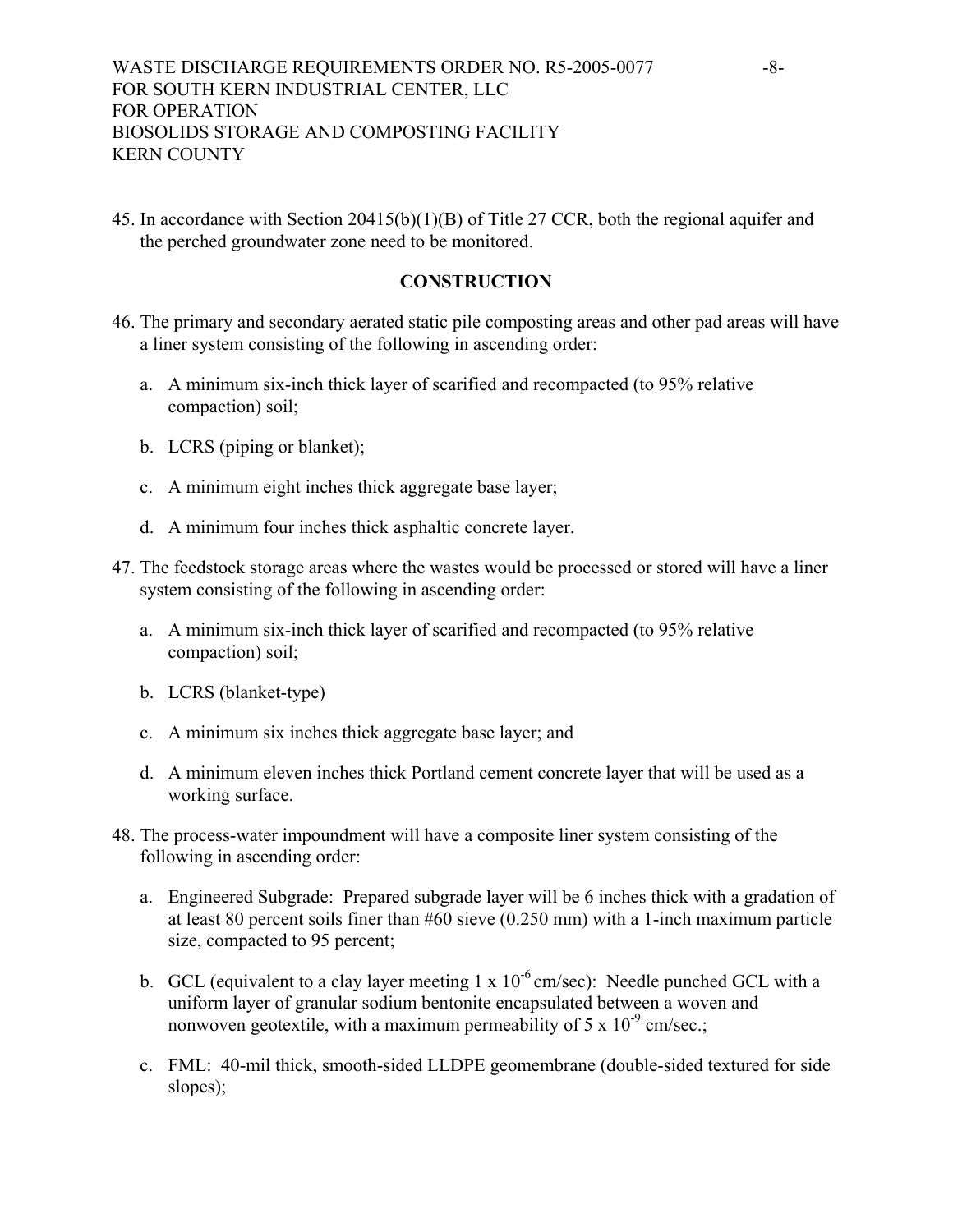- d. LCRS: Geocomposite geonet (double sided geotextile/geonet);
- e. FML: 40-mil thick, smooth-sided LLDPE geomembrane (double-sided textured for side slopes);
- f. Geotextile: 16 oz/sq. yd. nonwoven cushion geotextile; and
- g. A maintenance working surface layer installed in accordance with a design plan approved by the Executive Officer prior to construction.
- h. Asphaltic Concrete (minimum of 4 inches).
- 49. The wastewater from the process water impoundment may be used on compost piles for moisture conditioning.
- 50. The Discharger proposes to construct an unlined stormwater retention basin for rainwater that has not come in contact with biosolids. The water from this basin can be used for landscaping irrigation, dust control and compost moisture conditioning.

# **CEQA AND OTHER CONSIDERATIONS**

- 51. The Kern County Board of Supervisors certified the final environmental impact report for the facility on 22 October 2002, and filed a Notice of Determination on 30 October 2002 in accordance with the California Environmental Quality Act (Public Resources Code Section 21000 et seq.) and CEQA guidelines (14 CCR Section 15000 et seq.). The Regional Board considered the environmental impact report and incorporated mitigation measures from the environmental impact report into these waste discharge requirements designed to prevent potentially significant impacts to the environment and to water quality. The potential environmental impacts and associated mitigations regarding the composting project and where the pertinent mitigation measures are addressed in these Waste Discharge Requirements are identified as follows:
	- a. Deterioration of ground water quality (see Prohibitions A.4, and Construction Specifications D.3, 4, 5, 6 and 7).
	- b. Alteration of surface water quality (see Prohibitions A.5, Discharge Specification B.2, and Construction Specifications D.7).
	- c. Creation of any health hazard and potential health hazard (see Facility Specifications C.2, C.13, C14, C15).
	- d. Substantial air emissions or deterioration of ambient air quality (see Facility Specifications C.8).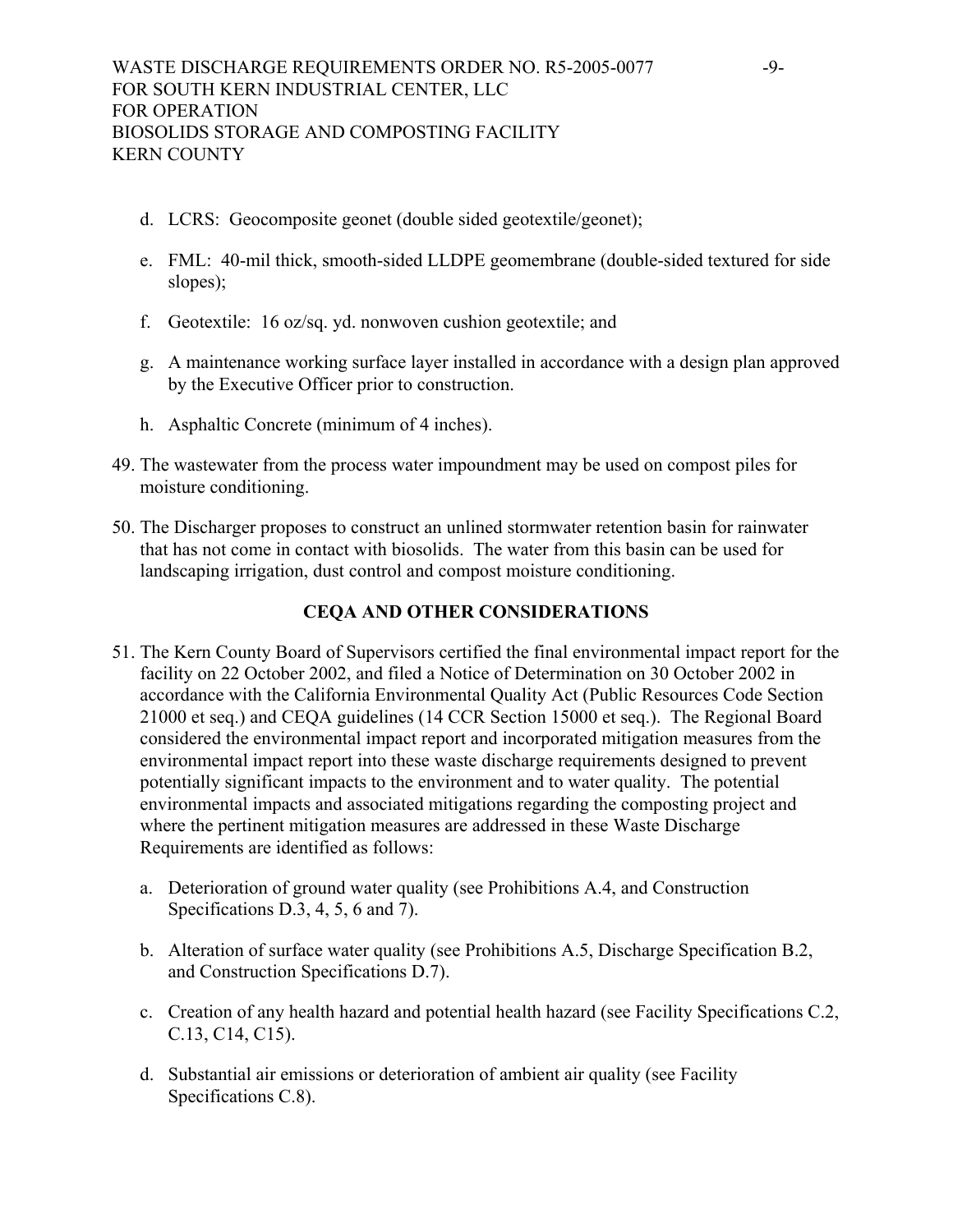- e. The creation of objectionable odors (see Facility Specifications C.9).
- f. Deterioration to existing fish or wildlife (see Facility Specifications C. 16).

52. This order implements:

- a. *The Water Quality Control Plan for the Tulare Lake Basin, Second Edition*;
- b. The prescriptive standards and performance goals of Chapters 1 through 7, Subdivision 1, Division 2, Title 27, of the California Code of Regulations, effective 18 July 1997, and subsequent revisions.
- 53. The USEPA is the enforcing agency for 40 CFR Part 503. The Discharger needs to comply with all applicable provisions of 40 CFR Part 503.
- 54. Section 13267(b) of California Water Code provides that in conducting an investigation specified in subdivision (a), the Regional Board may require that any person who has discharged, discharges, or is suspected of discharging, or who proposed to discharge within its region, or any citizen or domiciliary, or political agency or entity of this state who had discharged, discharges, or is suspected of discharging, or who proposed to discharge waste outside of its region that could affect the quality of the waters of the state within its region shall furnish, under penalty of perjury, technical or monitoring program reports which the board requires. The burden, including costs of these reports, shall bear a reasonable relationship to the need for the reports and the benefits to be obtained from the reports. The monitoring and reporting program required by this Order and the attached Monitoring and Reporting Program No. R5-2005-0077 are necessary to assure compliance with these waste discharge requirements. The Discharger operates the facility that discharges the waste subject to this Order.

# **PROCEDURAL REQUIREMENTS**

- 55. All local agencies with jurisdiction to regulate land use, solid waste disposal, air pollution, and to protect public health have approved the use of this site for the discharges of waste to land stated herein.
- 56. The Regional Board notified the Discharger and interested agencies and persons of its intent to prescribe waste discharge requirements for this discharge, and has provided them with an opportunity for a public hearing and an opportunity to submit their written views and recommendations.
- 57. The Regional Board, in a public meeting, heard and considered all comments pertaining to the discharge.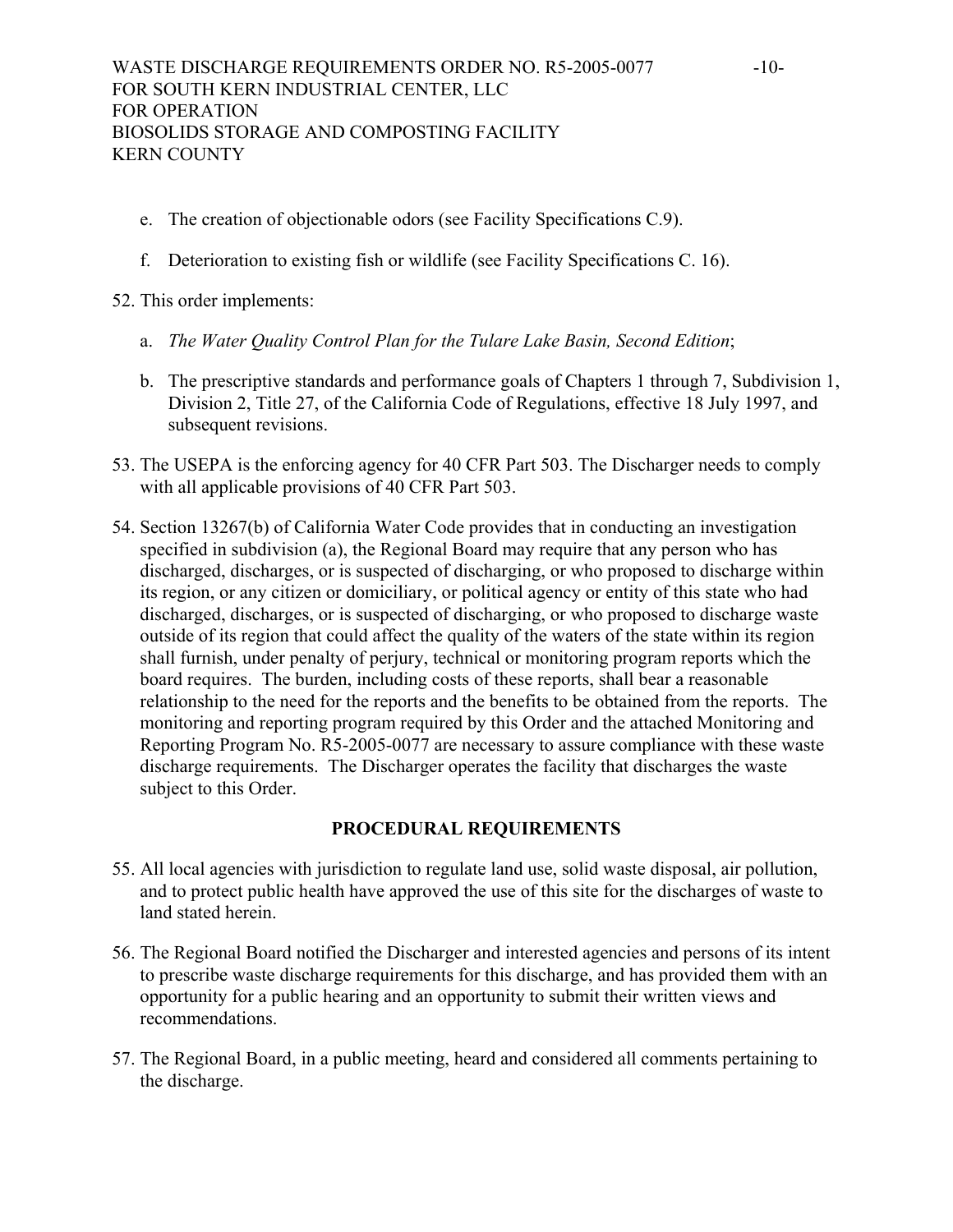WASTE DISCHARGE REQUIREMENTS ORDER NO. R5-2005-0077 -11-FOR SOUTH KERN INDUSTRIAL CENTER, LLC FOR OPERATION BIOSOLIDS STORAGE AND COMPOSTING FACILITY KERN COUNTY

58. Any person affected by this action of the Regional Board may petition the State Water Resources Control Board to review the action in accordance with Sections 2050 through 2068, Title 23, California Code of Regulations. The petition must be received by the State Water Resources Control Board, Office of Chief Counsel, P.O. Box 100, Sacramento, California 95812, within 30 days of the date of issuance of this Order. Copies of the laws and regulations applicable to the filing of a petition are available on the Internet at http://www.waterboards.ca.gov/water\_laws/index.html and will be provided on request.

IT IS HEREBY ORDERED, pursuant to Sections 13263 and 13267 that the South Kern Industrial Center, LLC, its agents, successors, and assigns, in order to meet the provisions of Division 7 of the California Water Code and the regulations adopted thereunder, shall comply with the following:

## **A. PROHIBITIONS**

- 1. The discharge of 'hazardous waste' is prohibited. For the purposes of this Order, the term 'hazardous waste' is as defined in Title 23, California Code of Regulations, Section 2510 et seq.
- 2. The discharge and storage of biosolids, feedstocks, and other additives and wastes at locations other than the designated locations within the composting Unit specifically designed for their containment is prohibited.
- 3. The landfilling of any waste at the facility is prohibited.
- 4. The discharge shall not cause the release of pollutants, or waste constituents in a manner that could cause a condition of nuisance, degradation, contamination, or pollution of surface or ground water.
- 5. The discharge of solid or liquid waste or leachate to surface waters, surface water drainage courses, or groundwater is prohibited.
- 6. The discharge shall not cause any increase in the concentration of waste constituents in soil-pore gas, soil-pore liquid, soil, or other geologic materials outside of the Unit if such waste constituents could migrate to waters of the State — in either the liquid or the gaseous phase — and cause a condition of nuisance, degradation, contamination, or pollution.
- 7. Discharge of wastes or composting, stockpiling, storing, or placing raw composting materials or compost within 100 feet of surface waters or surface water drainage courses is prohibited.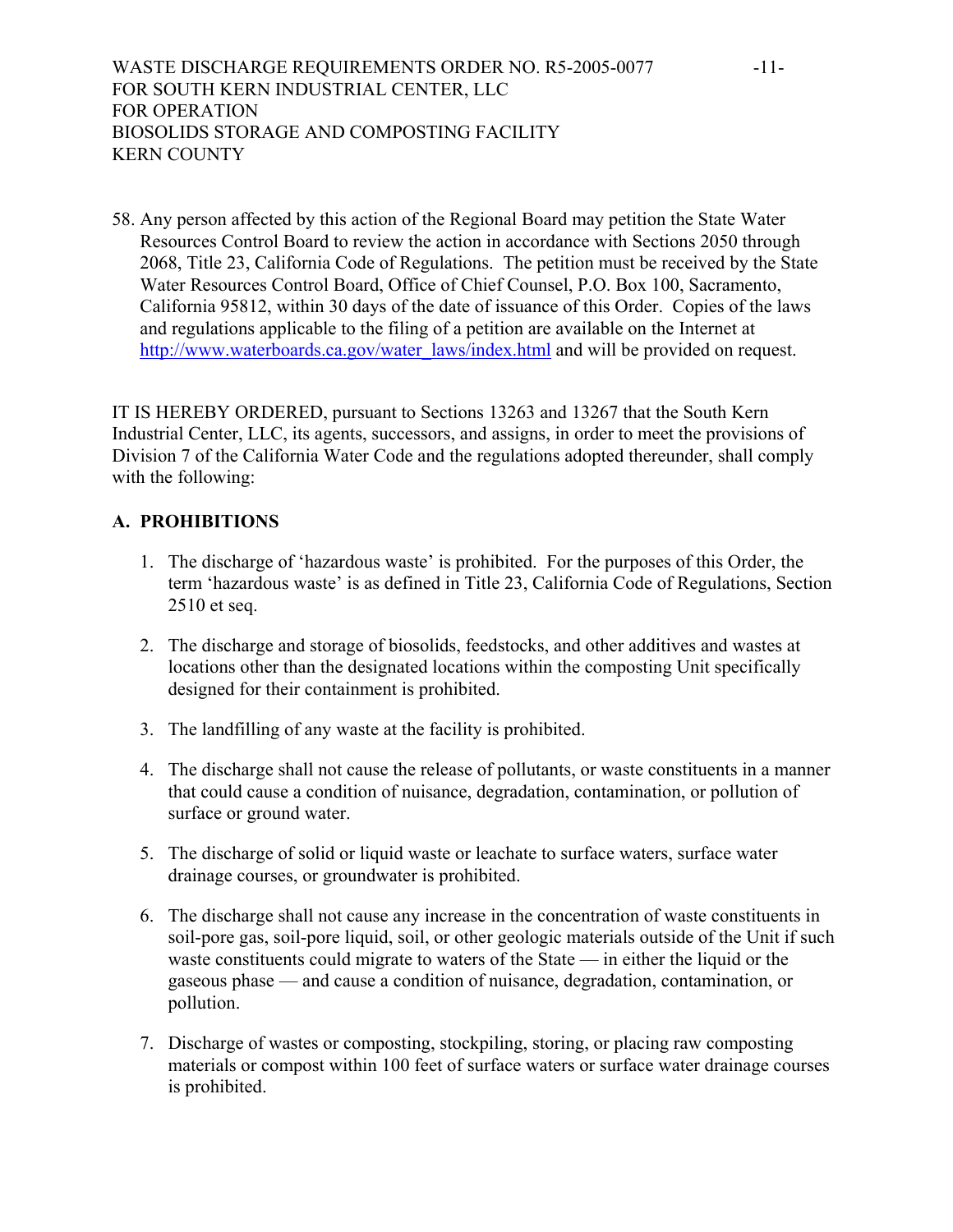- 8. Composting, stockpiling, or otherwise accepting raw (untreated) sewage, septic tank pumpings, incinerator ash, grit or screenings generated from primary treatment of domestic sewage, is prohibited.
- 9. Selling or providing a finished product other than exceptional quality compost, as described in Finding Nos. 6 and 7, is prohibited.
- 10. Discharge of wastes or liquids from surface impoundments to off-site property is prohibited.
- 11. The ponding of water around waste storage areas, between compost aerated static piles, adjacent to interior roads, and within the composting Unit(s) precipitation runoff collection channels, is prohibited.

## **B. DISCHARGE SPECIFICATIONS**

- 1. Only nonhazardous feedstock wastes shall be discharged to the composting Unit and stockpile areas of the Unit. Only residual wastes as described in Finding Nos. 29, 30, 32 and 41 shall be discharged to the composting unit, stockpile area of the unit.
- 2. The discharge shall remain within the designated disposal area at all times.
- 3. The annual input/capacity of biosolids and bulking agents for composting shall not exceed 670,000 wet tons.
- 4. Composting shall be limited to composting the sewage biosolids and bulking agents as described in Finding Nos. 29, 30 and 32.
- 5. The wastewater removed from the process water impoundment may be recycled on compost piles for moisture conditioning or appropriately disposed of in accordance with the liquid's waste classification. The Discharger may not use process wastewater for dust control over unlined areas.
- 6. Solids, which accumulate in the surface impoundment(s), shall be periodically removed to maintain minimum freeboard requirements and to maintain sufficient capacity for waste pile pad runoff of residual wastes and stormwater.
- 7. Materials that are screened out of the finished compost, commonly referred to as 'overs', and that are not recycled into the compost, shall be disposed of at an appropriate waste management unit.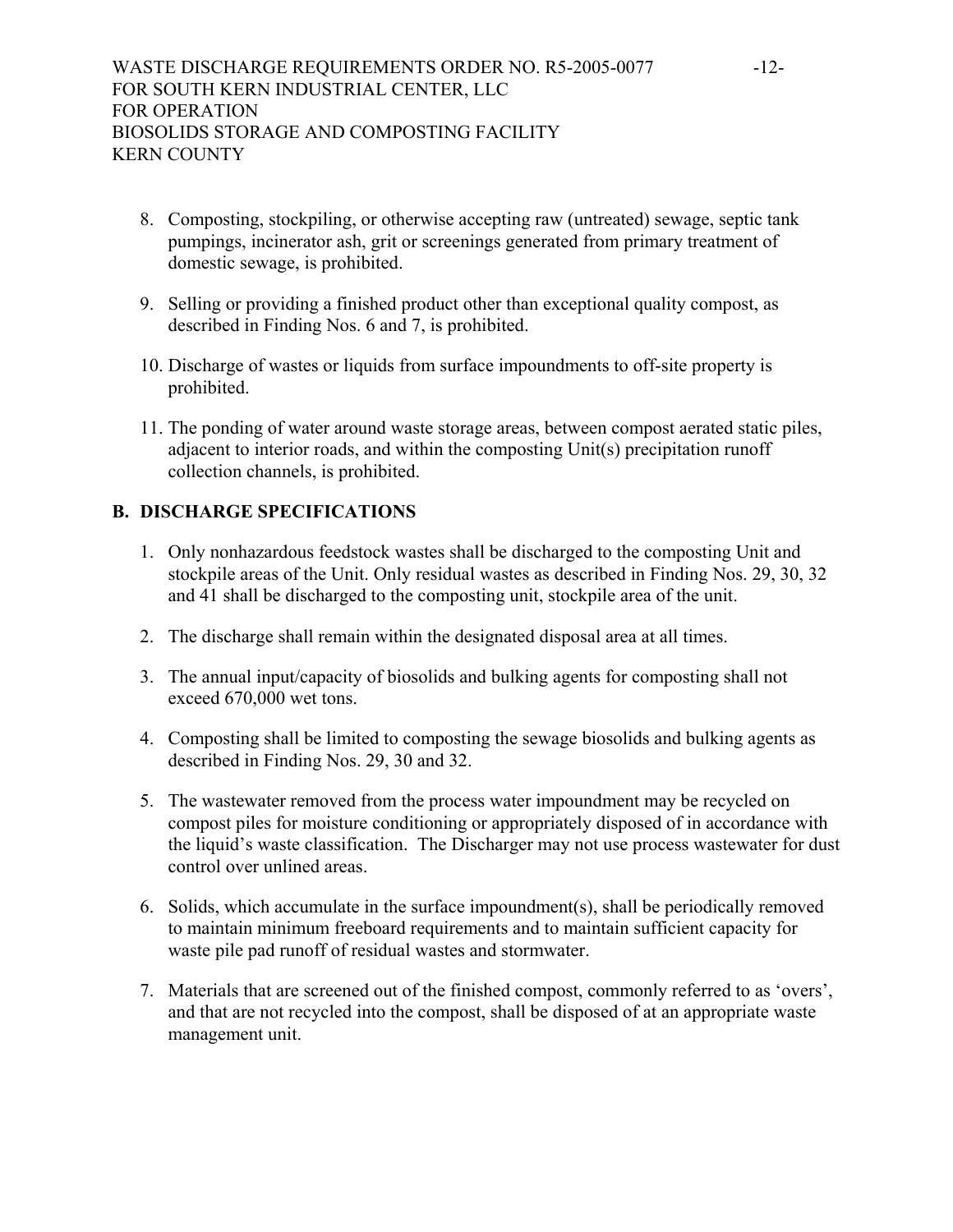# **C. FACILITY SPECIFICATIONS**

- 1. The Discharger shall, in a timely manner, remove and relocate any wastes discharged at this facility in violation of this Order.
- 2. Public contact with waste and compost materials shall be precluded through such means as fences, signs, and other acceptable alternatives.
- 3. The Discharger shall immediately notify the Regional Board of any flooding, unpermitted discharge of waste off-site, equipment failure, slope failure, or other change in site conditions which could impair the integrity of waste or leachate containment facilities or precipitation and drainage control structures.
- 4. Water used for facility maintenance shall be limited to the minimum amount necessary for dust control (biosolids aerated static piles and unpaved roads) and construction.
- 5. The Discharger may use water removed from an unlined stormwater retention basin for landscaping irrigation, dust control, and compost moisture conditioning.
- 6. The duration of finished product storage on-site shall not exceed six months.
- 7. Airborne particles from compost and composting materials shall not be visibly emitted from the composting facility.
- 8. Objectionable odors originating at the composting facility shall not be perceivable beyond the limits of the facility property boundary.
- 9. The Discharger shall maintain in good working order any facility, control system, or monitoring device installed to achieve compliance with these waste discharge requirements.
- 10. Surface drainage within the waste management facility shall either be contained on-site or be discharged in accordance with applicable storm water regulations.
- 11. The Discharger shall maintain a *Storm Water Pollution Prevention Plan* and *Monitoring Program and Reporting Requirements* in accordance with State Water Resources Control Board Order No. 97-03-DWQ, or retain all storm water on-site.
- 12. No composting or storage of compost shall occur within 100 feet of any domestic water well.
- 13. The on-site water supply well shall be posted "not for domestic consumption"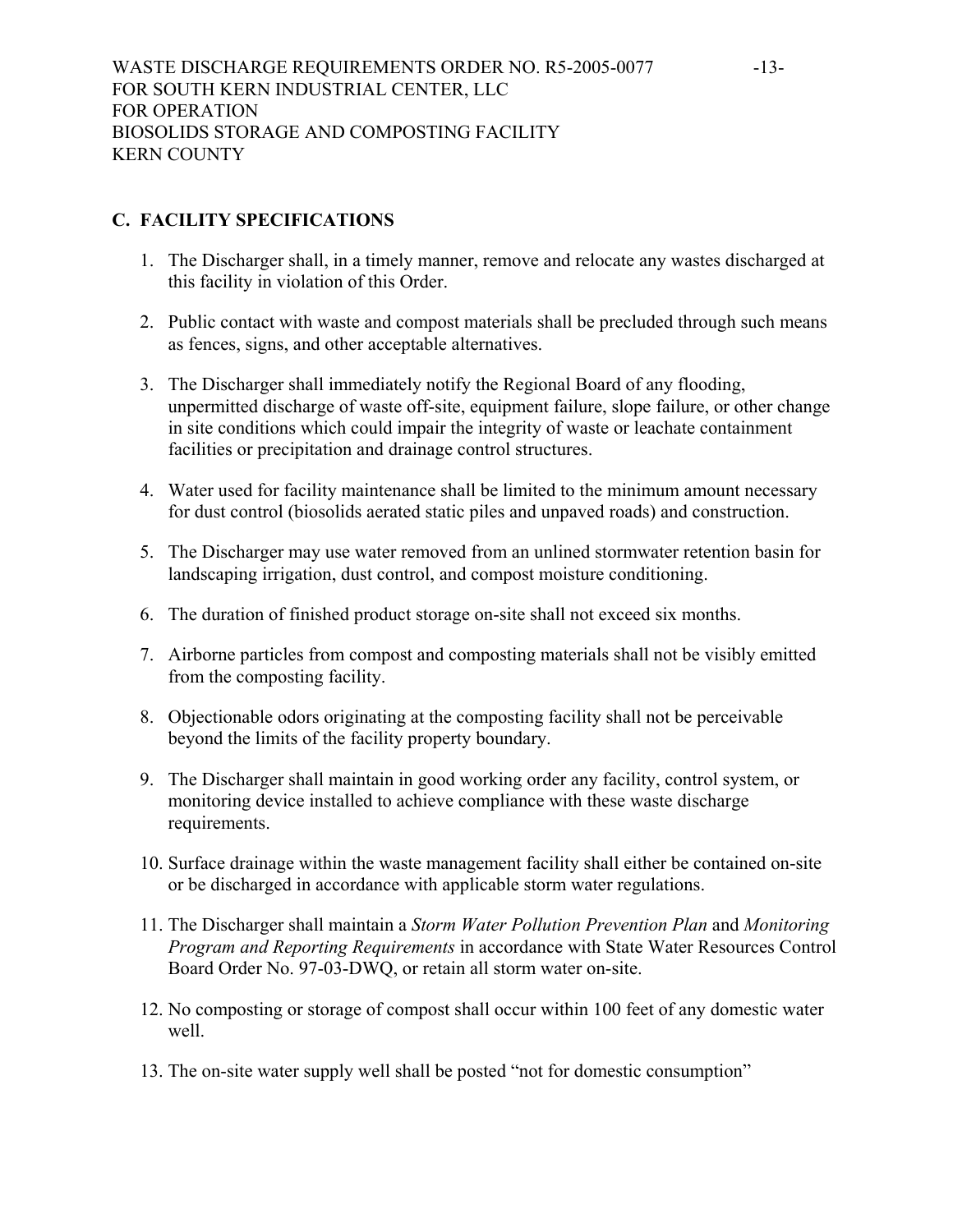- 14. Surface impoundments and composting operations shall be managed to prevent breeding of mosquitoes, flies, and other vectors.
- 15. The Discharger shall submit a plan and monitoring schedule for the periodic inspection of the Portland cement concrete layer of the feedstock area and other pad areas liner system (see Construction Specification D. 4.) to the Executive Officer for review and approval prior to the acceptance of any wastes or feedstocks for composting or storage. Any cracks or damage to the Portland cement concrete layer that could allow fluids to pass through shall be repaired within 30 days, and a report of the repairs shall be submitted to the Regional Board within 15 days of completion of the repairs.

# **D. CONSTRUCTION SPECIFICATIONS**

- 1. The Discharger shall submit, for Executive Officer review and approval, either prior to or concurrent with, submission of the Construction Quality Assurance Plan as per Construction Specification D.2.a. below, a Design Report for the proposed unit that includes detailed plans, specifications, and descriptions for the liner components. The Design Report shall incorporate design rationale, with supporting calculations, for all components of the proposed containment system.
- 2. The Discharger shall submit, for Executive Officer review and approval at least **90 days prior** to construction, design plans and specifications for the unit that include the following:
	- a. A Construction Quality Assurance Plan that meets the requirements of Title 27 CCR Section 20324; and
	- b. A geotechnical evaluation of the area soils, evaluating their use as the base layer; and
	- c. A grading and drainage plan to prevent ponding and infiltration.
- 3. The primary and secondary aerated static pile composting areas and other pad areas shall be constructed with a liner system comprised of the following components, in ascending order:
	- a. A minimum six-inch thick engineered soil foundation layer that shall be scarified and re-compacted to 95% of maximum dry density and within  $\pm$  2% of optimum moisture content;
	- b. A minimum eight-inch thick aggregate base layer; and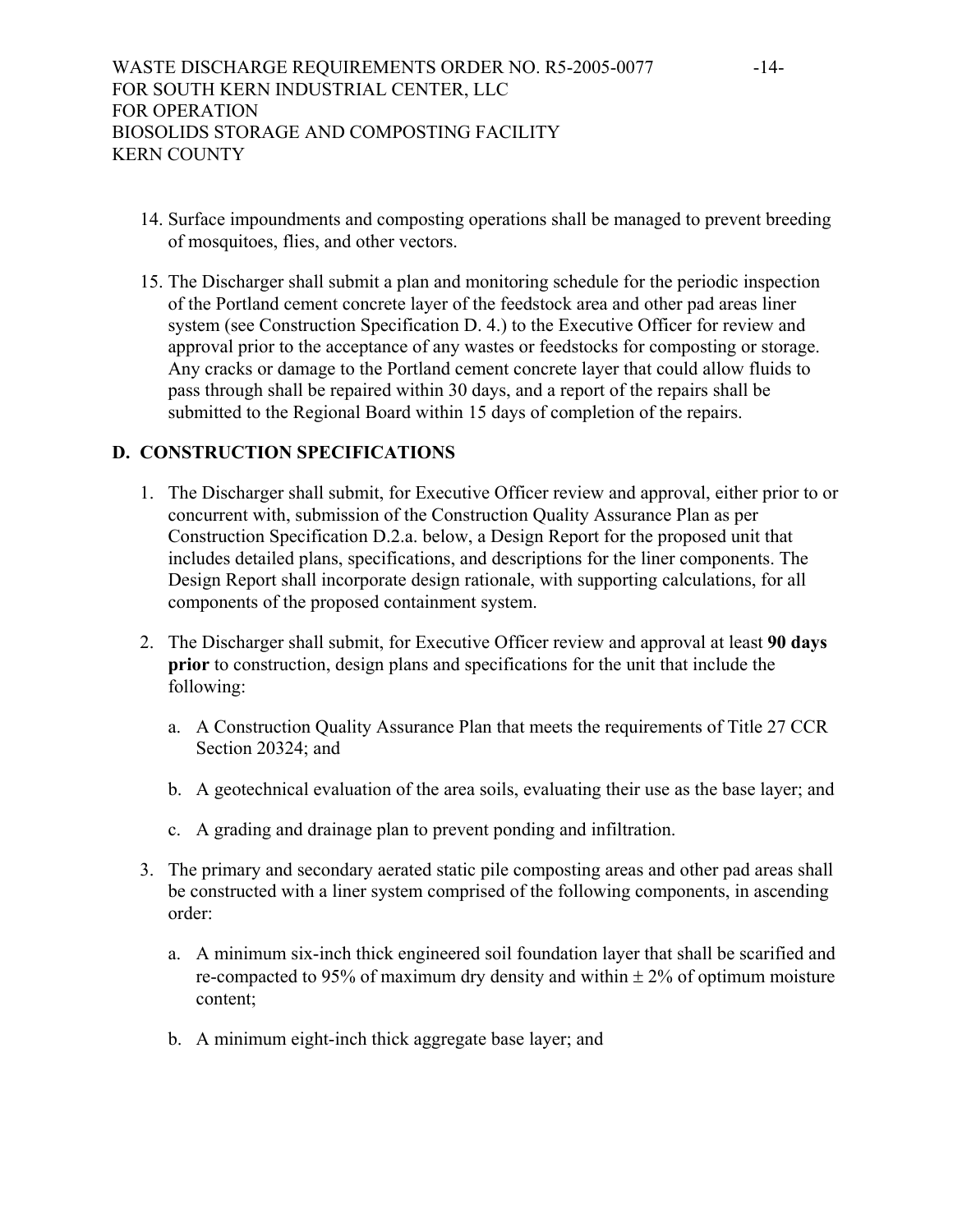c. A minimum four-inch thick asphaltic concrete layer, which shall be graded and maintained to provide a uniform, smooth working surface free of pockets and depressions, and to inhibit the vertical migration of wastes.

A series of aeration/air distribution lateral pipes and gates shall be imbedded within the liner system, which shall serve as the liner's leachate collection and removal system.

- 4. The feedstock area shall be constructed with a liner system comprised of the following components, in ascending order:
	- a. A minimum six-inch thick engineered soil foundation layer that shall be scarified and re-compacted to 95% of maximum dry density and within  $\pm$  2% of optimum moisture content;
	- b. A minimum six-inch thick aggregate base layer;
	- c. A minimum eleven-inch thick Portland cement concrete layer, which shall be graded and maintained to provide a uniform, smooth working surface free of pockets and depressions, and to inhibit the vertical migration of wastes; and
	- d. The top surface of the liner system shall be sloped, and shall serve as the blanket type leachate collection and removal system.
- 5. New surface impoundments shall have a liner system consisting, at a minimum, of the following, in ascending order:
	- a. A minimum six-inch thick engineered soil foundation layer that shall be scarified and re-compacted to 95% of maximum dry density and within  $\pm$  2% of optimum moisture content;
	- b. A geosynthetic clay liner (GCL) that shall exhibit appropriate strength characteristics to accommodate stresses associated with specific landfill design parameters, with particular attention to interface, long-term creep shear, and bearing capacity;
	- c. A secondary minimum 40-mil thick linear low density polyethylene (LLDPE) smooth-sided geomembrane (double-textured for side slopes);
	- d. A geocomposite drainage layer that shall be of sufficient strength and thickness to prevent collapse under the pressures exerted by overlying wastes, waste cover materials, and by any equipment used at the Unit;
	- e. A primary minimum 40-mil thick linear low density polyethylene (LLDPE) smoothsided geomembrane (double-textured for side slopes);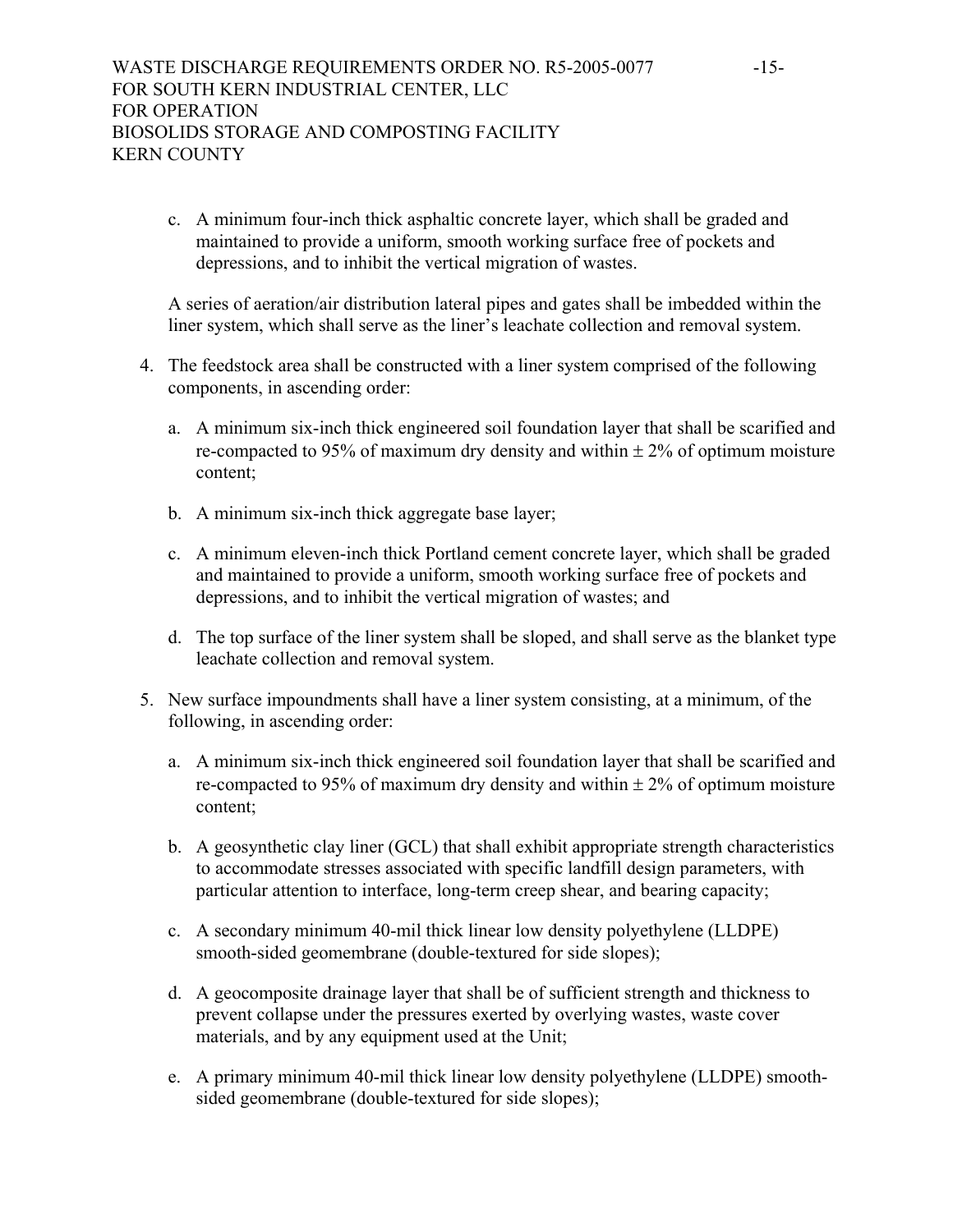- f. A minimum sixteen-ounce-per-square yard  $(16 \text{ oz/yd}^2)$  nonwoven cushion geotextile;
- g. A maintenance working surface layer installed in accordance with a design plan approved by the Executive Officer prior to construction.
- 6. Surface impoundments shall be designed, constructed, and operated to maintain a freeboard of two (2) feet plus the rainfall and residual waste produced from a 100 year, 24 hour precipitation event or 2 feet plus the 100 year wet season precipitation, whichever is greater. At no time shall the freeboard of an impoundment be less than two feet.
- 7. Surface impoundments shall be designed, constructed, and maintained to prevent scouring and/or erosion of the liner(s) and other containment features at points of discharge to the impoundment and by wave action at the waterline.
- 8. The Discharger may propose changes to the liner system design prior to construction, provided that approved components are not eliminated, the engineering properties of the components are not substantially reduced, and the proposed liner system results in the protection of water quality equal to or greater than the design prescribed by this Order. The proposed changes may be made following approval by the Executive Officer. Substantive changes to the design require reevaluation and approval by the Regional Board.
- 9. Construction shall proceed only after all applicable construction quality assurance plans have been approved by Executive Officer.
- 10. Following the completion of construction of a Unit or portion of a Unit, and prior to discharge onto the newly constructed liner system, the final documentation required in Title 27 CCR Section 20324(d)(1)(C) shall be submitted to the Executive Officer for review and approval. The report shall be certified by a registered civil engineer or a certified engineering geologist. It shall contain sufficient information and test results to verify that construction was in accordance with the design plans and specifications of this Order.
- 11. A third party independent of both the Discharger and the construction contractor shall perform all of the construction quality assurance monitoring and testing during the construction of a liner system.
- 12. Closure shall not proceed in the absence of closure waste discharge requirements.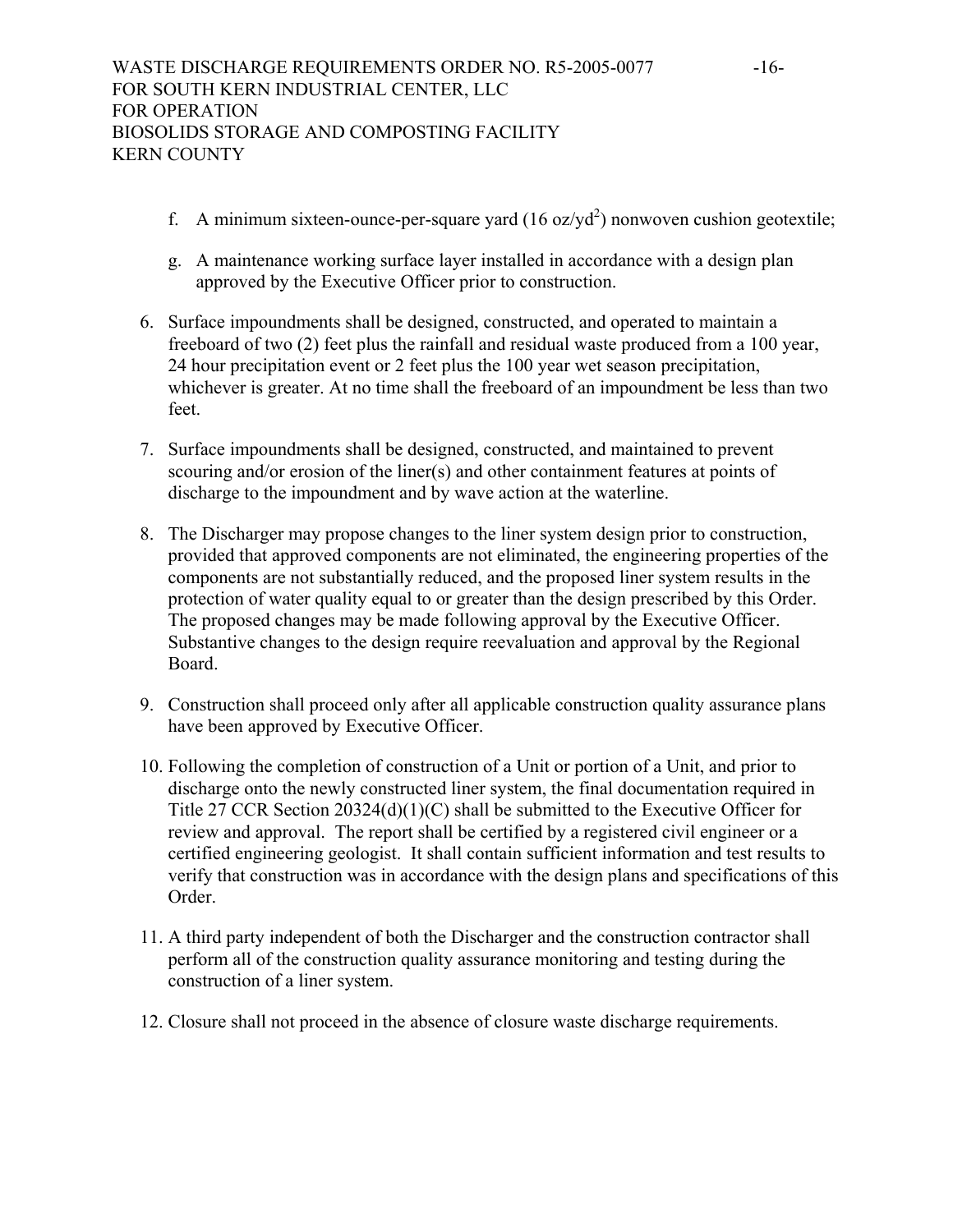# **E. DETECTION MONITORING SPECIFICATIONS**

- 1. The Discharger shall comply with the detection monitoring program provisions of Title 27 for groundwater, surface water, and the unsaturated zone, and in accordance with Monitoring and Reporting Program No. R5-2005-0077. A detection monitoring program for a new Unit shall be installed, operational, and adequate monitoring data collected prior to the discharge of wastes [Title 27 CCR Section 20415(e)(6)] to develop a Water Quality Protection Standard pursuant to Detection Monitoring Specifications E.3. The detection monitoring program shall include groundwater monitoring of both the regional aquifer and the perched zone.
- 2. The Discharger shall provide Regional Board staff a minimum of **one week** notification prior to commencing any field activities related to the installation, repair, or abandonment of monitoring devices, and a minimum 48 hour notification prior to the collection of samples associated with a detection monitoring program, evaluation monitoring program, or corrective action program.
- 3. **By 1 December 2006,** the Discharger shall submit, for Executive Officer review and approval, a Water Quality Protection Standard based on the collection and analysis of background groundwater samples.
- 4. The Discharger shall comply with the Water Quality Protection Standard as specified in this Order, Monitoring and Reporting Program No. R5-2005-0077, and the Standard Provisions and Reporting Requirements, dated April 2000.
- 5. The concentrations of the constituents of concern in waters passing the Point of Compliance shall not exceed the concentration limits established pursuant to Monitoring and Reporting Program No. R5-2005-0077.
- 6. For each monitoring event, the Discharger shall determine whether the composting facility is in compliance with the Water Quality Protection Standard using procedures specified in Monitoring and Reporting Program No. R5-2005-0077 and Title 27 CCR Section 20415(e).
- 7. The Discharger shall submit for Executive Officer review and approval a Sample Collection and Analysis Plan. The Sample Collection and Analysis Plan shall at a minimum include:
	- a. Sample collection procedures describing purging techniques, sampling equipment, and decontamination of sampling equipment;
	- b. Sample preservation information and shipment procedures;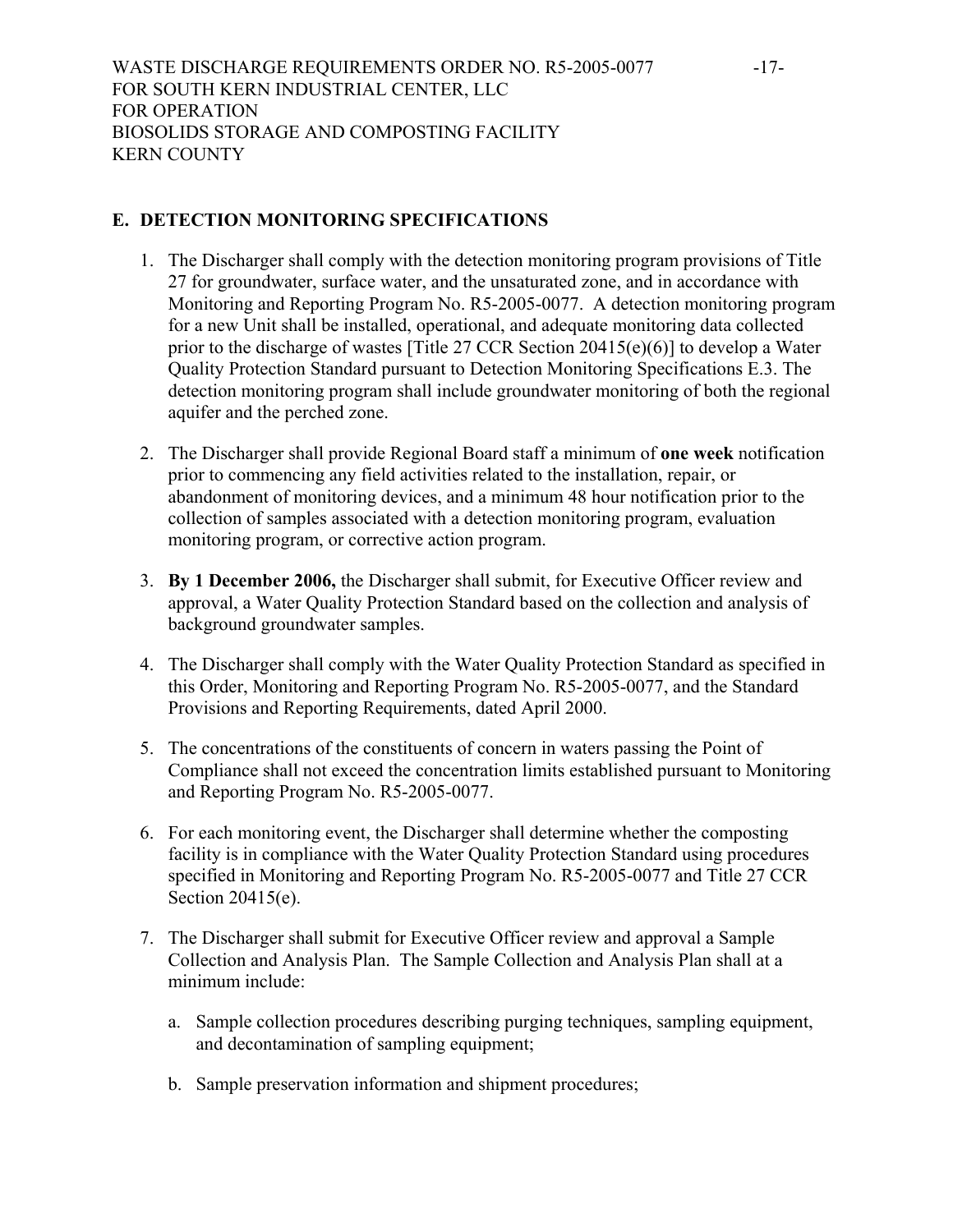- c. Sample analytical methods and procedures;
- d. Sample quality assurance/quality control (QA/QC) procedures; and
- e. Chain of Custody control.
- 8. For any given monitored medium, the samples taken from all monitoring points and background monitoring points to satisfy the data analysis requirements for a given reporting period shall all be taken **within a span not to exceed 30 days**, unless the Executive Officer approves a longer time period, and shall be taken in a manner that ensures sample independence to the greatest extent feasible. Specific methods of collection and analysis must be identified. Sample collection, storage, and analysis shall be performed according to the most recent version of USEPA Methods, such as the latest editions, as applicable, of: (1) Methods for the Analysis of Organics in Water and Wastewater (USEPA 600 Series), (2) Test Methods for Evaluating Solid Waste (SW-846, latest edition), and (3) Methods for Chemical Analysis of Water and Wastes (USEPA 600/4-79-020), and in accordance with the approved Sample Collection and Analysis Plan.
- 9. If methods other than USEPA-approved methods or Standard Methods are used, the exact methodology shall be submitted for review and approval by the Executive Officer prior to use.
- 10. The **methods of analysis and the detection limits** used must be appropriate for the expected concentrations. For the monitoring of any constituent or parameter that is found in concentrations which produce more than 90% non-numerical determinations (i.e., "trace" or "ND") in data from background monitoring points for that medium, the analytical method having the lowest method detection limit (MDL) shall be selected from among those methods which would provide valid results in light of any matrix effects or interferences.
- 11. **"Trace" results** results falling between the MDL and the practical quantitation limit (PQL) - shall be reported as such, and shall be accompanied both by the estimated MDL and PQL values for that analytical run.
- 12. **MDLs and PQLs** shall be derived by the laboratory for each analytical procedure, according to State of California laboratory accreditation procedures. These MDLs and PQLs shall reflect the detection and quantitation capabilities of the specific analytical procedure and equipment used by the lab, rather than simply being quoted from USEPA analytical method manuals. In relatively interference-free water, laboratory-derived MDLs and PQLs are expected to closely agree with published USEPA MDLs and PQLs.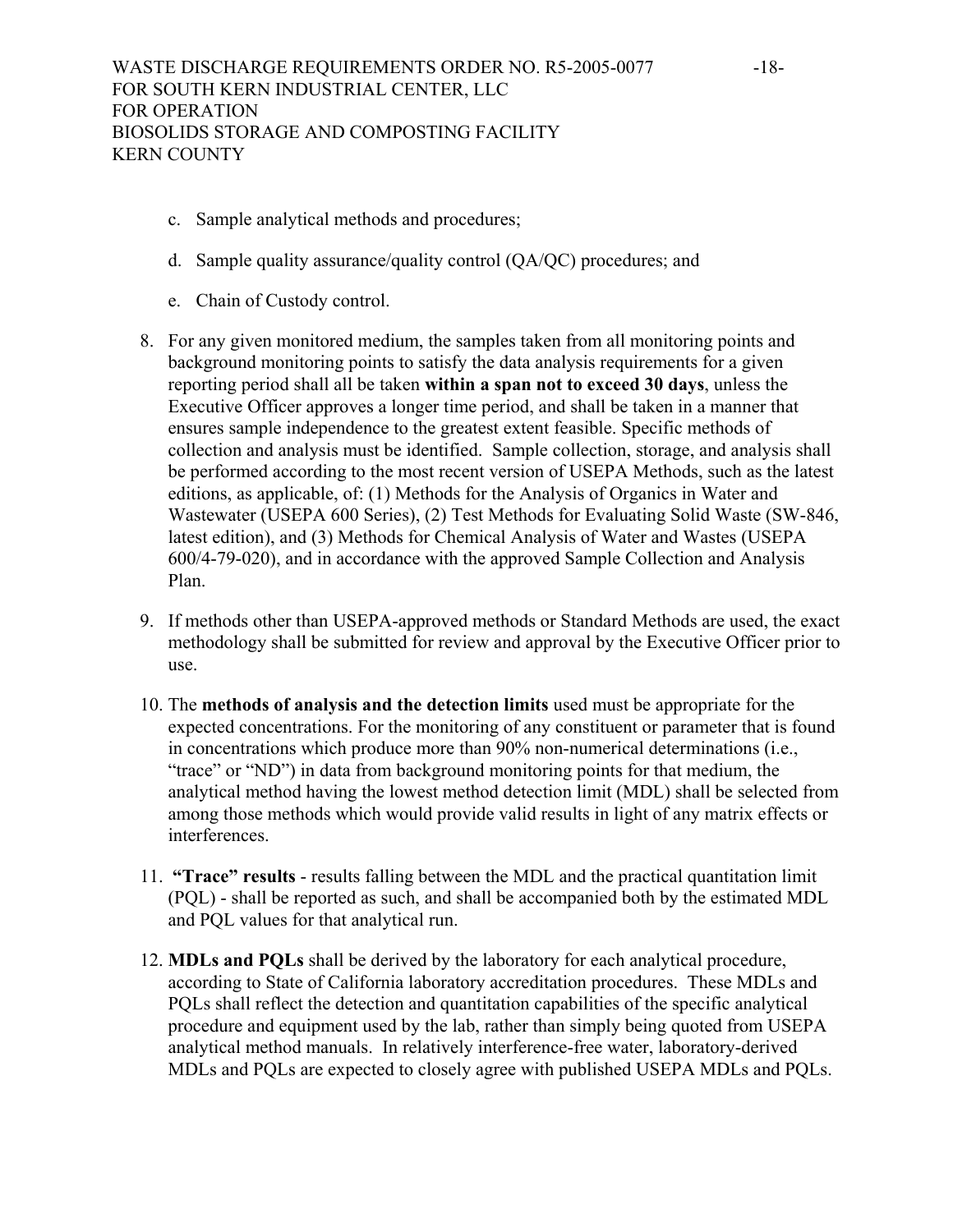- 13. If the laboratory suspects that, due to a change in matrix or other effects, the true detection limit or quantitation limit for a particular analytical run differs significantly from the laboratory-derived MDL/PQL values, the results shall be flagged accordingly, along with estimates of the detection limit and quantitation limit actually achieved. The **MDL shall always be calculated such that it represents the lowest achievable concentration associated with a 99% reliability of a nonzero result**. The PQL shall always be calculated such that it represents the lowest constituent concentration at which a numerical value can be assigned with reasonable certainty that it represents the constituent's actual concentration in the sample. Normally, PQLs should be set equal to the concentration of the lowest standard used to calibrate the analytical procedure.
- 14. All **QA/QC data** shall be reported, along with the sample results to which they apply, including the method, equipment, analytical detection and quantitation limits, the percent recovery, an explanation for any recovery that falls outside the QC limits, the results of equipment and method blanks, the results of spiked and surrogate samples, the frequency of quality control analysis, and the name and qualifications of the person(s) performing the analyses. Sample results shall be reported unadjusted for blank results or spike recoveries. In cases where contaminants are detected in QA/QC samples (i.e., field, trip, or lab blanks), the accompanying sample results shall be appropriately flagged.
- 15. Unknown chromatographic peaks shall be reported, flagged, and tracked for potential comparison to subsequent unknown peaks that may be observed in future sampling events. Identification of unknown chromatographic peaks that recur in subsequent sampling events may be required.
- 16. The statistical method shall account for data below the practical quantitation limit (PQL) with one or more statistical procedures that are protective of human health and the environment. Any PQL validated pursuant to Title 27 CCR Section 20415(e)(7) that is used in the statistical method shall be **the lowest concentration (or value) that can be reliably achieved** within limits of precision and accuracy specified in the WDRs for routine laboratory operating conditions that are available to the facility. The Discharger's technical report, pursuant to Title 27 CCR Section 20415(e)(7), shall consider the PQLs listed in Appendix IX to Chapter 14 of Division 4.5 of Title 22, CCR, for guidance when specifying limits of precision and accuracy. For any given constituent monitored at a background or downgradient monitoring point, an indication that falls between the MDL and the PQL for that constituent (hereinafter called a "trace" detection) shall be identified and used in appropriate statistical or nonstatistical tests. Nevertheless, for a statistical method that is compatible with the proportion of censored data (trace and ND indications) in the data set, the Discharger can use the laboratory's concentration estimates in the trace range (if available) for statistical analysis, in order to increase the statistical power by decreasing the number of "ties".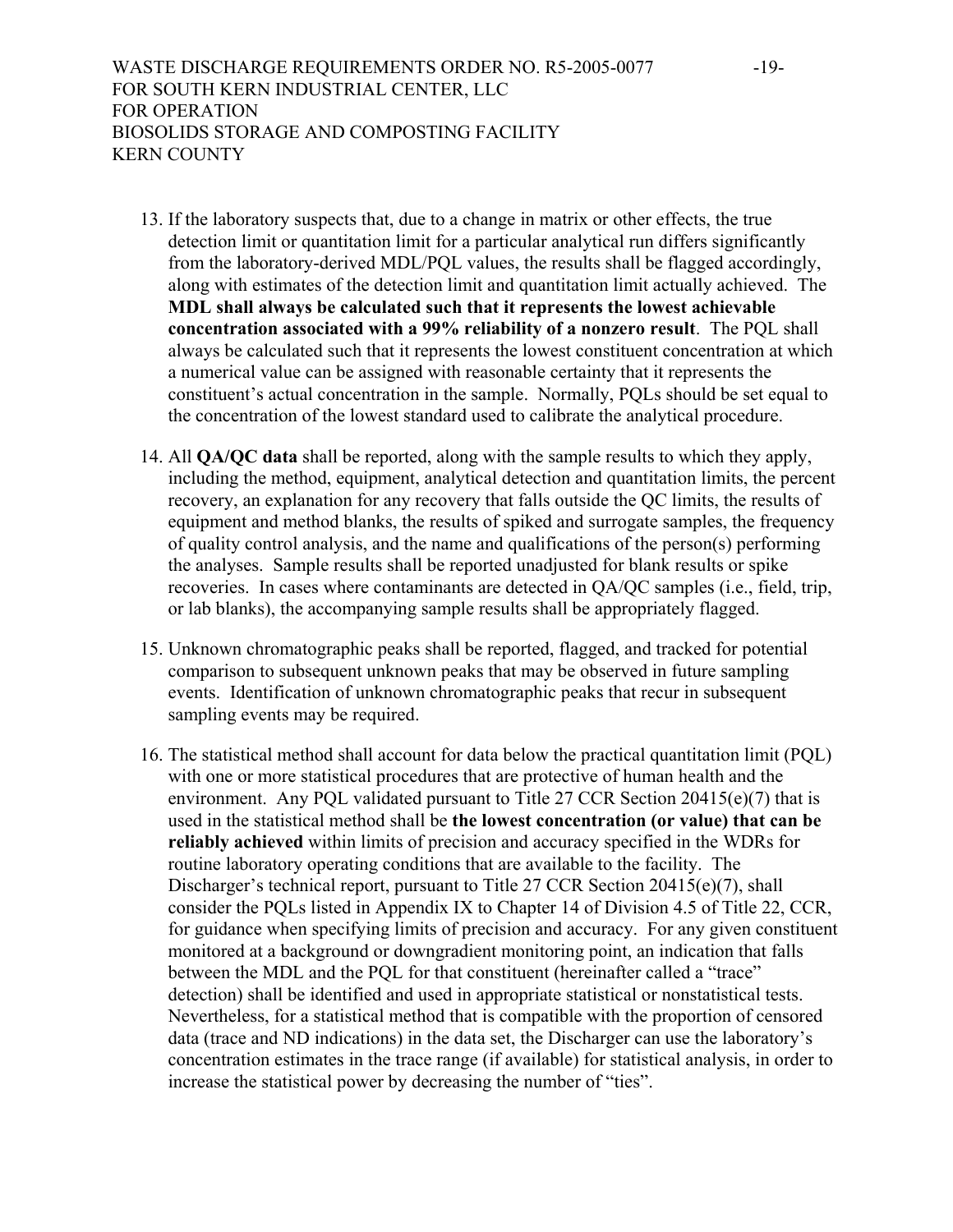17. The Discharger may propose an alternate statistical method [to the methods listed under Title 27 CCR Section 20415(e)(8)(A-D)] in accordance with Title 27 CCR Section  $20415(e)(8)(E)$ , for review and approval by the Executive Officer. Upon receiving written approval from the Executive Officer, alternate statistical procedures may be used for determining the significance of analytical results for common laboratory contaminants (i.e., methylene chloride, acetone, diethylhexyl phthalate, and di-n-octyl phthalate). Nevertheless, analytical results involving detection of these analytes in any background or downgradient sample shall be reported and flagged for easy reference by Regional Board staff.

# **F. PROVISIONS**

- 1. The Discharger shall maintain a copy of this Order at the facility and make it available at all times to facility operating personnel, who shall be familiar with its contents, and to regulatory agency personnel.
- 2. The Discharger shall comply with all applicable provisions of Title 27 that are not specifically referred to in this Order.
- 3. The Discharger shall comply with Monitoring and Reporting Program No.  $\blacksquare$ , which is incorporated into and made part of this Order.
- 4. The Discharger shall comply with the applicable portions of the Standard Provisions and Reporting Requirements for Waste Discharge Requirements for Nonhazardous Solid Waste Discharges Regulated by Title 27 and/or Subtitle D (Title 27 CCR Section 20005 et seq. and 40 CFR 258 et seq.), dated April 2000, which are hereby incorporated into this Order.
- 5. In the event the Discharger does not comply or will be unable to comply with any prohibition or limitation of this Order for any reason, the Discharger shall notify the appropriate Regional Board office by telephone **as soon as** it or its agents have knowledge of such noncompliance or potential for noncompliance, and shall confirm this notification in writing **within two weeks**. The written notification shall state the nature, time, and cause of noncompliance, and shall describe the measures being taken to prevent recurrences and shall include a timetable for corrective actions.
- 6. Biosolids that have not undergone adequate active composting shall be physically isolated from other site activities to prevent cross contamination of feedstocks, composting materials, and finished product.
- 7. At least **90 days** prior to the cessation of composting operations at the facility, the Discharger shall submit a work plan, subject to approval of the Executive Officer, for assessing the extent, if any, of contamination of natural geologic materials. By **120 days**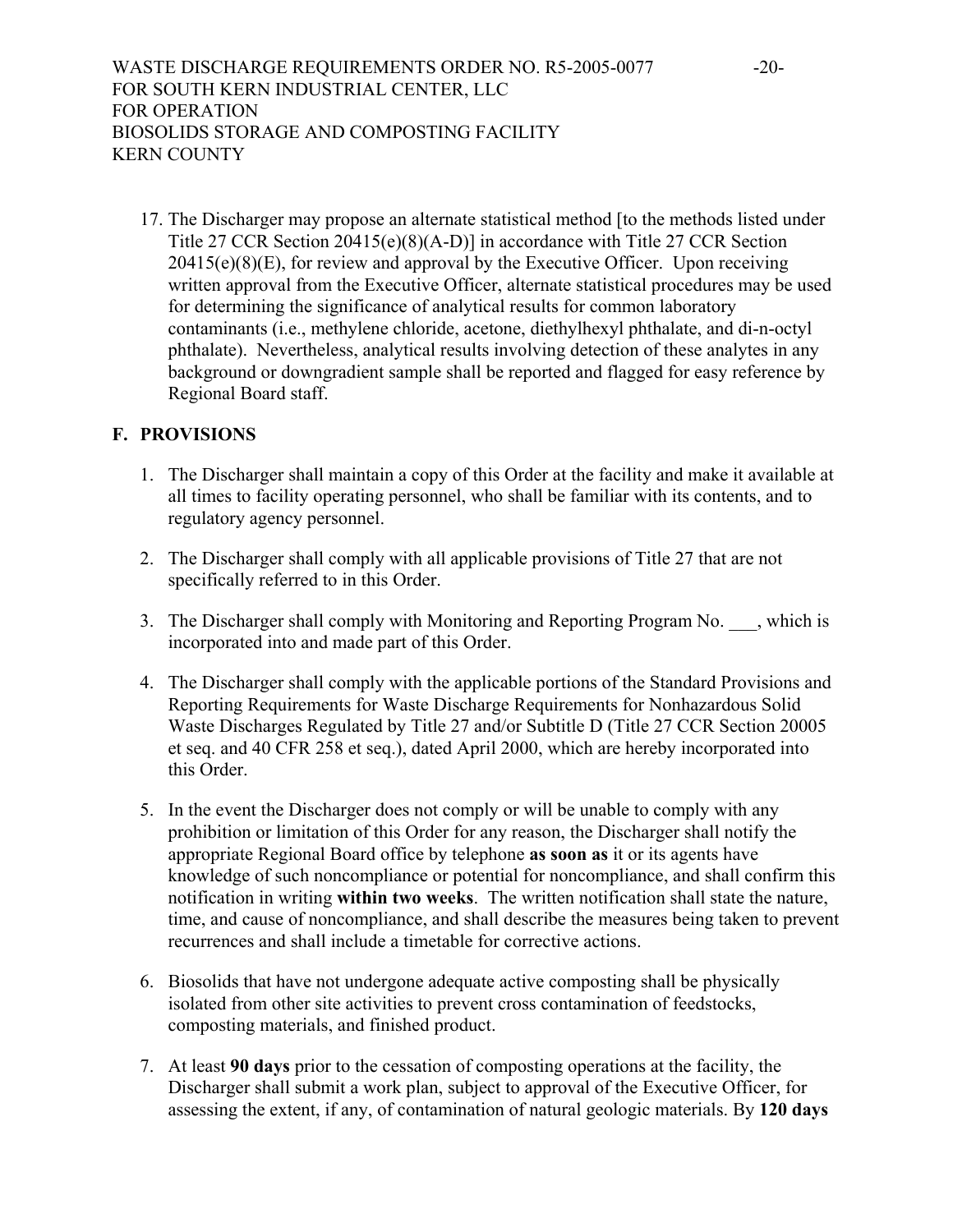following work plan approval, the Discharger shall submit an engineering report presenting the results of the contamination assessment.

- 8. Upon ceasing composting operations at the facility, all wastes, natural geologic materials contaminated by wastes (as determined pursuant to Provision F.7), and surplus or unprocessed composting materials shall be completely removed from the site and disposed of in a manner approved by the Executive Officer.
- 9. The composting operation shall comply with the static aerated pile composting or windrow composting requirements specified in 40 CFR Part 503, for the production of exceptional quality compost.
- 10. All reports and transmittal letters shall be signed by persons identified below:
	- a. For a corporation: by a principal executive officer of at least the level of senior vice-president.
	- b. For a partnership or sole proprietorship: by a general partner or the proprietor.
	- c. For a municipality, state, federal or other public agency: by either a principal executive officer or ranking elected or appointed official.
	- d. A duly authorized representative of a person designated in a, b or c above if;
		- 1) The authorization is made in writing by a person described in a, b, or c of this provision;
		- 2) The authorization specifies either an individual or a position having responsibility for the overall operation of the regulated facility or activity, such as the position of plant manager, operator of a Unit, superintendent, or position of equivalent responsibility. (A duly authorized representative may thus be either a named individual or any individual occupying a named position); and
		- 3) The written authorization is submitted to the Regional Board.
	- e. Any person signing a document under this Section shall make the following certification:

"I certify under penalty of law that I have personally examined and am familiar with the information submitted in this document and all attachments and that, based on my inquiry of those individuals immediately responsible for obtaining the information, I believe that the information is true, accurate, and complete. I am aware that there are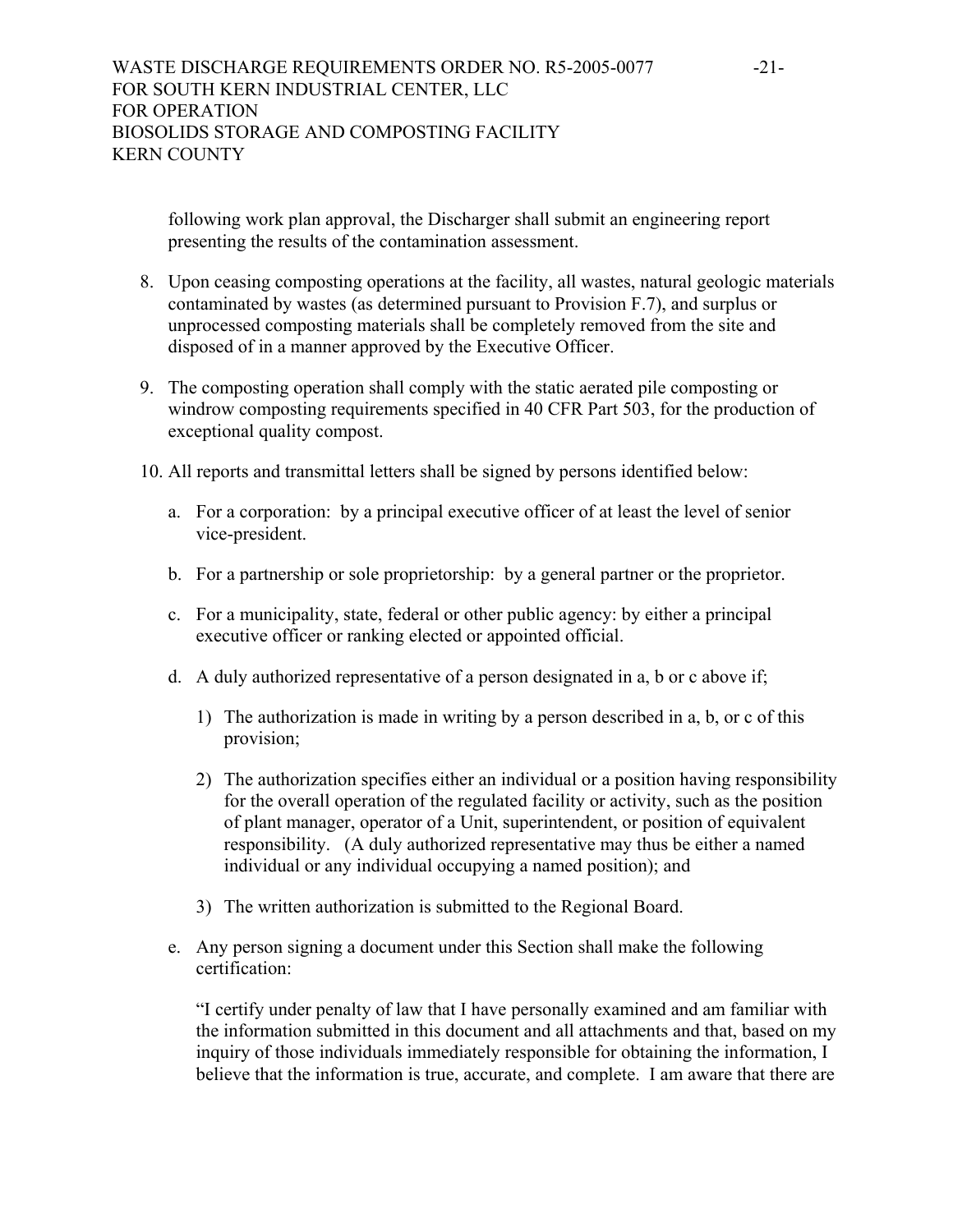significant penalties for submitting false information, including the possibility of fine and imprisonment."

- 11. The Discharger shall take all reasonable steps to minimize any adverse impact to the waters of the State resulting from noncompliance with this Order. Such steps shall include accelerated or additional monitoring as necessary to determine the nature, extent, and impact of the noncompliance.
- 12. The owner of the waste management facility shall have the continuing responsibility to assure protection of waters of the state from discharged wastes and from gases and leachate generated by discharged waste during the active life, closure, and postclosure maintenance period of the Unit(s) and during subsequent use of the property for other purposes.
- 13. The fact that it would have been necessary to halt or reduce the permitted activity in order to maintain compliance with this Order shall not be regarded as a defense for the Discharger's violations of the Order.
- 14. To assume ownership or operation under this Order, the succeeding owner or operator must apply in writing to the Regional Board requesting transfer of the Order within 14 days of assuming ownership or operation of this facility. The request must contain the requesting entity's full legal name, the State of incorporation if a corporation, the name and address and telephone number of the persons responsible for contact with the Regional Board, and a statement. The statement shall comply with the signatory requirements contained in Provision F.10 and state that the new owner or operator assumes full responsibility for compliance with this Order. Failure to submit the request shall be considered a discharge without requirements, a violation of the California Water Code. Transfer of this Order shall be approved or disapproved by the Regional Board.
- 15. All financial assurances must be submitted and in effect **prior to the acceptance of any** composting feedstock at the South Kern Industrial Center facility.
- 16. Discharger shall maintain financial assurance for corrective action as required by Title 27 California Code of Regulations, Division 2, Chapter 6. The Discharger shall, **by 30 April 2006**, and prior to receiving any wastes or feedstocks, submit for approval by the Executive Officer, a report with detailed cost estimates and a demonstration of assurances of financial responsibility for initiating and completing corrective action for all known and reasonably foreseeable releases from the waste management unit. The assurances of financial responsibility shall name the Regional Board as beneficiary and shall provide that funds for corrective action shall be available to the Regional Board upon the issuance of any order under California Water Code, Division 7, Chapter 5. The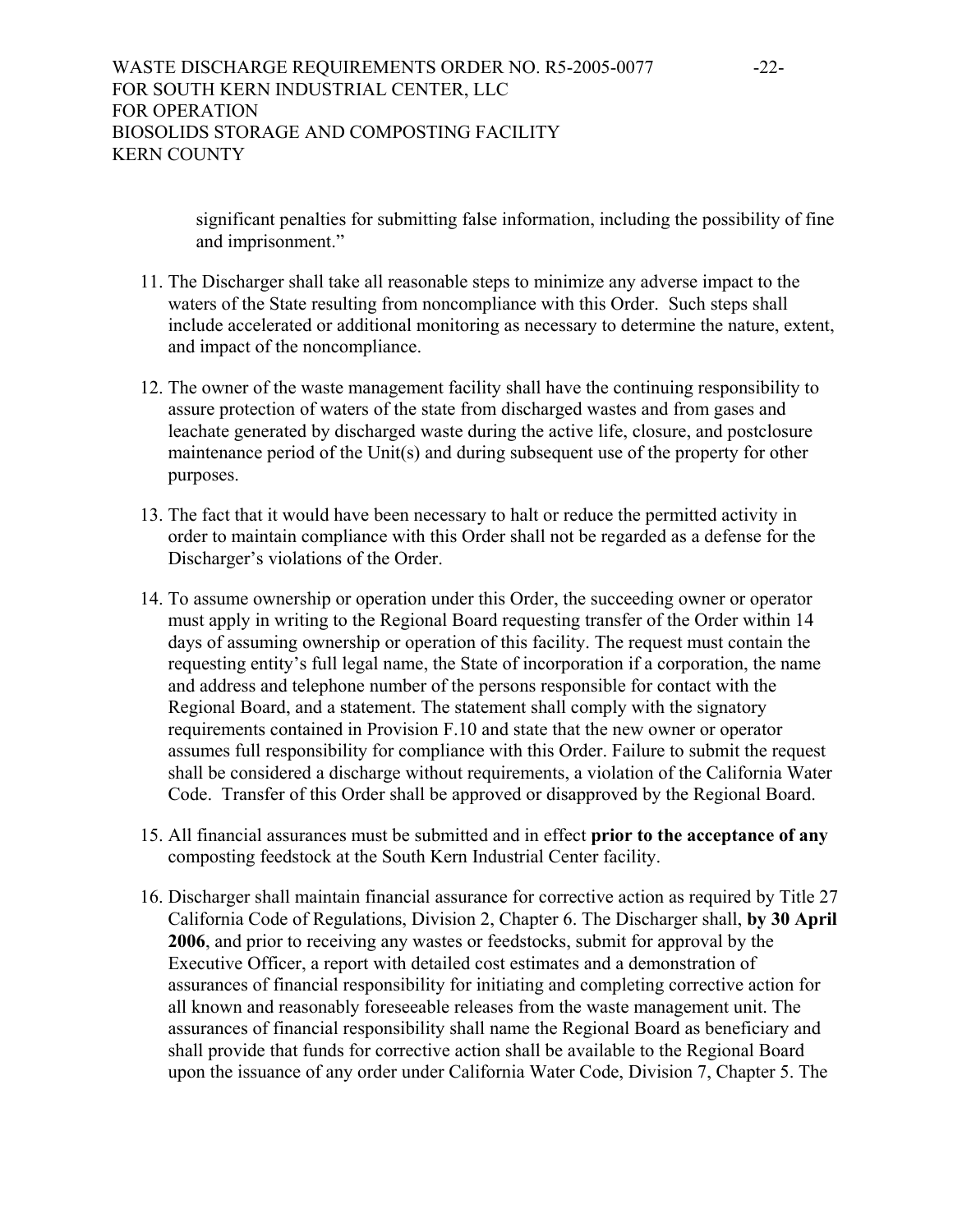Discharger shall adjust the cost annually to account for inflation and any changes in facility design, construction, or operation.

- 17. The Discharger shall maintain financial assurance for clean closure (see Provisions F.7 and F.8) as required by Title 27 California Code of Regulations, Division 2, Chapter 6. The Discharger shall, **by 30 April 2006**, and prior to receiving any wastes or feedstocks, submit for approval by the Executive Officer, a report with detailed cost estimates and a demonstration of assurances of financial responsibility to ensure closure of each waste management unit. The assurances of financial responsibility shall provide that funds for closure with respect to water quality shall name the Regional Board as beneficiary and shall be available to the Regional Board upon the issuance of any order under California Water Code, Division 7, Chapter 5. The Discharger shall adjust the cost annually to account for inflation and any changes in facility design, construction, or operation.
- 18. The Discharger shall conduct an annual review of the financial assurances specified in Provisions F.16 and F.17, and **by 30 April each year**, submit a report for Executive Officer review and approval. If a single mechanism of financial assurance is used for both corrective action and closure, the financial assurance must be sufficient for both requirements.
- 19. The Discharger shall complete the tasks contained in these waste discharge requirements in accordance with the following time schedule:

a. Construction Plans

Submit construction and design plans **At least 90 days**  for Executive Officer review and approval. **Prior to construction** (see Construction Specification D.1)

b. Construction Report

Submit a construction report upon **At least 90 days** completion demonstrating construction was in **Prior to discharge** accordance with approved construction plans for Executive Officer review and approval. (see Construction Specification D.10)

Task Compliance Date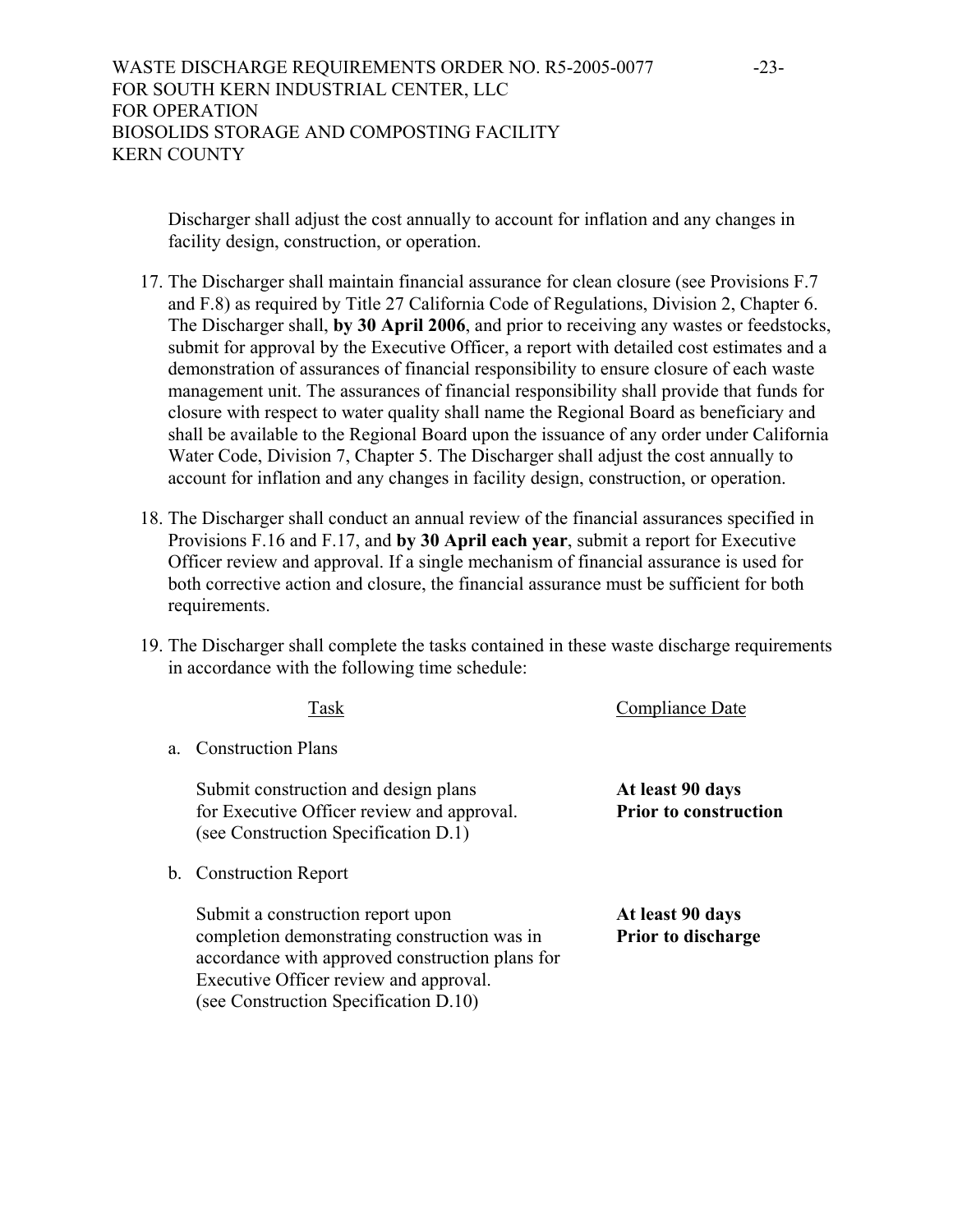# WASTE DISCHARGE REQUIREMENTS ORDER NO. R5-2005-0077 -24-FOR SOUTH KERN INDUSTRIAL CENTER, LLC FOR OPERATION BIOSOLIDS STORAGE AND COMPOSTING FACILITY KERN COUNTY

|         | Task                                                                                                                                                                                         | <b>Compliance Date</b> |
|---------|----------------------------------------------------------------------------------------------------------------------------------------------------------------------------------------------|------------------------|
|         | c. Detection Monitoring System Installation                                                                                                                                                  |                        |
|         | Complete installation of the groundwater<br>monitoring detection monitoring system.<br>(see Detection Monitoring Specification E.1)                                                          | 1 November 2005        |
| d.      | Water Quality Protection Standard                                                                                                                                                            |                        |
|         | Submit a proposed water quality protection<br>standard for Executive Officer review and<br>approval based on background groundwater quality.<br>(see Detection Monitoring Specification E.3) | 1 December 2006        |
| $e_{-}$ | <b>Financial Assurance</b>                                                                                                                                                                   |                        |
|         | Submit a detailed cost estimates and financial<br>responsibility for corrective action, and closure.<br>(see Provisions F.16 and F.17)                                                       | <b>30 April 2006</b>   |
| f       | <b>Financial Assurance Review</b>                                                                                                                                                            |                        |
|         | Annual Review of Financial Assurance for<br>initiating and completing corrective action<br>and closure.<br>(see Provisions F.18)                                                             | 30 April each year     |

If, in the opinion of the Executive Officer, the Discharger fails to comply with the provision of this Order, the Executive Officer may apply to the Attorney General for judicial enforcement or issue a complaint for Administrative Civil Liability.

I, THOMAS R. PINKOS, Executive Officer, do hereby certify that the foregoing is a full, true, and correct copy of an Order adopted by the California Regional Water Quality Control Board, Central Valley Region, on 24 June 2005.

> $\mathcal{L}_\text{max}$  , and the set of the set of the set of the set of the set of the set of the set of the set of the set of the set of the set of the set of the set of the set of the set of the set of the set of the set of the THOMAS R. PINKOS, Executive Officer

CMM:cmm/rac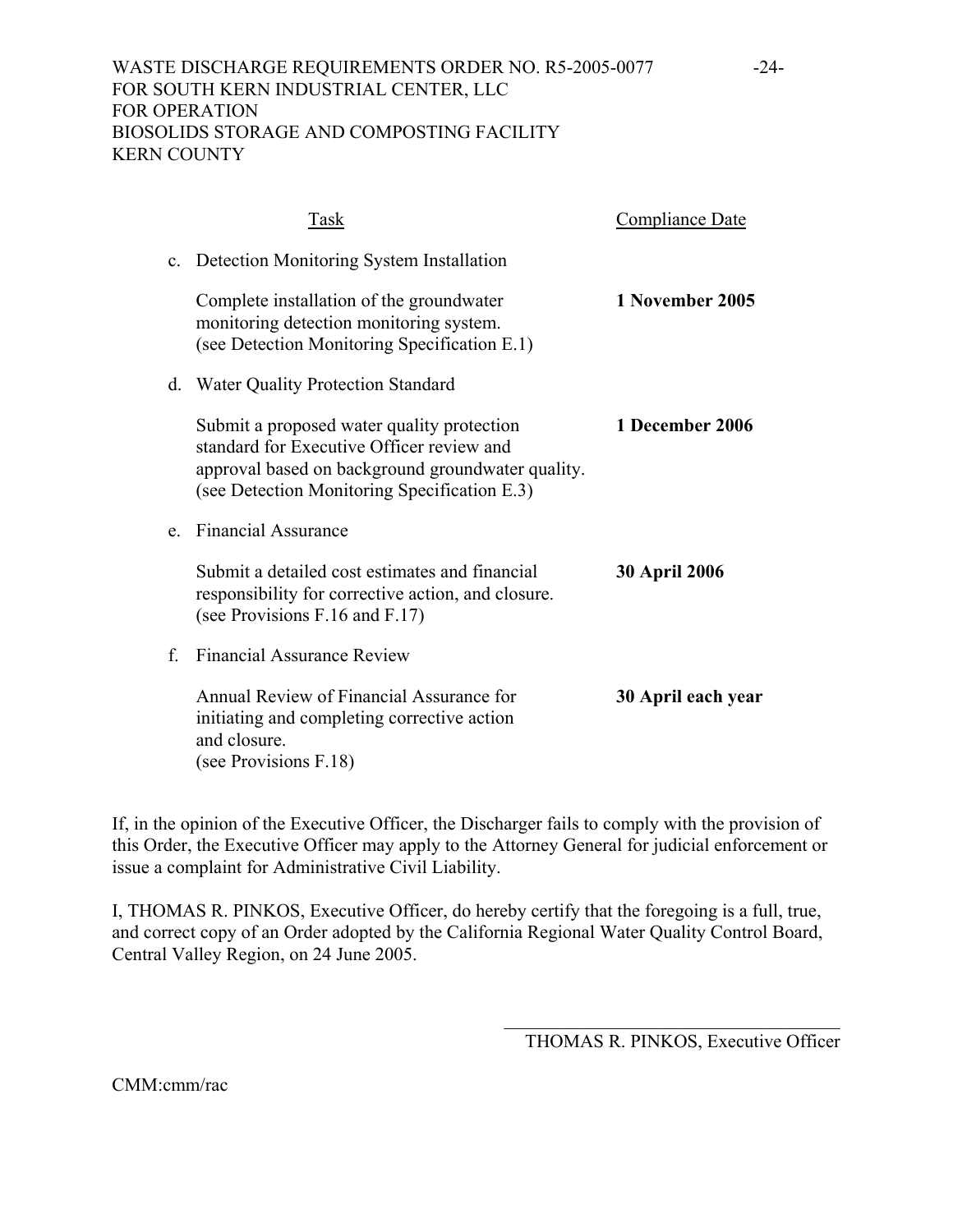# CALIFORNIA REGIONAL WATER QUALITY CONTROL BOARD CENTRAL VALLEY REGION

# MONITORING AND REPORTING PROGRAM NO. R5-2005-0077 FOR SOUTH KERN INDUSTRIAL CENTER, LLC FOR **OPERATION** BIOSOLIDS STORAGE AND COMPOSTING FACILITY KERN COUNTY

Compliance with this Monitoring and Reporting Program, with Title 27, California Code of Regulations, Section 20005, et seq. (hereafter Title 27), and with the *Standard Provisions and Reporting Requirements for Waste Discharge Requirements for Nonhazardous Solid Waste Discharges Regulated by Title 27 and/or Subtitle D (27 CCR §20005 et seq. and 40 CFR 258)*, dated April 2000, is ordered by Waste Discharge Requirements Order No. R5-2005-0077.

# **A. REQUIRED MONITORING REPORTS**

| Report |                                                                           | Due                |
|--------|---------------------------------------------------------------------------|--------------------|
| 1.     | Groundwater Monitoring (Section D.1)                                      | <b>See Table I</b> |
| 2.     | <b>Annual Monitoring Summary Report</b><br>(Section E. 5)                 | <b>Annually</b>    |
| 3.     | Surface Impoundment Monitoring (Section D.2)                              | Semiannually       |
| 4.     | Compost Temperature Monitoring (Section D.3)                              | Semiannually       |
| 5.     | Quantities (Section D.4)                                                  | Semiannually       |
| 6.     | Sludge Monitoring (Section D.5)                                           | Semiannually       |
| 7.     | Facility Monitoring (Section D.6)                                         | As necessary       |
| 8.     | Response to a Release<br>(Standard Provisions and Reporting Requirements) | As necessary       |

### **B. REPORTING**

The Discharger shall report monitoring data and information as required in this Monitoring and Reporting Program and as required in Order No. R5-2005-0077 and the Standard Provisions and Reporting Requirements. Reports which do not comply with the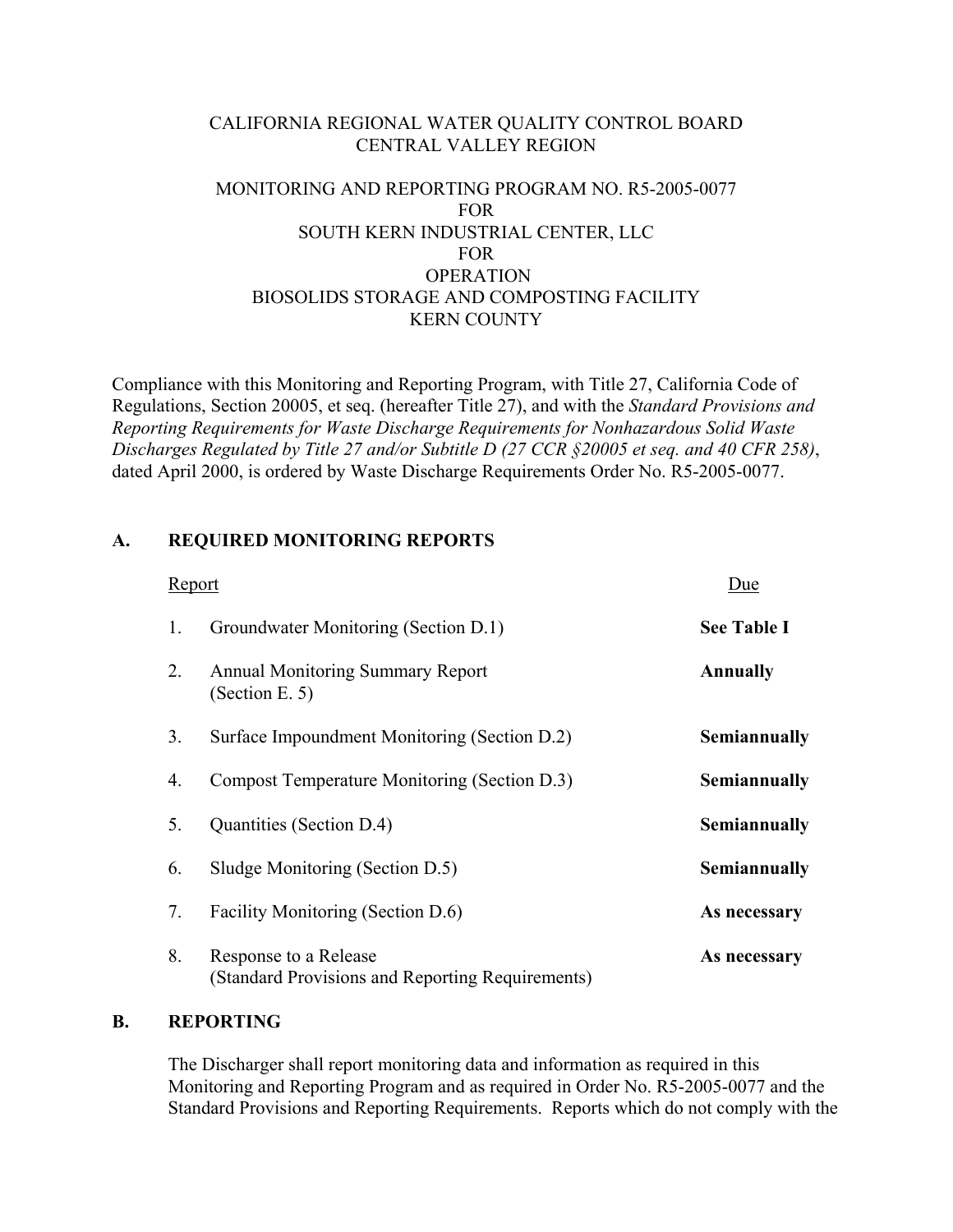required format will be **REJECTED** and the Discharger shall be deemed to be in noncompliance with the waste discharge requirements. In reporting the monitoring data required by this program, the Discharger shall arrange the data in tabular form so that the date, the constituents, the concentrations, and the units are readily discernible. The data shall be summarized in such a manner so as to illustrate clearly the compliance with waste discharge requirements or the lack thereof. Data shall also be submitted in a digital format (Geotracker) acceptable to the Executive Officer.

Each monitoring report shall include a compliance evaluation summary as specified in E. Reporting Requirements, of this Monitoring and Reporting Program.

Field and laboratory tests shall be reported in each monitoring report. Monthly, quarterly, semiannual, and annual monitoring reports shall be submitted to the Regional Board in accordance with the following schedule for the calendar period in which samples were taken or observations made.

| <b>Sampling</b><br>Frequency | Reporting<br>Frequency | Reporting<br>Periods End                           | Report<br>Date Due                              |
|------------------------------|------------------------|----------------------------------------------------|-------------------------------------------------|
| Monthly                      | Quarterly              | Last Day of Month                                  | by Semiannual Schedule                          |
| Quarterly                    | Quarterly              | 31 March<br>30 June<br>30 September<br>31 December | 30 April<br>31 July<br>31 October<br>31 January |
| Semiannually                 | Semiannually           | 30 June<br>31 December                             | 31 July<br>31 January                           |
| Annually                     | Annually               | 31 December                                        | 31 January                                      |

The Discharger shall submit an **Annual Monitoring Summary Report** to the Regional Board covering the previous monitoring year. The annual report shall contain the information specified in E. Reporting Requirements of this Monitoring and Reporting Program, and a discussion of compliance with the waste discharge requirements and the Water Quality Protection Standard.

The results of **all monitoring** conducted at the site shall reported to the Regional Board in accordance with the reporting schedule above for the calendar period in which samples were taken or observations made.

# **C. WATER QUALITY PROTECTION STANDARD AND COMPLIANCE PERIOD**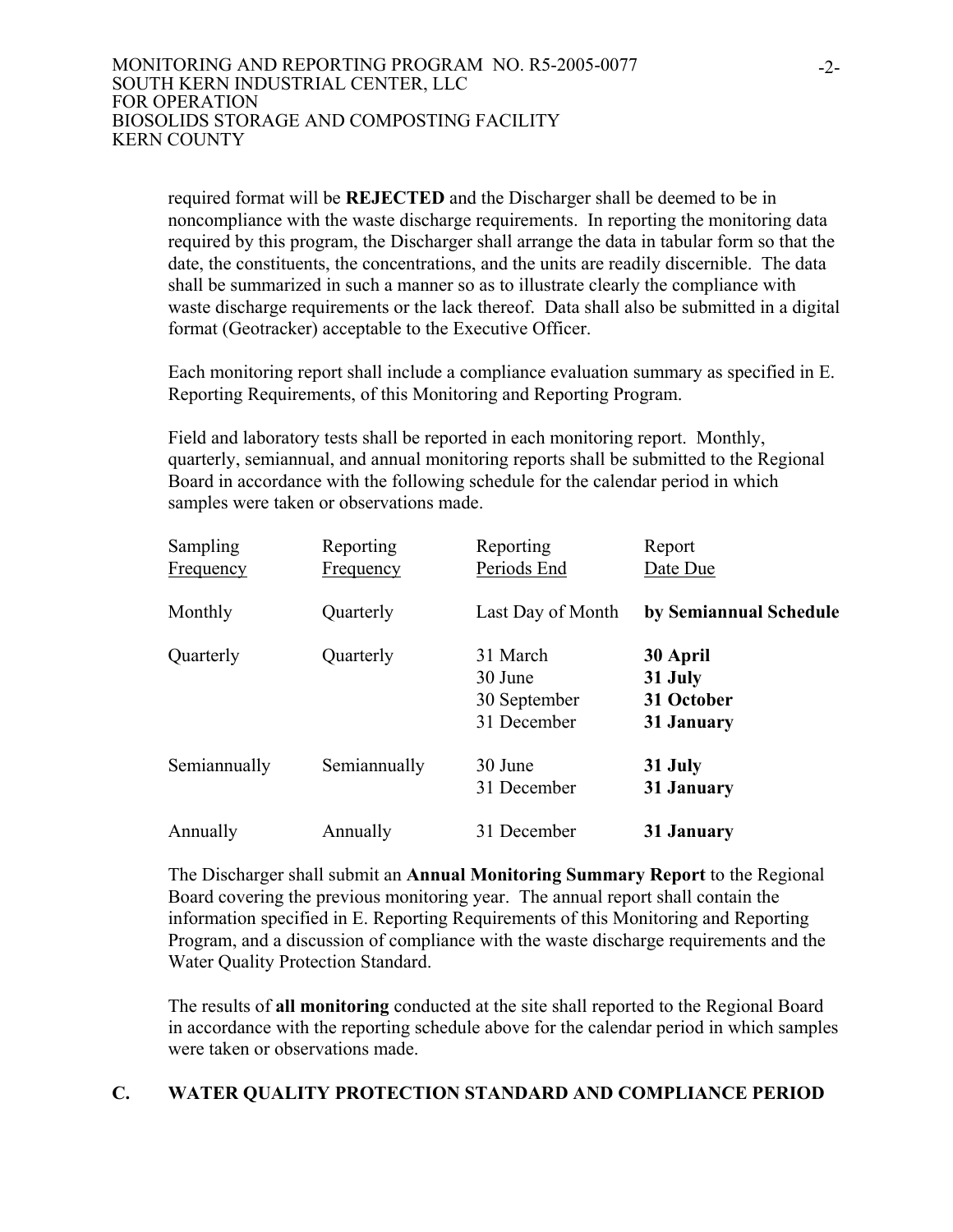### **1. Water Quality Protection Standard Report**

 For each waste management unit (Unit), the Water Quality Protection Standard shall consist of all constituents of concern, the concentration limit for each constituent of concern, the point of compliance, and all water quality monitoring points.

The Water Quality Protection Standard for naturally occurring waste constituents consists of the constituents of concern, the concentration limits, and the point of compliance and all monitoring points. The Executive Officer shall review and approve the Water Quality Protection Standard, or any modification thereto, for each monitored medium.

The report shall:

- a. Identify **all distinct bodies of surface and ground water** that could be affected in the event of a release from a Unit or portion of a Unit. This list shall include at least the uppermost aquifer and any permanent or ephemeral zones of perched groundwater underlying the facility.
- b. Include a map showing the monitoring points and background monitoring points for the groundwater monitoring program. The map shall include the point of compliance in accordance with §20405 of Title 27.
- c. Evaluate the perennial direction(s) of groundwater movement within the uppermost groundwater zone(s).

If subsequent sampling of the background monitoring point(s) indicates significant water quality changes due to either seasonal fluctuations or other reasons unrelated to waste management activities at the site, the Discharger may request modification of the Water Quality Protection Standard.

### **2. Constituents of Concern**

 The constituents of concern include all the waste constituents, their reaction products, and hazardous constituents that are reasonably expected to be in or derived from waste contained in the Unit. The constituents of concern for all Units at the facility are those listed in Tables I through IV for the specified monitored medium, and Table VI. The Discharger shall monitor all constituents

of concern every five years, or more frequently as required in accordance with a Corrective Action Program.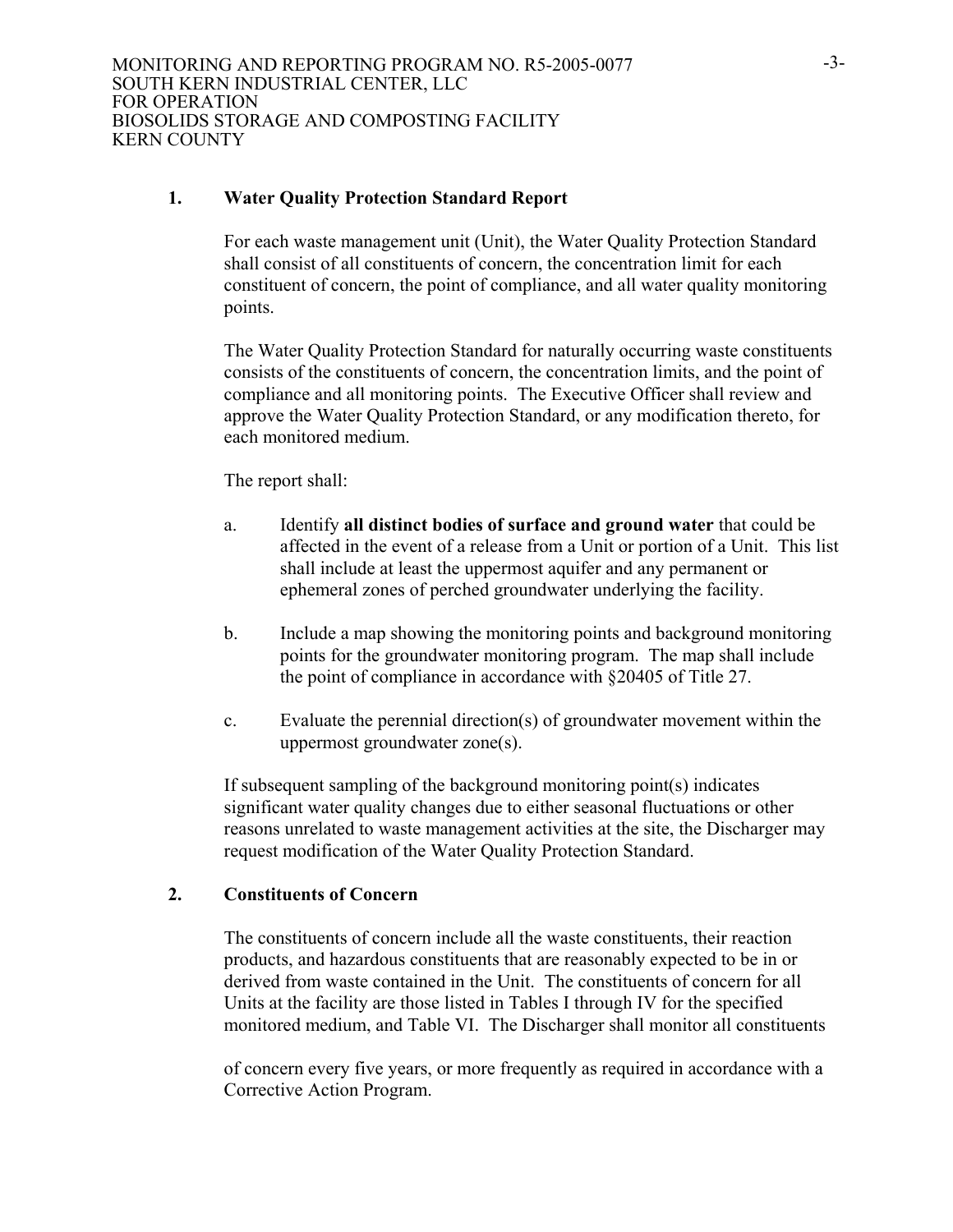#### a**. Monitoring Parameters**

 Monitoring parameters are constituents of concern that are the waste constituents, reaction products, hazardous constituents, and physical parameters that provide a reliable indication of a release from a Unit. The monitoring parameters for all Units are those listed in Tables I for the specified monitored medium.

### **3. Concentration Limits**

Pursuant to Title 27 CCR Section  $20415(e)(10)(B)$ , for each naturally occurring inorganic constituent of concern, the concentration limit (applicable suite of background data) for that constituent shall be redetermined each semiannual monitoring period according to the following "moving window" formula, and the Discharger shall use the resulting concentration limit to apply the parametric Interwell Upper Prediction Limit analysis method featured in the SanitasTM for Groundwater statistical software package, unless the software indicates that a different method (e.g., the nonparametric version of the same method) is more appropriate. For each reporting period subsequent to the initial reporting period, the Discharger shall create the new concentration limit, for that constituent, by taking the prior reporting period's background data, adding the newest datum, for that constituent, from background monitoring wells.

### **4. Point of Compliance**

 The point of compliance for the water standard at each Unit is a vertical surface located at the hydraulically downgradient limit of the Unit that extends through the uppermost aquifer underlying the Unit.

### **5. Compliance Period**

The compliance period for each Unit shall be the number of years equal to the active life of the Unit plus the closure period. The compliance period is the minimum period during which the Discharger shall conduct a water quality monitoring program subsequent to a release from the Unit. The compliance period shall begin anew each time the Discharger initiates an evaluation monitoring program.

### **D. MONITORING**

The Discharger shall comply with the detection monitoring program provisions of Title 27 CCR for groundwater, in accordance with E. Detection Monitoring Specifications of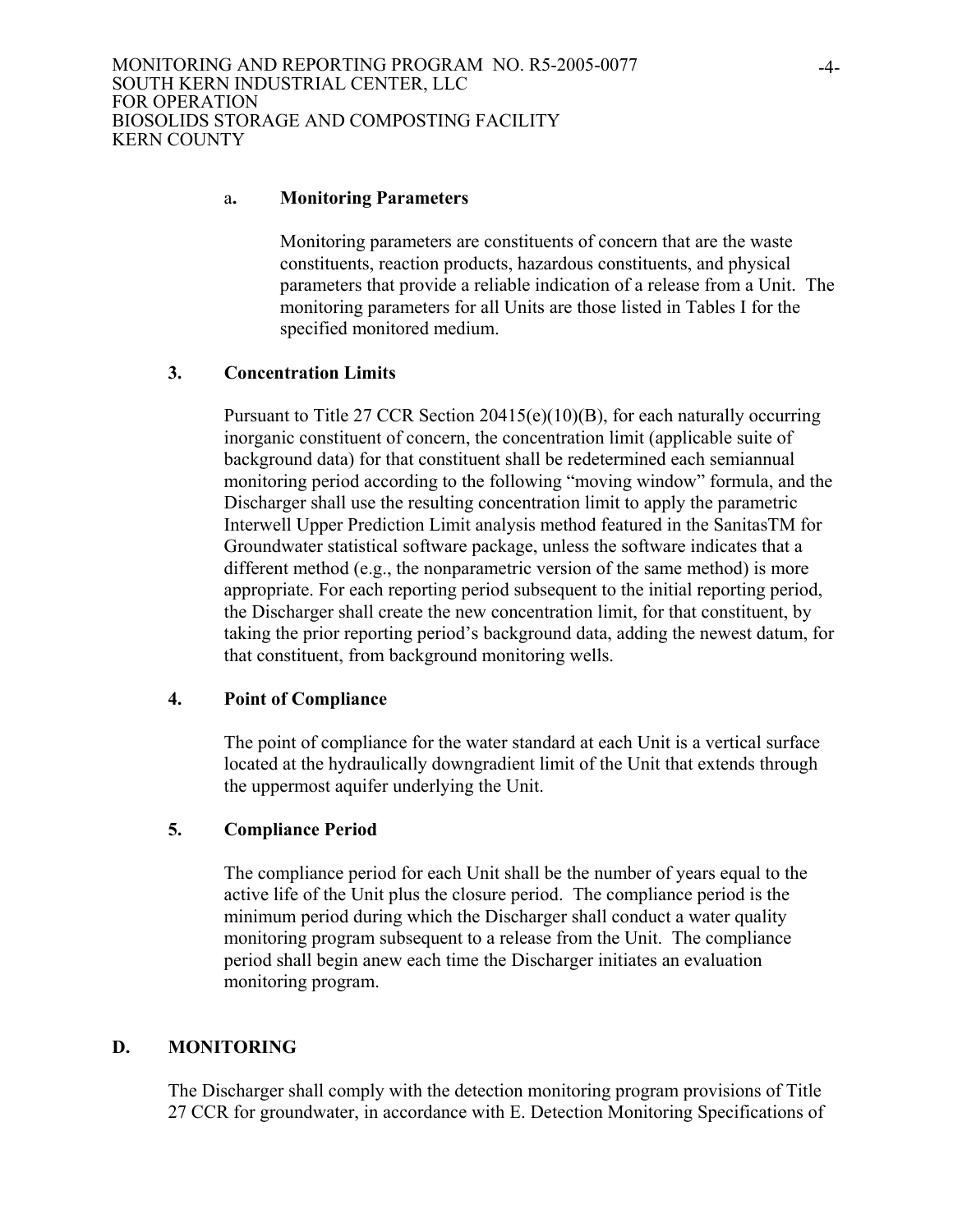Waste Discharge Requirements, Order No. R5-2005-0077. The detection monitoring system shall be installed, operational, and one year of monitoring data collected to establish a Water Quality Protection Standard. All monitoring shall be conducted in accordance with a Sample Collection and Analysis Plan, which includes quality assurance/quality control standards, that is acceptable to the Executive Officer.

All point of compliance monitoring wells established for the detection monitoring program shall constitute the monitoring points for the groundwater Water Quality Protection Standard. All detection monitoring program groundwater monitoring wells shall be sampled and analyzed for monitoring parameters and constituents of concern as indicated and listed in Table I.

Method detection limits and practical quantitation limits shall be reported. All peaks shall be reported, including those which cannot be quantified and/or specifically identified. Metals shall be analyzed in accordance with the methods listed in Table I.

The Discharger may, with the approval of the Executive Officer, use alternative analytical test methods, including new USEPA approved methods, provided the methods have method detection limits equal to or lower than the analytical methods specified in this Monitoring and Reporting Program.

### **1. Groundwater**

The Discharger shall operate and maintain a groundwater detection monitoring system that complies with the applicable provisions of §20415 and §20420 of Title 27 in accordance with a Detection Monitoring Program approved by the Executive Officer. The Discharger shall collect, preserve, and transport groundwater samples in accordance with the approved Sample Collection and Analysis Plan.

The Discharger shall determine the groundwater flow rate and direction in the uppermost aquifer and in any zones of perched water and in any additional zone of saturation monitored pursuant to this Monitoring and Reporting Program, and report the results semiannually, including the times of highest and lowest elevations of the water levels in the wells.

Hydrographs of each well shall be submitted showing the elevation of groundwater with respect to the elevations of the top and bottom of the screened interval and

the elevation of the pump intake. Hydrographs of each well shall be prepared quarterly and submitted annually.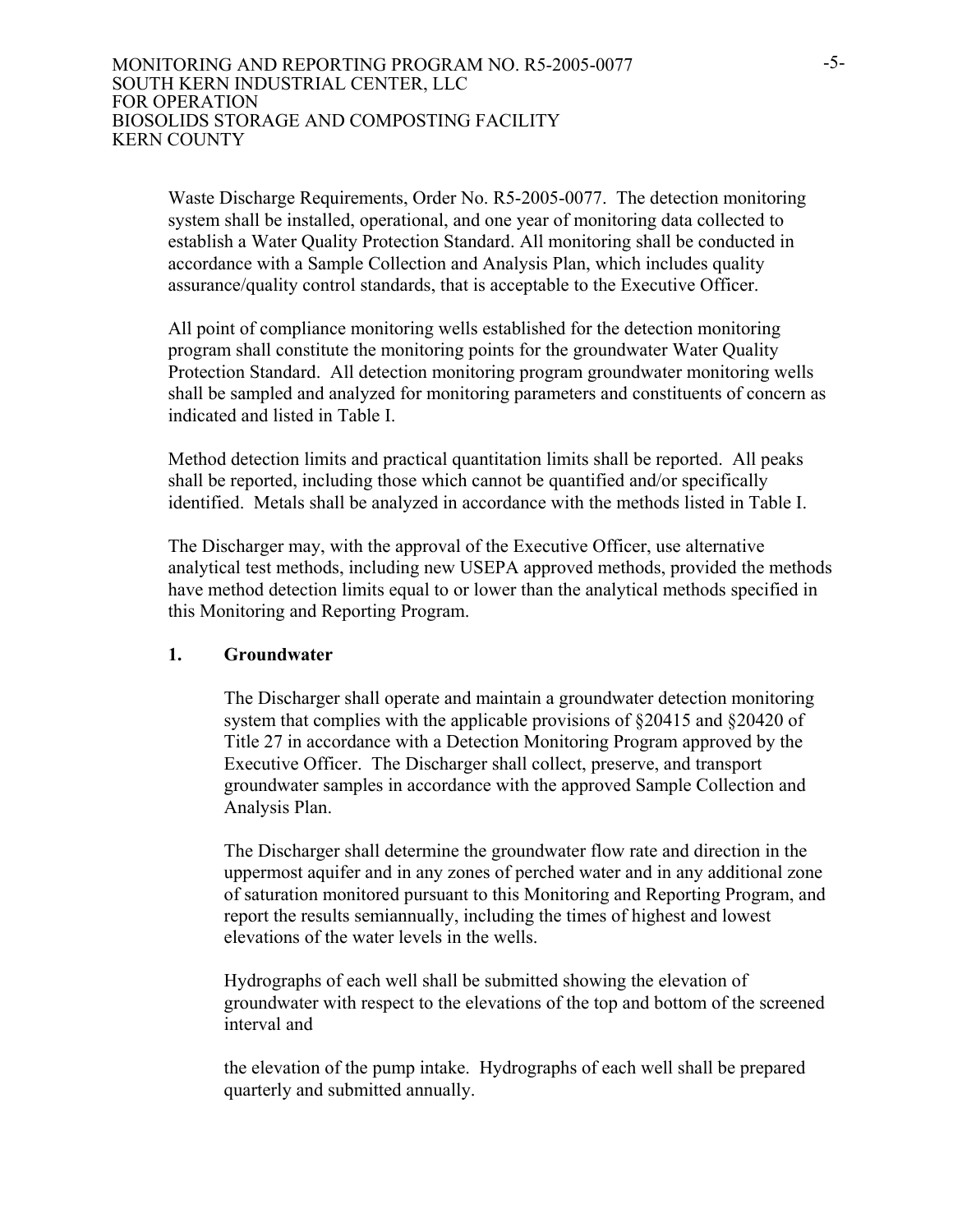Groundwater samples shall be collected from the point-of-compliance wells, background wells, and any additional wells added as part of the approved groundwater monitoring system. Samples shall be collected and analyzed for the monitoring parameters in accordance with the methods and frequency specified in Table I.

The monitoring parameters shall also be evaluated each reporting period with regards to the cation/anion balance, and the results shall be graphically presented using a Stiff diagram, a Piper graph, or a Schueller plot. Samples for the constituents of concern specified in Table I shall be collected and analyzed in accordance with the methods listed in Table I.

## **2. Surface Impoundment Monitoring**

Water in the storm water surface impoundment collected as a result of precipitation runoff shall be sampled and analyzed semiannually for the Monitoring Parameters and Constituents of Concern listed in Table I.

The freeboard on the storm water surface impoundments shall be measured **monthly** from April through October and **weekly** from November through March. Measurements shall be to the nearest one-tenth of a foot. Permanent markers shall be placed in each surface impoundment with calibrations indicating the water level at design capacity and available operational freeboard. This information shall be **reported annually**.

# **3. Compost Temperature Monitoring**

Windrow temperatures shall be measured and recorded on a daily basis. Temperature monitoring will be done in accordance with USEPA and CIWMB composting guidelines and requirements.

The following information shall be reported **Semiannually**:

| Constituent                   | Units      | Frequency          |
|-------------------------------|------------|--------------------|
| <b>Temperature Monitoring</b> | $- -$      | Daily <sup>1</sup> |
| Windrow Temperatures          | $\rm ^0$ C | Daily <sup>1</sup> |
| Length of Windrow             | Feet       | Daily <sup>1</sup> |

 $\frac{1}{1}$  Each operating day, but not less than 5 days per calendar week.

# **4. Quantities**

**\_\_\_\_\_\_\_\_\_\_\_** 

Quantities of the following shall be reported **semiannually**: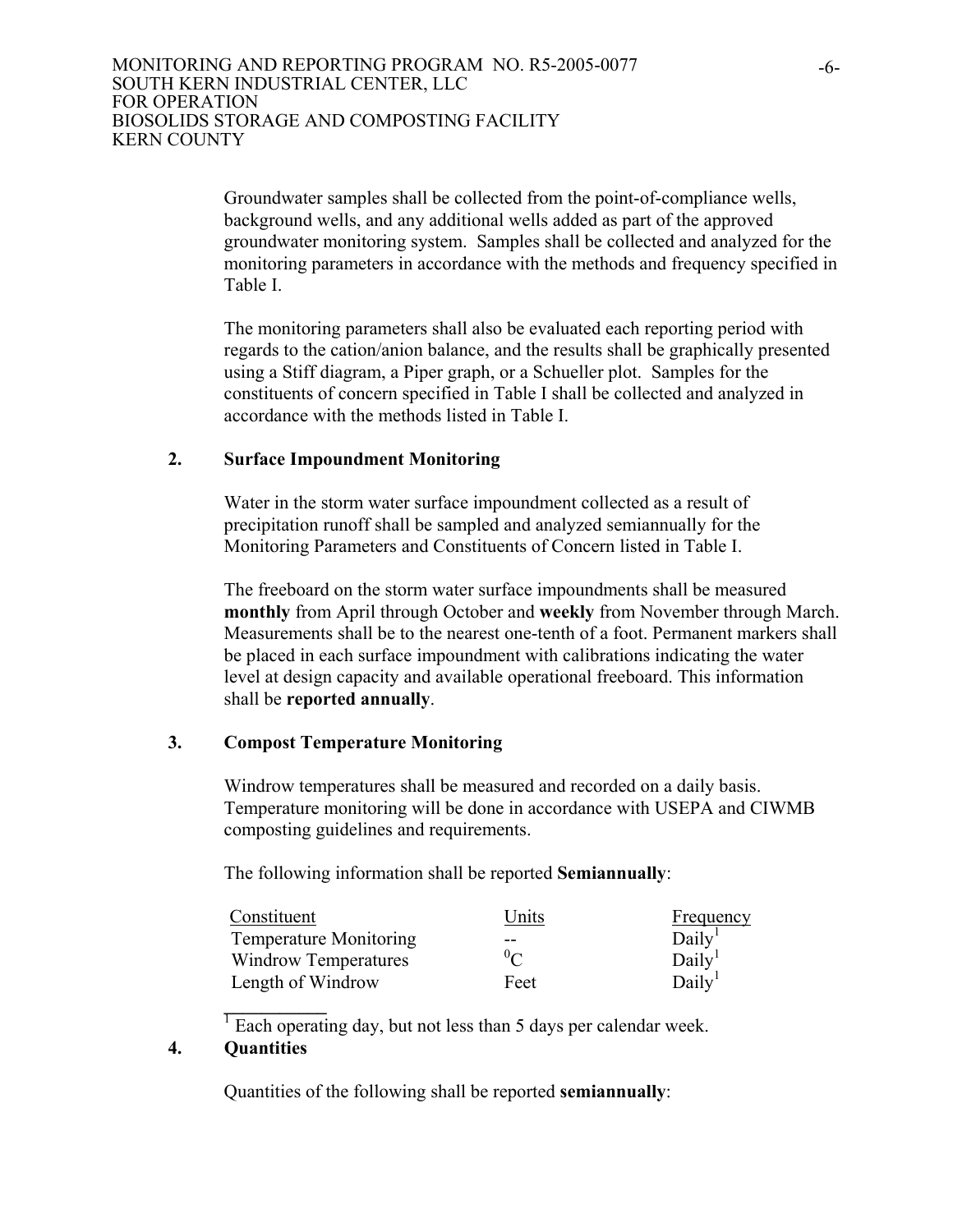| Constituent                                                  | Units             | <b>Frequency</b> |
|--------------------------------------------------------------|-------------------|------------------|
| <b>Sludge Received</b>                                       | Tons (wet)        | Monthly          |
| <b>Bulking Agents Received</b>                               | Tons (wet)        | Monthly          |
| Exceptional Quality Compost<br>Shipped Off-site <sup>2</sup> | Tons (wet)        | Monthly          |
|                                                              |                   |                  |
| Precipitation                                                | Inche $s^3$       | Monthly          |
| Organic Liquids                                              | Tons <sup>4</sup> | Monhtly          |

 $\frac{2}{3}$  Information including the name of the Discharger, and amount (tons) shipped. These records are to be maintained by South Kern Industrial Center, LLC., and made available for inspection by staff at the offices of South Kern Industrial Center, LLC.

3 Based on measurements recorded at the nearest rain gauging station operated by a government entity.

4 Based on approximately 7.4 gallons/pound.

## **5. Sludge Monitoring**

**\_\_\_\_\_\_\_\_\_\_\_**

For each source of municipal sludge received and for each load check performed, the Discharger shall provide analytical results for the following constituents:

Total Kjeldahl Nitrogen Nitrogen Nitrates Title 22, CCR, Priority Pollutant Metals<sup>5</sup> Total Dissolved Solids Percent Solids Ph Total Coliform Organism

<sup>5</sup> Waste Extraction Tests (WET)

For each source of municipal sludge, the above analyses shall be performed at least on a semi-annual basis, and **reported semiannually**. Accompanying the analytical results shall be verification of sludge as nonhazardous in accordance with Title 22, California Code of Regulations (CCR), Division 4.5, Chapter 11, Article 3, Section 66261.24(a)(2)(A) Table II (Priority Pollutant Metals), or by other tests approved by the Executive Officer. This verification shall include a statement from the generator stating that sludge has been tested and meets criteria for nonhazardous sludge specified in Title 22, CCR, Division 4.5, Chapter 11, Article 3, Section 66261.24(a)(2)(A) Table II (Priority Pollutant Metals).

# **6. Facility Monitoring**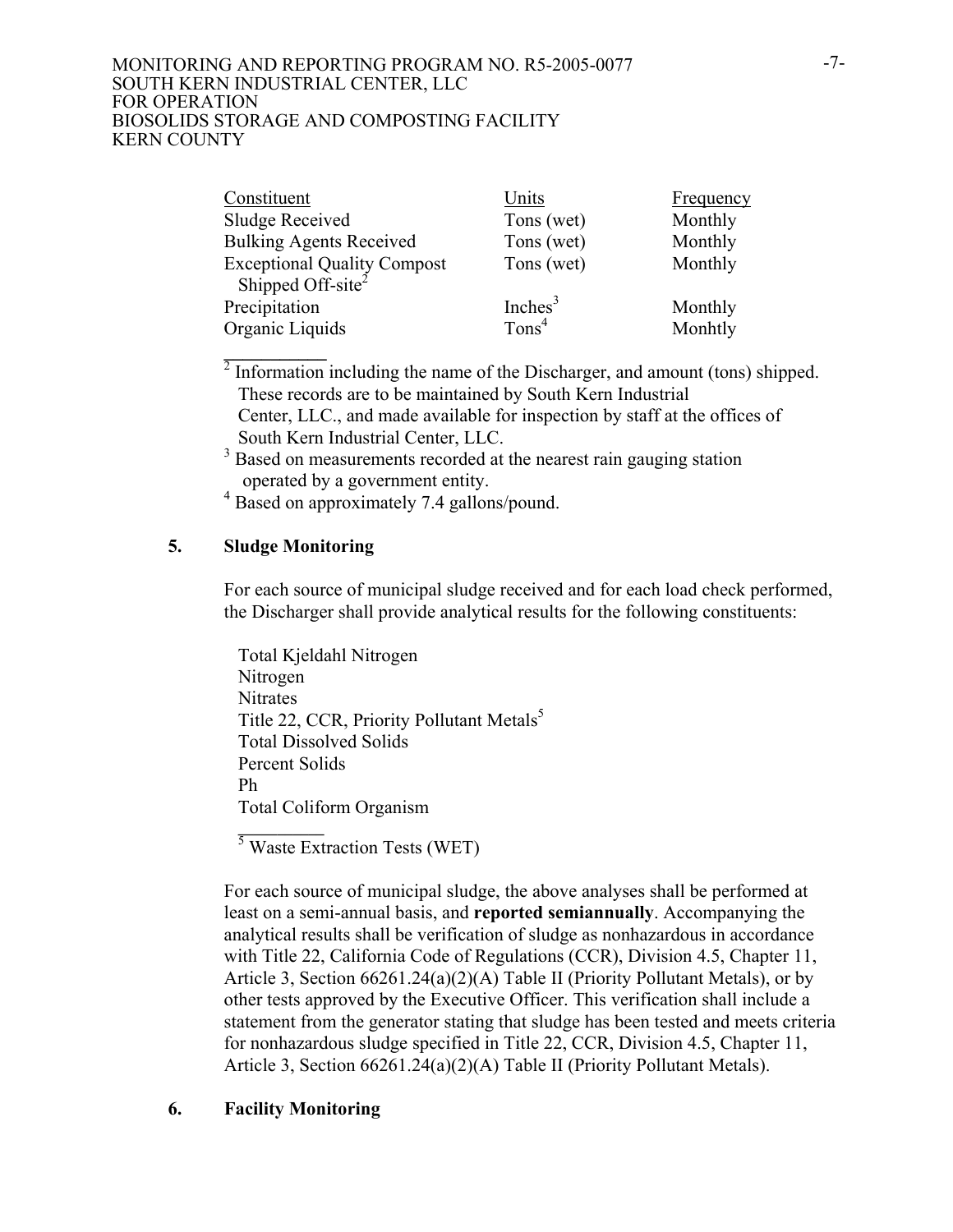#### a. **Facility Inspection**

Annually, prior to the anticipated rainy season, but no later than **30 September**, the Discharger shall conduct an inspection of the facility. The inspection shall assess damage to the drainage control system, groundwater monitoring equipment (including wells, etc.), and shall include the Standard Observations contained in Section E.3.f. of this Monitoring and Reporting Program. Any necessary construction, maintenance, or repairs shall be completed by **31 October**. By **15 November** of each year, the Discharger shall submit an annual report describing the results of the inspection and the repair measures implemented, including photographs of the problem and the repairs.

#### b. **Storm Events**

The Discharger shall inspect all precipitation, diversion, and drainage facilities for damage **within 7 days** following *major storm events*. Necessary repairs shall be completed **within 30 days** of the inspection. The Discharger shall report any damage and subsequent repairs within 45 days of completion of the repairs, including photographs of the problem and the repairs.

## **E. REPORTING REQUIREMENTS**

1. The Discharger shall retain records of all monitoring information, including all calibration and maintenance records, all original strip chart recordings of continuous monitoring instrumentation, copies of all reports required by this Order, and records of all data used to complete the application for this Order. Records shall be maintained throughout the life of the facility including the postclosure period.

Such legible records shall show the following for each sample:

- a. Sample identification and the monitoring point or background monitoring point from which it was taken, along with the identity of the individual who obtained the sample;
- b. Date, time, and manner of sampling;
- c. Date and time that analyses were started and completed, and the name of the personnel and laboratory performing each analysis;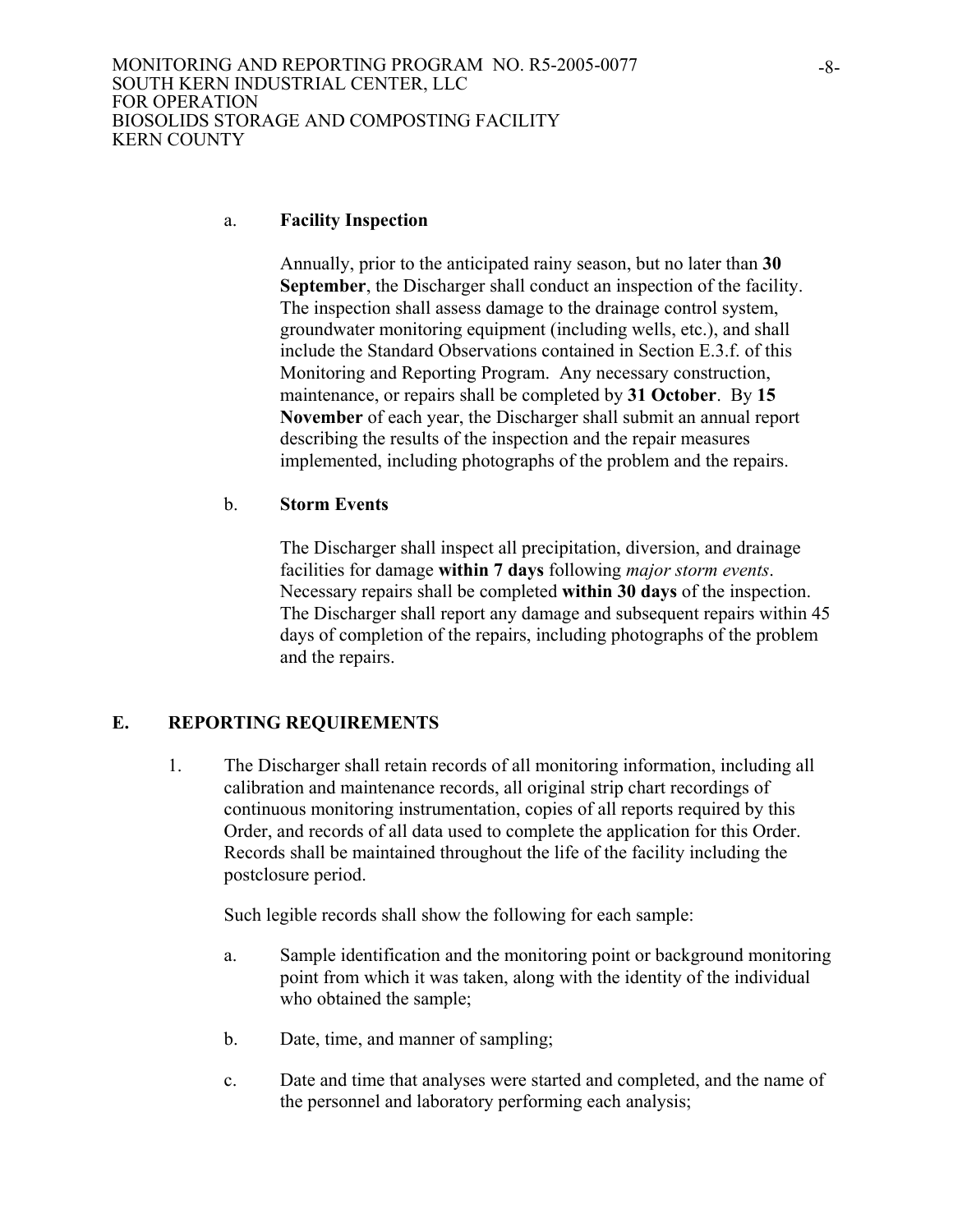- d. Complete procedure used, including method of preserving the sample, and the identity and volumes of reagents used;
- e. Calculation of results; and
- f. Results of analyses, and the MDL and PQL for each analysis.
- 2. A transmittal letter explaining the essential points shall accompany each report. At a minimum, the transmittal letter shall identify any violations found since the last report was submitted, and if the violations were corrected. If no violations have occurred since the last submittal, this shall be stated in the transmittal letter. The transmittal letter shall also state that a discussion of any violations found since the last report was submitted, and a description of the actions taken or planned for correcting those violations, including any references to previously submitted time schedules, is contained in the accompanying report.
- 3. Each monitoring report shall include a compliance evaluation summary. The summary shall contain at least:
	- a. For each monitoring point and background monitoring point addressed by the report, a description of:
		- 1) The time of water level measurement;
		- 2) The type of pump or other device used for purging and the elevation of the pump intake relative to the elevation of the screened interval;
		- 3) The method of purging (the pumping rate; the equipment and methods used to monitor field pH, temperature, and conductivity during purging; the calibration of the field equipment; results of the pH, temperature, conductivity, and turbidity testing; and the method of disposing of the purge water) to remove all portions of the water that was in the well bore while the sample was being taken;
		- 4) The type of pump or other device used for sampling, if different than the pump or device used for purging; and
		- 5) A statement that the sampling procedure was conducted in accordance with the approved Sampling and Analysis Plan.
	- b. A map or aerial photograph showing the locations of observation stations, monitoring points, and background monitoring points.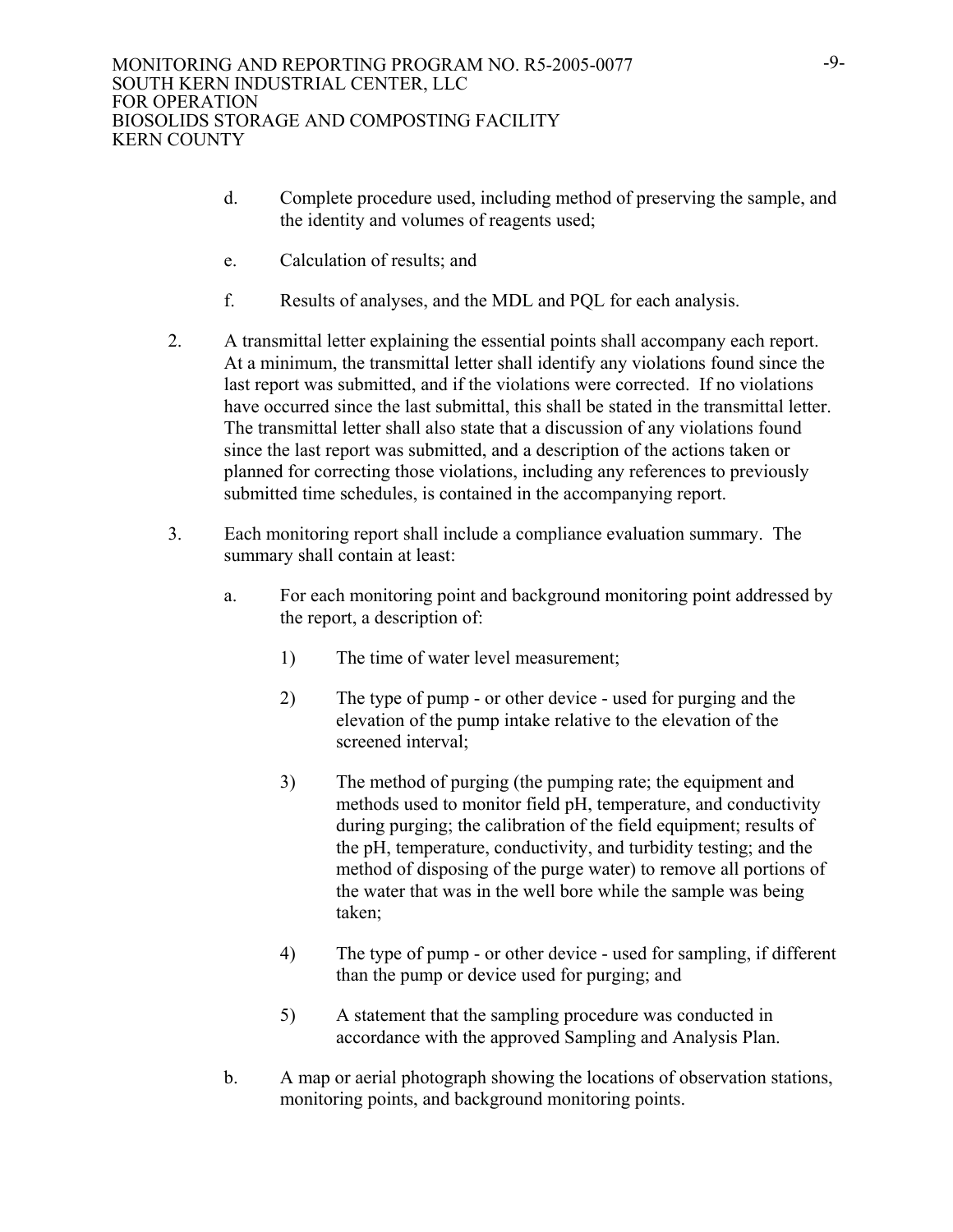- c. For each groundwater body, a description and graphical presentation of the gradient and direction of groundwater flow under/around the Unit, and the groundwater flow rate, based upon water level elevations taken prior to the collection of the water quality data submitted in the report.
- d. Laboratory statements of results of all analyses evaluating compliance with requirements.
- e. An evaluation of the effectiveness of the leachate monitoring and control facilities, and of the run-off/run-on control facilities.
- f. A summary and certification of completion of all **Standard Observations** for the Unit(s), for the perimeter of the Unit, and for the receiving waters. The Standard Observations shall include:
	- 1) For the Unit:
		- a) Evidence of ponded water at any point on the facility (show affected area on map);
		- b) Evidence of odors presence or absence, characterization, source, and distance of travel from source; and
		- c) Evidence of erosion.
	- 2) Along the perimeter of the Unit:
		- a) Evidence of liquid leaving or entering the Unit, estimated size of affected area, and flow rate (show affected area on map);
		- b) Evidence of odors presence or absence, characterization, source, and distance of travel from source; and
		- c) Evidence of erosion.
- g. The quantity and types of wastes discharged and the locations in the Unit where waste has been placed since submittal of the last such report.
- 4. The Discharger shall report by telephone any seepage from the compost area **immediately** after it is discovered. A written report shall be filed with the Regional Board **within seven days**, containing at least the following information:
	- a. A map showing the location(s) of seepage;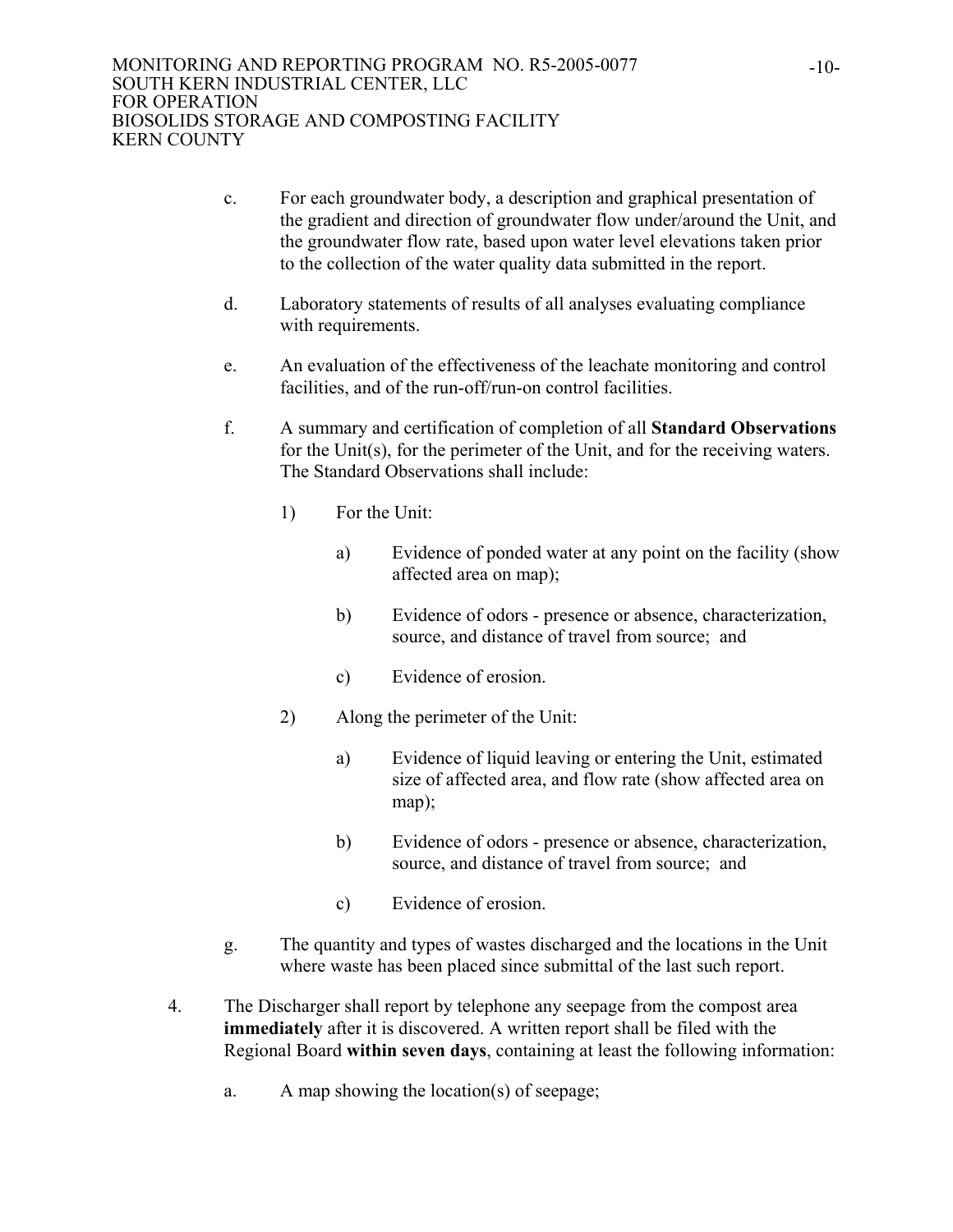- b. An estimate of the flow rate;
- c. A description of the nature of the discharge (e.g., all pertinent observations and analyses);
- d. Verification that samples have been submitted for analyses of the Constituents of Concern and Monitoring Parameters, and an estimated date that the results will be submitted to the Regional Board; and
- e. Corrective measures underway or proposed, and corresponding time schedule.
- 5. The Discharger shall submit an **Annual Monitoring Summary Report** to the Regional Board covering the reporting period of the previous monitoring year. This report shall contain:
	- a. All monitoring parameters and constituents of concern shall be graphed so as to show historical trends at each monitoring point and background monitoring point, for all samples taken within at least the previous five calendar years. Each such graph shall plot the concentration of one or more constituents for the period of record for a given monitoring point or background monitoring point, at a scale appropriate to show trends or variations in water quality. The graphs shall plot each datum, rather than plotting mean values. For any given constituent or parameter, the scale for background plots shall be the same as that used to plot downgradient data. Graphical analysis of monitoring data may be used to provide significant evidence of a release.
	- b. Unless otherwise exempted by the Executive Officer, all monitoring analytical data obtained during the previous two six-month reporting periods, shall be submitted in tabular form as well as in a digital file format (Geotracker) acceptable to the Executive Officer. The Regional Board regards the submittal of data in hard copy and in digital format as "...the form necessary for..." statistical analysis [Title 27 CCR Section 20420(h)], in that this facilitates periodic review by the Regional Board.
	- c. A comprehensive discussion of the compliance record, and the result of any corrective actions taken or planned which may be needed to bring the Discharger into full compliance with the waste discharge requirements.
	- d. A written summary of the monitoring results, indicating any changes made or observed since the previous annual report.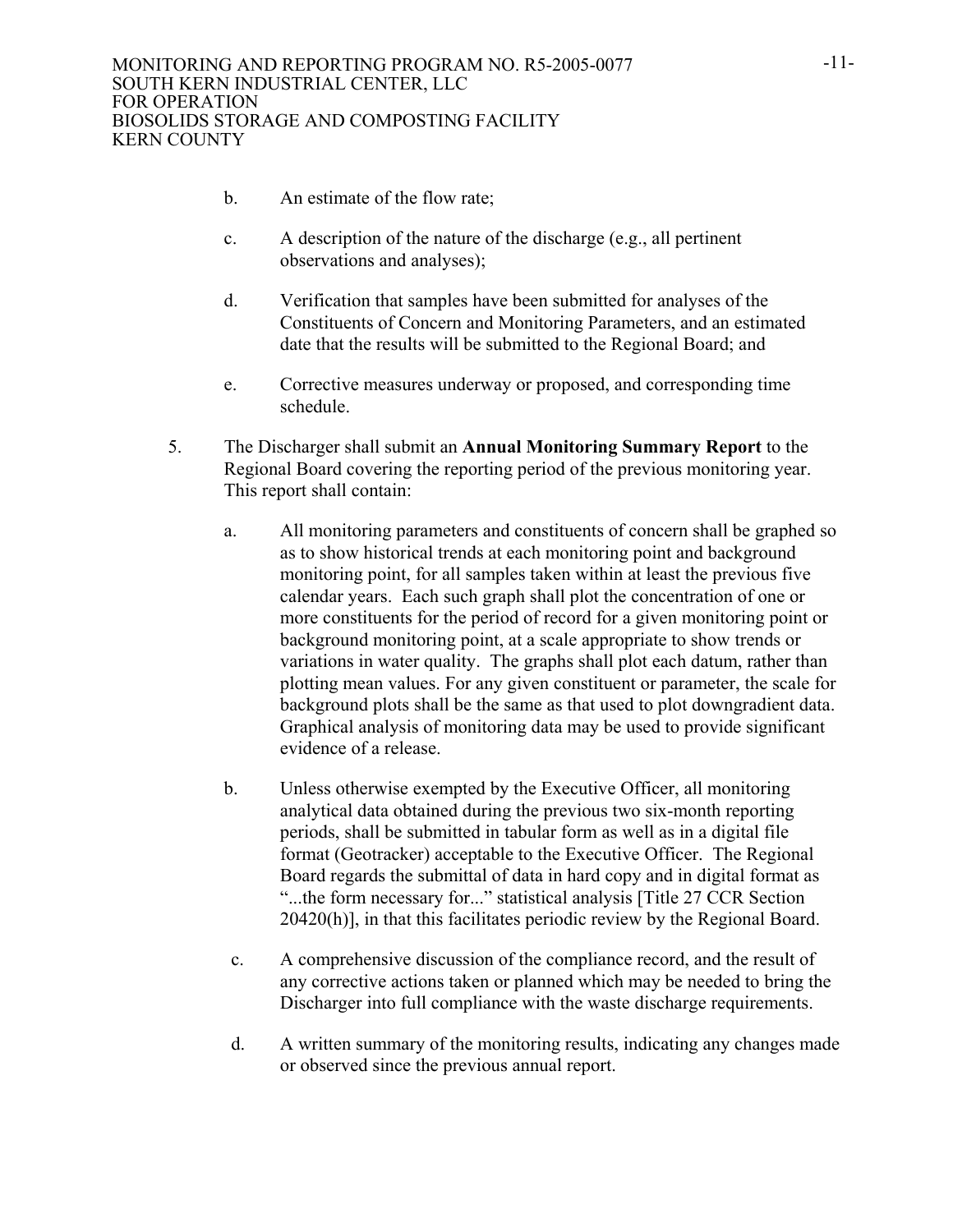The Discharger shall implement the above monitoring program on the effective date of this Program.

Ordered by:

THOMAS R. PINKOS, Executive Officer

24 June 2005<br>(Date)

(Date)

CMM:cmm/rac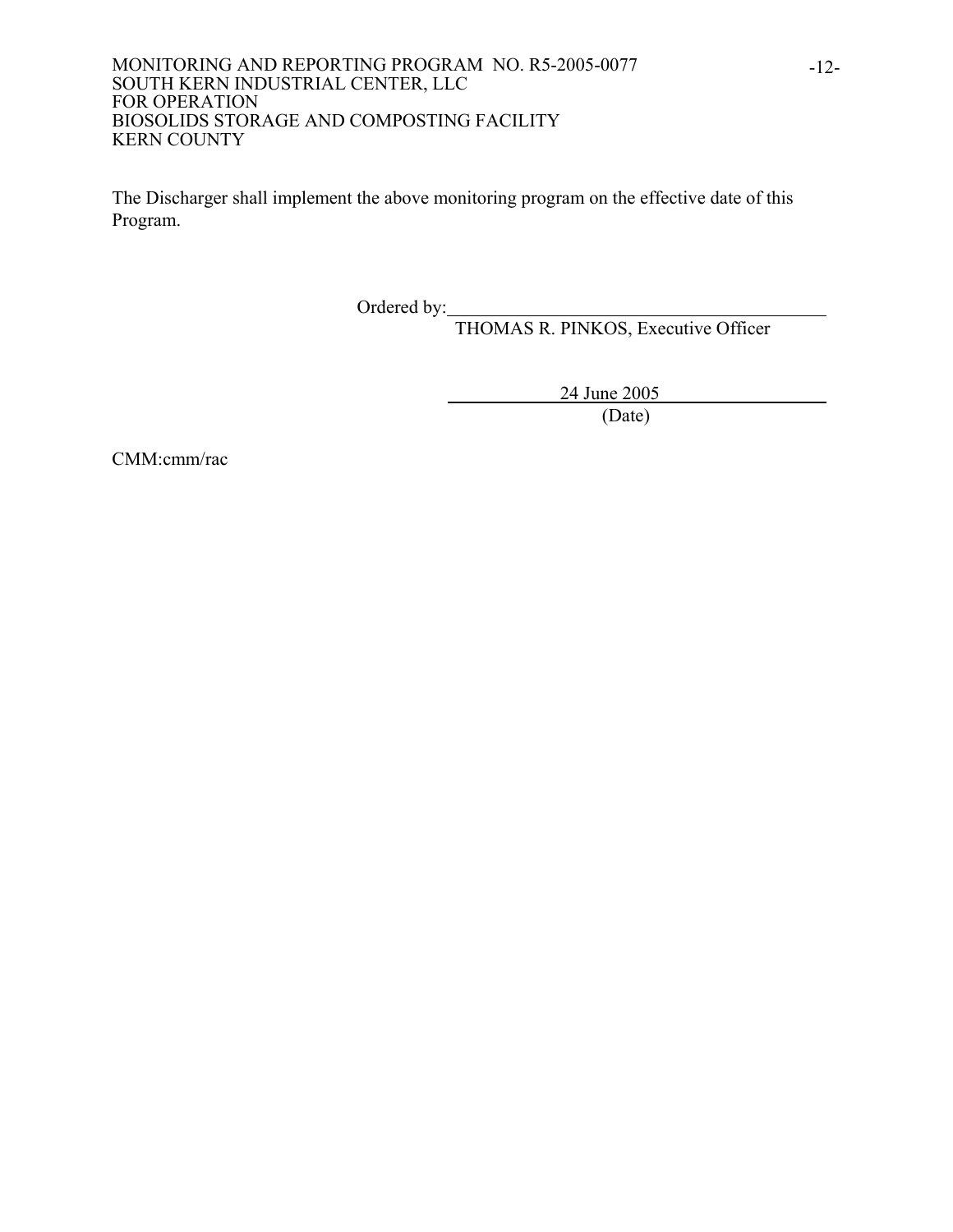### **TABLE I**

### **GROUNDWATER DETECTION MONITORING PROGRAM**

Parameter Units Erequency

# **Field Parameters**

| Groundwater Elevation          | Ft. & hundredths, M.S.L. | Quarterly |
|--------------------------------|--------------------------|-----------|
| Temperature                    | 0 <sup>C</sup>           | Quarterly |
| <b>Electrical Conductivity</b> | $\mu$ mhos/cm            | Quarterly |
| pΗ                             | pH units                 | Quarterly |
| Turbidity                      | Turbidity units          | Quarterly |

#### **Monitoring Parameters**

| Total Dissolved Solids (TDS)    | mg/L         | Quarterly |
|---------------------------------|--------------|-----------|
| <b>Total Coliform Organisms</b> | $MPN/100$ ml | Quarterly |
| Nitrate $(NO3)$                 | mg/L         | Quarterly |
| Nitrate $(NO3-N)$               | mg/L         | Quarterly |
| Nitrite $(NO2-N)$               | mg/L         | Quarterly |
| Total Kjeldahl Nitrogen         | mg/L         | Quarterly |
| <b>Total Nitrogen</b>           | mg/L         | Quarterly |
| Ammonia (NH <sub>3</sub> -N)    | mg/L         | Quarterly |
| Chloride                        | mg/L         | Quarterly |
| Carbonate                       | mg/L         | Quarterly |
| Bicarbonate                     | mg/L         | Quarterly |
| Phosphorous                     | mg/L         | Quarterly |
| Sulfate                         | mg/L         | Quarterly |
| Calcium                         | mg/L         | Quarterly |
| Magnesium                       | mg/L         | Quarterly |
| Potassium                       | mg/L         | Quarterly |
| Sodium                          | mg/L         | Quarterly |

## **Constituents of Concern**

| Parameter                   | <b>USEPA</b> Method | Units | Frequency |
|-----------------------------|---------------------|-------|-----------|
| <b>Total Organic Carbon</b> |                     | mg/L  | Quarterly |
| Inorganics (dissolved)      |                     |       |           |
| Aluminum                    | 6010                | mg/L  | Quarterly |
| Antimony                    | 6010                | mg/L  | Quarterly |
| <b>Barium</b>               | 6010                | mg/L  | Quarterly |
| Beryllium                   | 6010                | mg/l  | Quarterly |
| Boron                       | 6010                | mg/L  | Quarterly |
| Chromium                    | 6010                | mg/L  | Quarterly |
| Cobalt                      | 6010                | mg/L  | Quarterly |
| Copper                      | 6010                | mg/L  | Quarterly |
|                             |                     |       |           |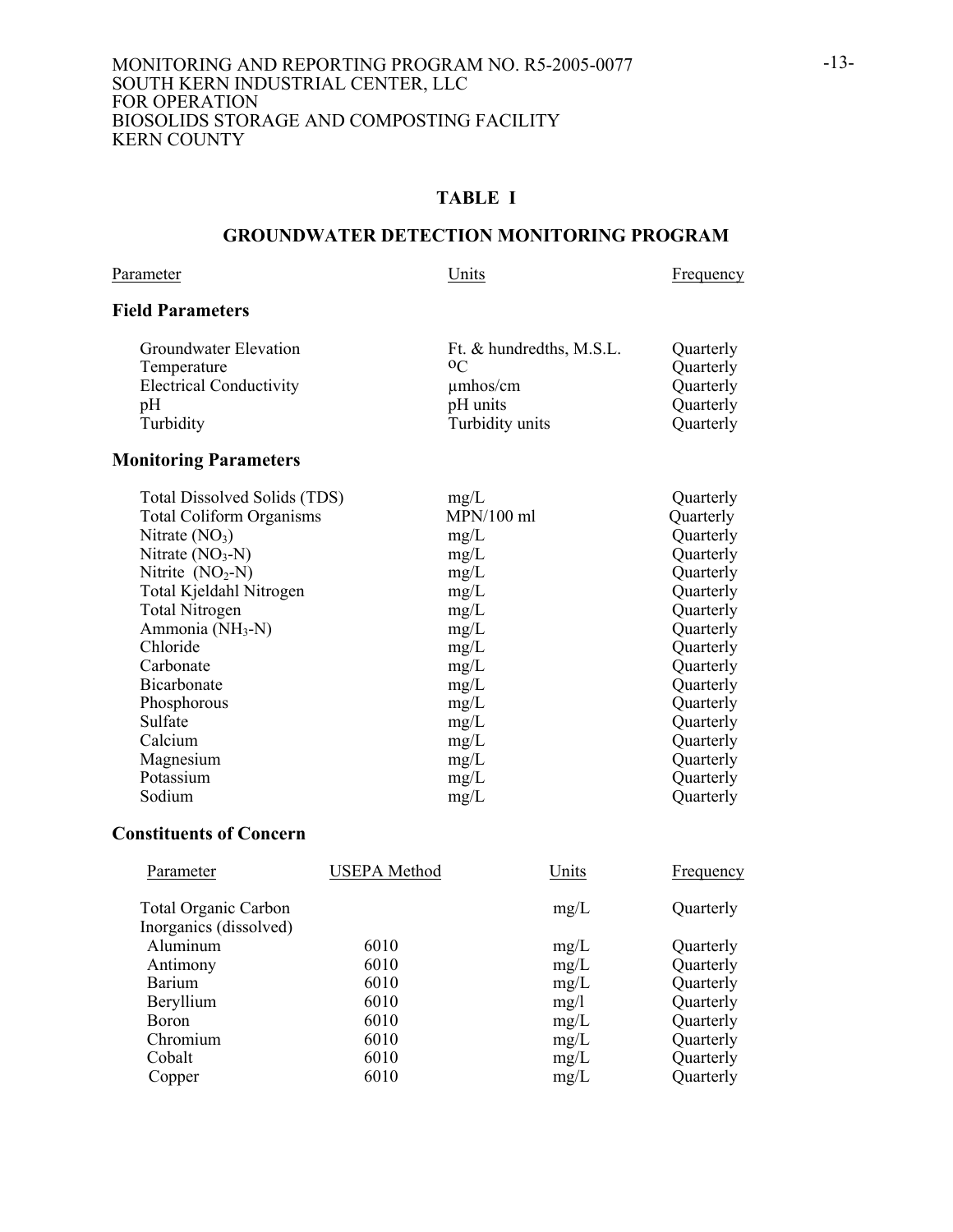| Parameter | <b>USEPA</b> Method | Units | Frequency |
|-----------|---------------------|-------|-----------|
| Manganese | 6010                | mg/L  | Quarterly |
| Silver    | 6010                | mg/L  | Quarterly |
| Vanadium  | 6010                | mg/L  | Quarterly |
| Zinc      | 6010                | mg/L  | Quarterly |
| Arsenic   | 7062                | mg/L  | Quarterly |
| Cadmium   | 7131A               | mg/L  | Quarterly |
| Lead      | 7421                | mg/L  | Quarterly |
| Mercury   | 7470A               | mg/L  | Quarterly |
| Nickel    | 7521                | mg/L  | Quarterly |
| Selenium  | 7742                | mg/L  | Quarterly |
| Thallium  | 7841                | mg/L  | Quarterly |
| Cynide    | 9010                | mg/L  | Quarterly |
| Sulfide   | 9030                | mg/L  | Quarterly |
|           |                     |       |           |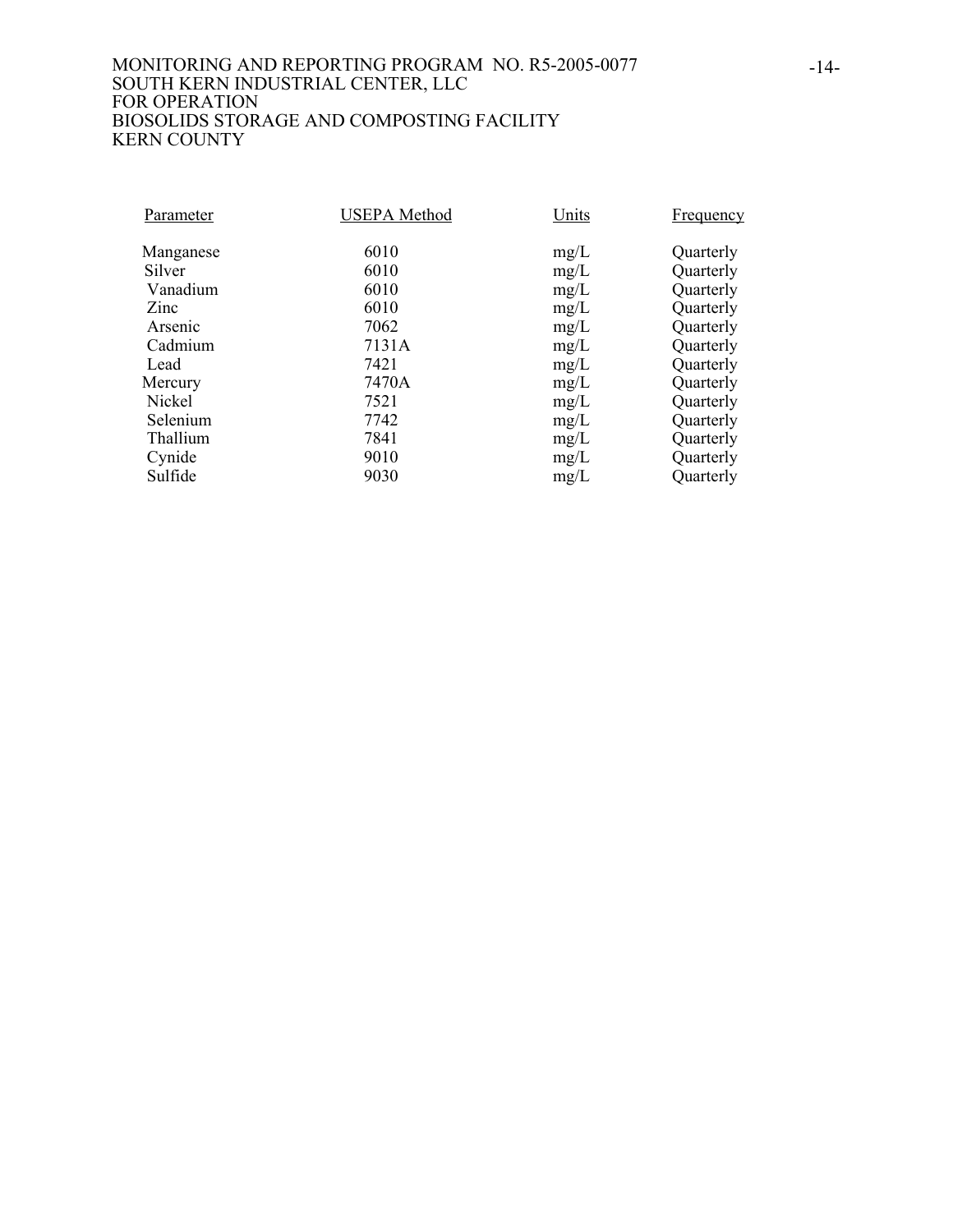#### INFORMATION SHEET

## ORDER NO. R5-2005-0077 SOUTH KERN INDUSTRIAL CENTER, LLC. FOR OPERATION BIOSOLIDS STORAGE AND COMPOSTING FACILITY KERN COUNTY

South Kern Industrial Center, LLC., a California Limited Liability Company, hereafter referred to as Discharger, plans to construct and operate a 100-acre municipal biosolids composting facility. The proposed composting facility will be located in southwestern Kern County approximately 18 miles southwest of Bakersfield and 12 miles east of Taft on South Lake Road.

The Discharger plans to compost treated municipal biosolids with bulking agents consisting of agricultural byproducts (manure, cotton stalks, etc.); yard residue (grass clippings, leaves, etc.); and use it as a soil amendment for sale on commercial markets. The maximum annual receipt of composting feedstocks will be 670,000 cubic yards.

When constructed, the 100-acre composting facility will be enclosed by a five-foot berm. The facility will include a 20-acre primary and secondary aerated static piles (ASPs) area; a 2-acre receiving building/mixing equipment area; a 5-acre daily feedstock, additive storage and preparation areas; a 5-acre onsite finished product areas; a maximum 4.0-acre process water basin, and a maximum of 1.5-acre storm water retention basin. Precipitation drainage from the Unit will be collected in the retention basin and recycled onto the composting windrows for moisture control.

The biosolids will be collected from wastewater treatment plants regulated by Orders adopted by various regional boards and transported to the composting facility. The biosolids will be received and unloaded in the compost area and composted in aerated static piles.

Biosolids used for composting will be tested by the generator prior to shipment to the composting facility. Only biosolids that meets the requirements for non-hazardous biosolids specified in Title 22 CCR, Division 4, Chapter 11, Article 3, California Code of Regulations (CCR), and complies with 40 CFR 503 for exceptional quality compost, will be accepted at the composting site.

The composting facility is on the floor of the southern San Joaquin Valley. Surface drainage is toward the Buena Vista Lake Bed, which contains the Buena Vista Aquatic Recreation Area in the Kern Delta Hydrologic Area 557.10 of the Tulare Lake Basin. The designated beneficial uses of Buena Vista Aquatic Recreation Area, as specified in the Basin Plan, are agricultural supply, industrial service and process supply, water contact and non-contact water recreation, warm fresh water habitat, preservation of rare, threatened and endangered species, and groundwater recharge.

The designated beneficial uses of the groundwater, as specified in the Basin Plan, are domestic and municipal, agricultural, and industrial supply.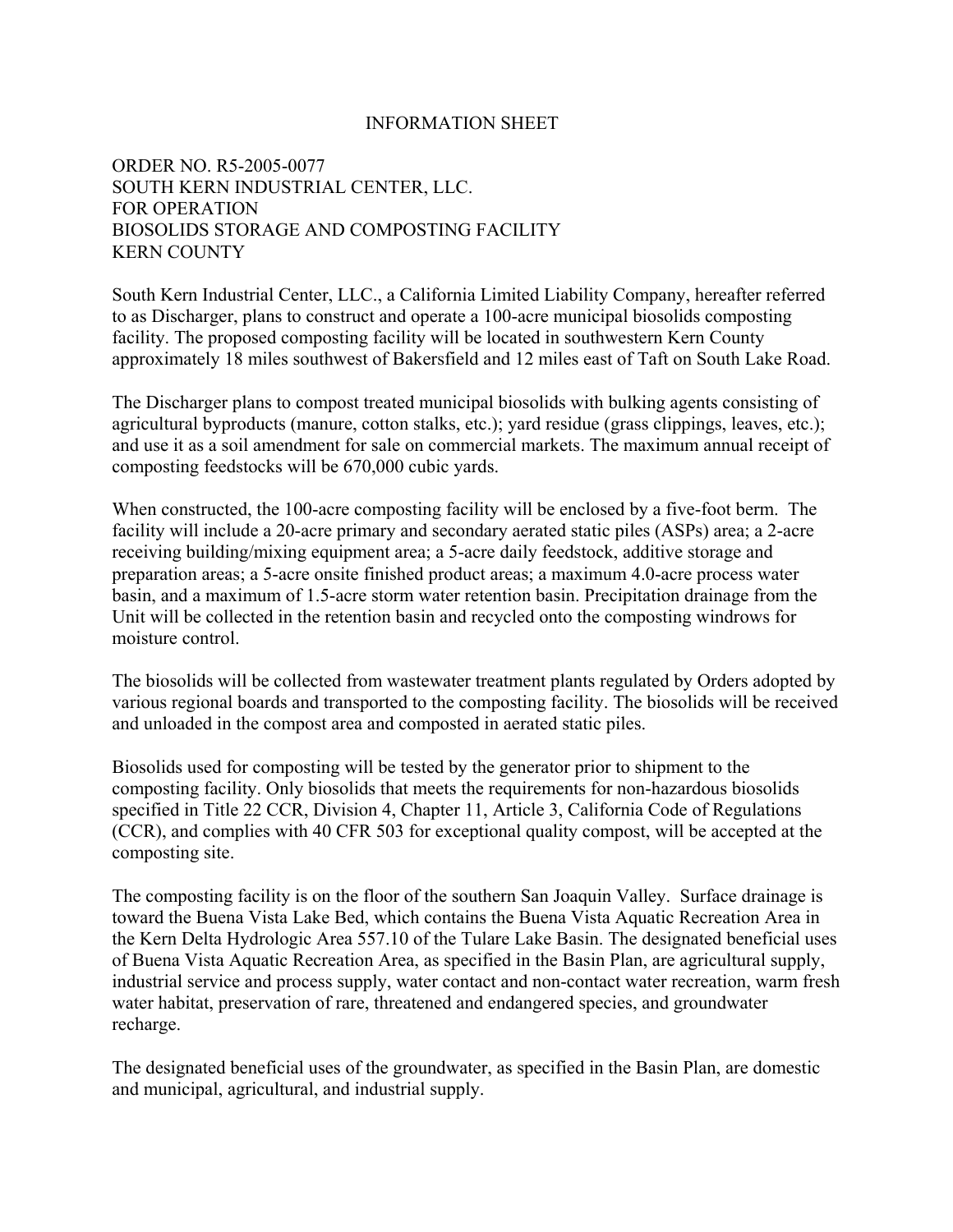### INFORMATION SHEET - ORDER NO. R5-2005-0077 SOUTH KERN INDUSTRIAL CENTER FOR OPERATION BIOSOLIDS STORAGE AND COMPOSTING FACILIITY KERN COUNTY

The first encountered groundwater in a perched zone is about six to twelve feet below the native ground surface. Groundwater elevations range from 311 feet MSL to 317 feet MSL. This groundwater appears to be a perched zone. Results of sampling from the perched groundwater indicates that groundwater quality has an electrical conductivity (EC) ranging between 8,600 and 22,000 micromhos/cm, with total dissolved solids (TDS) ranging between 6,100 and 19,000 mg/L., and a chloride concentration ranging between 1,700 mg/L and 2,800 mg/L. These exceed the California and the Federal Drinking Water Standards for Secondary Maximum Contaminant Level (MCL) of 500 mg/L for Total Dissolved Solids and 250 mg/L for chloride.

Regional unconfined groundwater occurs at a depth of 36 feet (281 feet MSL) below ground surface. Results of groundwater sampling from this aquifer indicate that the groundwater has an electrical conductivity of 2,800 micromhos/cm, a total dissolved solids concentration ranging between 2,700 mg/L and 3,100 mg/L, and a chloride concentration ranging between 20 mg/L and 43 mg/L. The groundwater from the regional aquifer exceeds California Secondary Maximum Contaminant Level (MCL) of 500 mg/l for Total Dissolved Solids. However, the samples do not exceed the California Secondary Maximum Contaminant Level (MCL) of 250 mg/L for chloride.

The measured hydraulic conductivity of the native soils underlying the Unit range between  $1.6 \times 10^{-4}$  and  $3.3 \times 10^{-6}$  cm/sec.

The feedstock and some of the additives for composting are classified as nonhazardous solid waste or designated waste as defined in Title 27. Biosolids contain metals and high concentrations of nitrogen compounds that could cause levels of nitrates in surface or ground water to exceed applicable water quality objectives, salts that could cause dissolved solids to exceed objectives, and microorganisms, including disease-causing pathogens. Therefore, biosolid composting operations would normally be regulated under the Title 27 regulations as a Class II waste pile that treats designated waste.

Site specific characteristics, including low rainfall, poor quality groundwater, the manner in which waste will be handled (static aerated piles), and the collection and recycling of all storm water and collected leachate, will help to protect the groundwater from degradation and the loss of designated beneficial uses.

Additionally, this Order requires the Discharger to construct a low hydraulic conductivity liner system for incoming feedstock storage area(s), treatment (composting) area(s), and finished product storage area(s) to minimize downward flow to protect groundwater; the construction of a storm water retention basin that can accommodate runoff from a 25-year, 24-hour storm event to protect surface water; the construction of a lined process-water basin that will store liquid wastes such as truck wash wastewater, leachate, condensate, and any storm water that has come in contact with the feedstocks, composting piles, or finished compost to protect surface water and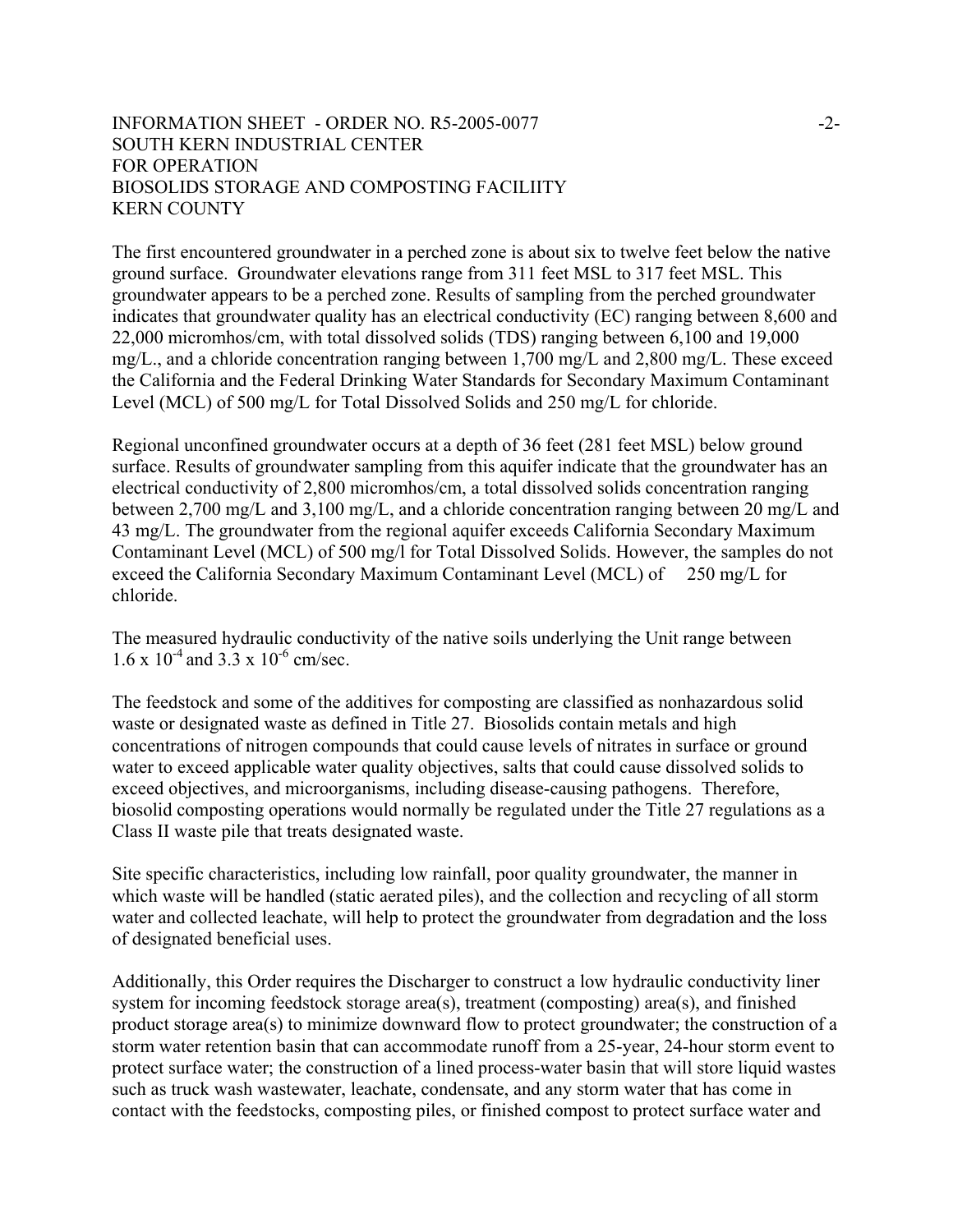### INFORMATION SHEET - ORDER NO. R5-2005-0077 SOUTH KERN INDUSTRIAL CENTER FOR OPERATION BIOSOLIDS STORAGE AND COMPOSTING FACILIITY KERN COUNTY

groundwater. This Order also requires quarterly groundwater monitoring and annual monitoring of the surface impoundments.

Based on the site specific characteristics, the threat to the beneficial uses of surface and ground water posed by the proposed composting operation is not commensurate with the stringent monitoring, siting, construction, and design standards applicable to a Class II waste pile, under the Title 27 regulations, so long as it meets, and continues to meet, the requirements of this Order.

Section  $20200(a)(1)$  of Title 27 CCR allows the Regional Board to make a finding that "... a particular waste constituent or combination of constituents presents a lower risk of water quality degradation than indicated by classification according to this article." The Title 27 regulations do not provide for a waste pile of lower classification than Class II. However, based on a review of the Discharger's Report of Waste Discharge and on the lower risk to water quality cited in this Order, the Regional Board finds, pursuant to Title 27 CCR Section 20200(a)(1), that the operation is not subject to the Class II waste pile liner requirements contained in the Title 27 regulations so long as the operation continues to meet the requirements of this Order.

This Order requires the submission of a work plan for the installation of a groundwater detection monitoring system, installation of the groundwater detection monitoring system, and submission of a water quality protection standard based on background water quality in accordance with Title 27 CCR.

The Board of Supervisors of the County of Kern certified and adopted the Environmental Impact Report (EIR) for this project on 22 October 2002 in accordance with the California Environmental Quality Act (Public Resources Code Section 21000 et seq.) and CEQA guidelines (14 CCR Section 15000 et seq.). The pertinent mitigation measures contained in the EIR were incorporated into the tentative Waste Discharge Requirements and the attached Monitoring and Reporting Program No. R5-2005-0077.

The action to issue waste discharge requirements for this new facility is complies with the provisions of the California Environmental Quality Act (CEQA), Public Resource Code Section 21000, et seq., and the CEQA guidelines, in accordance with Title 14, CCR, Section 15301.

CMM:cmm/rac:6/24/2005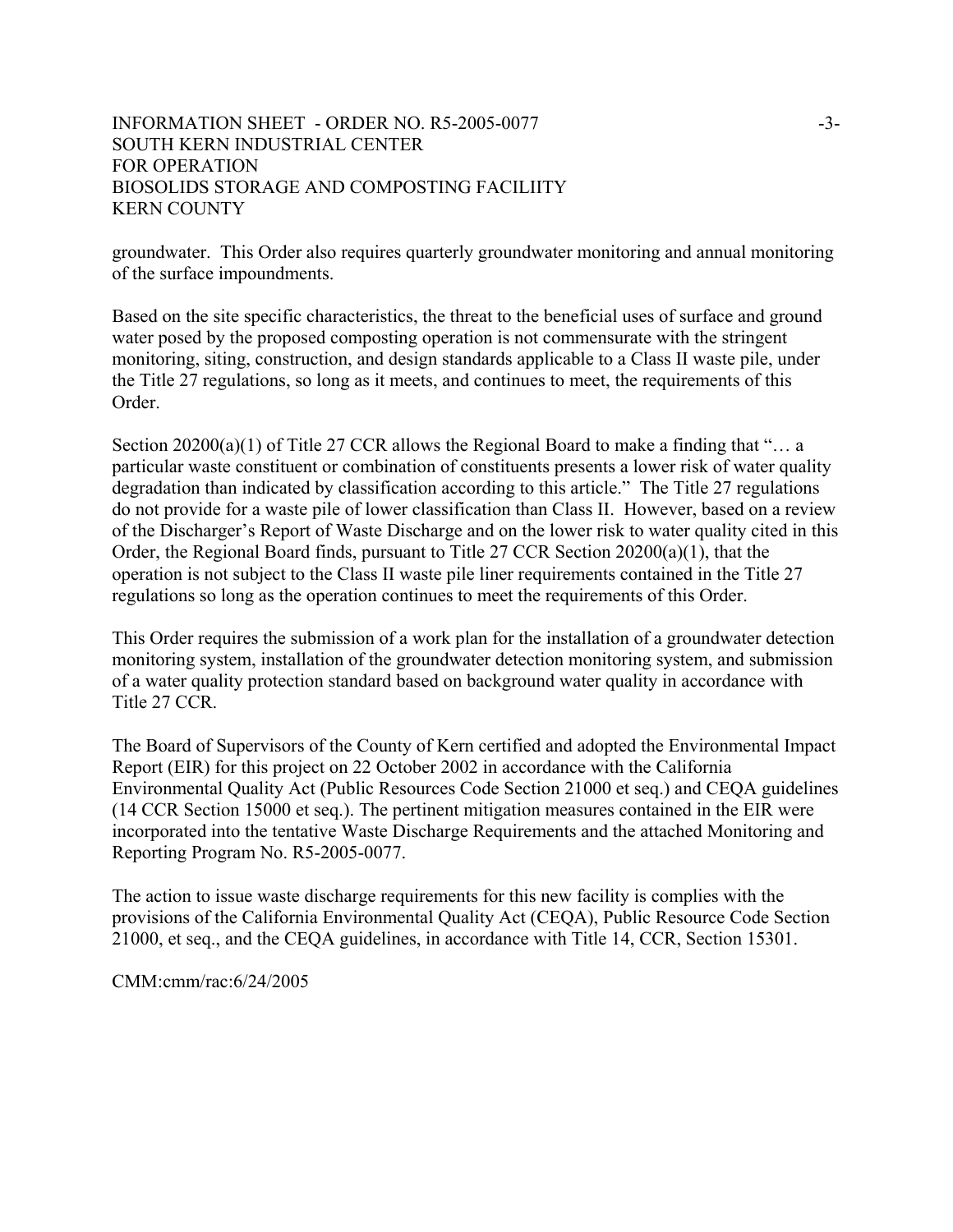